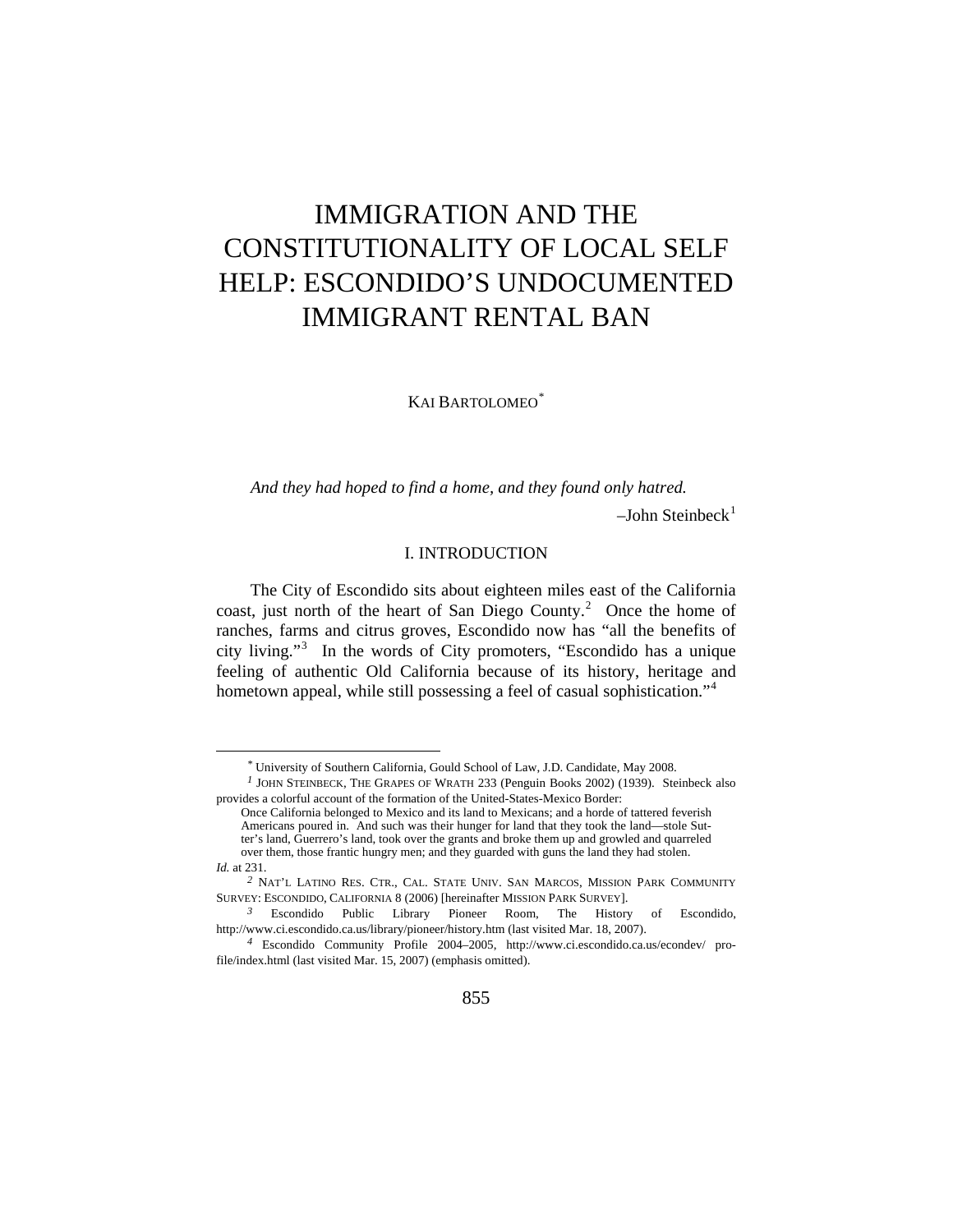But while the City may claim to "celebrate[] its history and Hispanic influence,"[5](#page-1-0) in 2006, Escondido, along with several other United States cities, stepped into the spotlight of the national immigration debate by passing legislation to ban home rentals to undocumented immigrants.<sup>[6](#page-1-1)</sup> As predicted, $7$  the legislation met swift legal challenge by local landlords, immigrants and civil rights groups, who claimed the rental ban was both uncon-stitutional and in violation of various state and federal laws.<sup>[8](#page-1-3)</sup> Under mounting fiscal pressure and faced with the dim hope of success, Escondido stipulated to a permanent injunction of the rental ban, $9$  thereby ending its stint in local legislative activism.

The City's decision to abandon Ordinance No. 2006-38 R ("Escon-dido Ordinance" or "Ordinance")<sup>[10](#page-1-5)</sup> may have spared Escondido a legal dogfight and prevented the eviction of many of its residents, but for observers, legal scholars and similarly situated municipalities, what remains missing is an in-depth constitutional analysis of the Escondido Ordinance—an analysis that could guide, and hopefully discourage, other cities considering similar undocumented immigrant crackdowns in the future. This Note evaluates the Escondido Ordinance under three constitutional provisions likely to be at the center of any legal action challenging local immigration laws: the Equal Protection Clause, Contracts Clause, and doctrine of federal preemption. Part II charts the history of immigration to the United States. As will be shown, local efforts to regulate immigration are far from novel and discrimination against certain immigrant groups is hardly unprecedented. Part III describes the passage and content of the Escondido Ordinance. Part IV discusses and attempts to resolve the federal constitutional issues raised by Escondido's rental ban. Specifically, the Ordinance is evaluated under the Equal Protection Clause, Contracts Clause and doctrine of federal preemption. In addition, an argument is made for revisiting the scrutiny standard used by the Supreme Court in certain equal protection challenges brought by undocumented immigrants. Finally, Part V examines the efficacy and effects of the Ordinance, with an

*<sup>5</sup> Id.*

<span id="page-1-1"></span><span id="page-1-0"></span>*<sup>6</sup>* J. Harry Jones & David E. Graham, *Escondido Council OKs Immigration Ordinance*, SAN DIEGO UNION-TRIB., Oct. 5, 2006, at A1.

<span id="page-1-2"></span>*<sup>7</sup>* Teri Figueroa, *Escondido Rental Ordinance Likely to Land in Court*, N. COUNTY TIMES, Oct. 7, 2006, *available at* http://www.nctimes.com/articles/2006/10/08/news/top\_stories/22\_04\_4710\_7\_06.txt.

<span id="page-1-3"></span>*<sup>8</sup> See* Complaint ¶¶ 59–150, Garrett v. City of Escondido, 465 F. Supp. 2d 1043 (S.D. Cal. 2006) (No. 06 CV 2434 JAH (NLS)) [hereinafter Complaint].

<span id="page-1-5"></span><span id="page-1-4"></span>*<sup>9</sup>* J. Harry Jones, *Escondido Councilman Learns Hard Political Truths Quickly,* SAN DIEGO UNION-TRIB., Feb. 4, 2007, at N1; Order Re: Stipulated Final Judgment and Permanent Injunction at 2, Garrett v. City of Escondido, 465 F. Supp. 2d 1043 (S.D. Cal. 2006) (No. 06 CV 2434 JAH (NLS)) [hereinafter Stipulated Final Judgment].

*<sup>10</sup>* Jones, *supra* note 9.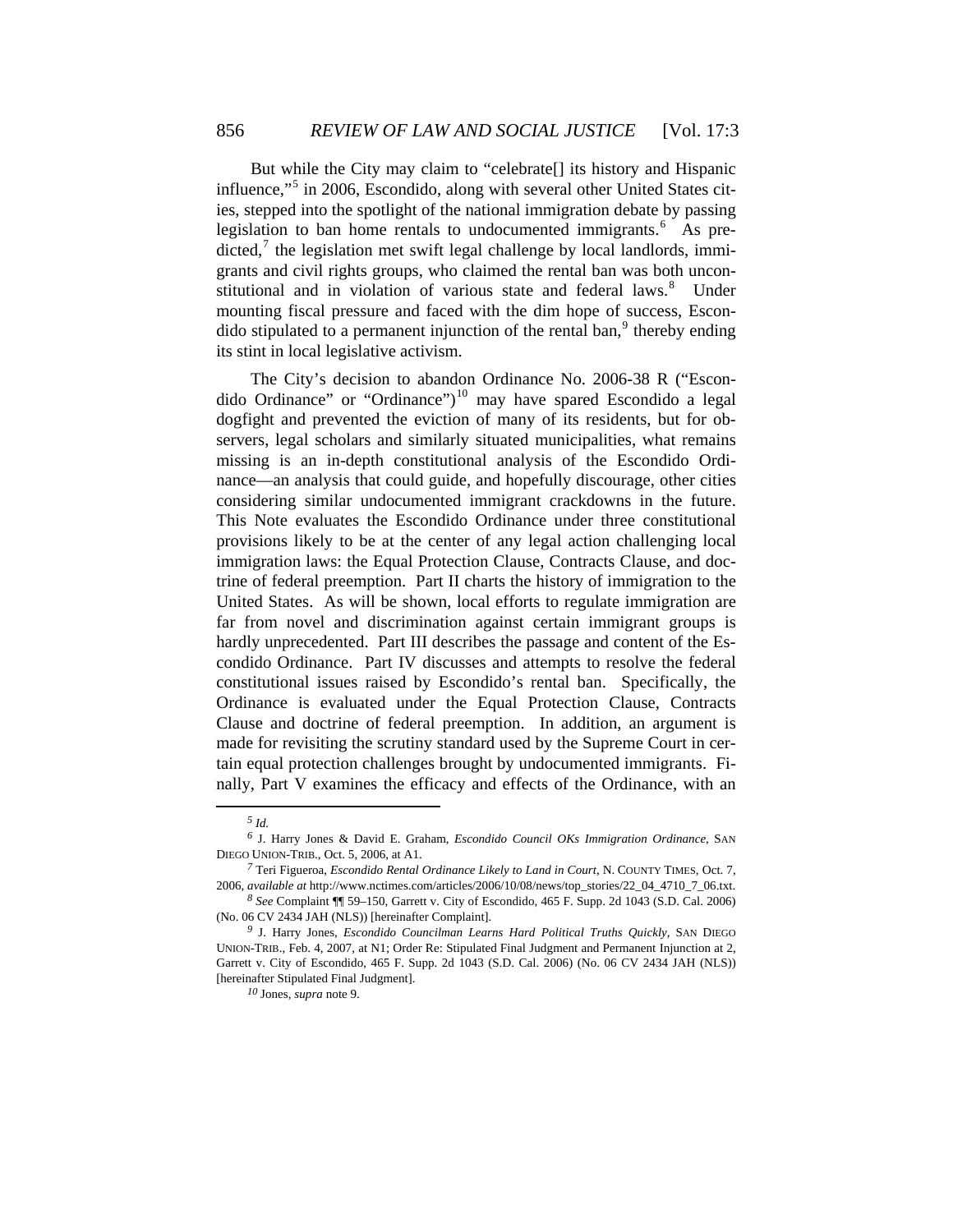eye to the long-term challenges the Ordinance raises for the City and, indeed, the nation as a whole.

# II. IMMIGRATION IN THE UNITED STATES: A BRIEF HISTORY

Local efforts to regulate immigrants find their roots deep in American history. Likewise, discrimination against certain immigrant groups stretches back to the earliest days of the republic. Accordingly, it is important to situate the Escondido Ordinance in the larger history of immigration to the United States.

## A. BEGINNINGS: IMMIGRATION LAW AND POLICY 1776–1850

On July 4, 1776, the Continental Congress, speaking for disgruntled colonists on the eve of the American Revolution, issued a list of complaints against King George  $III$ <sup>[11](#page-2-0)</sup> Among the named grievances, the Congress cited the King's actions "to prevent the population of these States . . . obstructing the Laws for Naturalization of Foreigners; refusing to pass others to encourage their migrations hither."<sup>[12](#page-2-1)</sup>

As the words of the Congress suggested, young America was not only a "nation of immigrants," it was a nation that encouraged unimpeded im-migration—at least of the brilliant and accomplished.<sup>[13](#page-2-2)</sup> The authors of the Constitution said little of immigration, perhaps reflecting the belief that a country in the process of severing its colonial past needed "new loyal citizens to aid state-building."[14](#page-2-3) Between 1780 and 1882, Congress enacted only piecemeal immigration legislation, leaving passage to the States largely unfettered.<sup>[15](#page-2-4)</sup> The few federal immigration and naturalization laws passed in this period focused more on citizenship, health and the public treasury than preventing foreigners from landing on the eastern seaboard.<sup>[16](#page-2-5)</sup> Citizenship eligibility was limited to free white males, and, under the Alien

<span id="page-2-0"></span>*<sup>11</sup>* THE DECLARATION OF INDEPENDENCE (U.S. 1776); ROGER DANIELS, GUARDING THE GOLDEN DOOR 6 (2004).

*<sup>12</sup>* THE DECLARATION OF INDEPENDENCE, *supra* note 11; *see also* DANIELS, *supra* note 11, at 6.

<span id="page-2-2"></span><span id="page-2-1"></span>*<sup>13</sup>* DANIELS, *supra* note 11, at 6; *see also* ROGERS M. SMITH, CIVIC IDEALS: CONFLICTING VISIONS OF CITIZENSHIP IN U.S. HISTORY 116 (1997).

*<sup>14</sup>* SMITH, *supra* note 13, at 155.

*<sup>15</sup> See id.* at 156.

<span id="page-2-5"></span><span id="page-2-4"></span><span id="page-2-3"></span>*<sup>16</sup> See id.* at 159. Smith explains that many of the federal immigration laws in the late 1700s were the product of internal and international forces. After the 1792 Haitian rebellion, large numbers of diverse European refugees began to flock to the shores of the United States. Federalists in the United States feared disruption by arriving radical European dissidents, while Jeffersonians felt similar anxieties for incoming European aristocracy. In a somewhat rare display of political unity, the Federalists and Jeffersonians agreed to implement restrictions on immigration and naturalization. *Id.*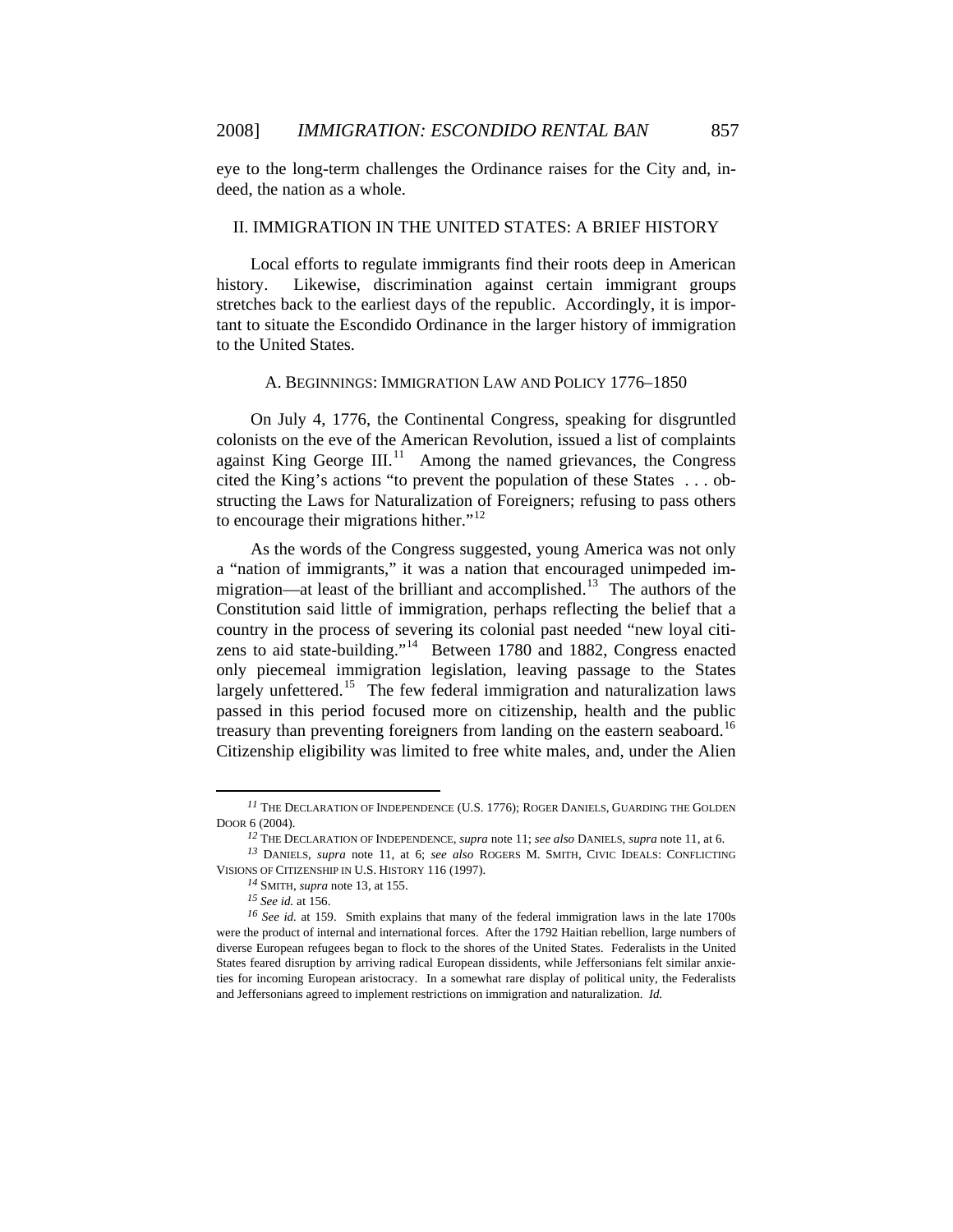Friends Act, the government reserved the right to arbitrarily arrest and de-port "dangerous" unnaturalized immigrants in times of peace.<sup>[17](#page-3-0)</sup> Still, in what was to become a trend in immigration law into the 1800s, Congress focused its efforts on providing health and sanitation standards for ships carrying passengers to the United States.<sup>[18](#page-3-1)</sup> In 1819, for instance, Congress enacted a series of laws requiring shipping companies to provide adequate conditions for United States-bound immigrants making the passage.<sup>[19](#page-3-2)</sup>

Rather than a comprehensive system of federal immigration legisla-tion, the federal government shared its regulatory power with the states.<sup>[20](#page-3-3)</sup> The representatives' decision (or failure) to give Congress an exclusive power over naturalization in the United States Constitution meant that states possessed concurrent jurisdiction to regulate those arriving from abroad.<sup>[21](#page-3-4)</sup> But again, such regulation was minimal. In the 1780s, for example, several eastern states barred the entry of foreign convicts and required masters of vessels to post bond for immigrants likely to become paupers after arrival.<sup>[22](#page-3-5)</sup>

The tradition of open, largely unimpeded migration to the States remained virtually unchanged well into the 1800s, and even the system of concurrent state and federal immigration laws survived until the  $1830s$ <sup>[23](#page-3-6)</sup> In *New York v. Miln*, the Supreme Court upheld a New York law that required ship masters to report passenger information to state authorities in order to identify immigrants likely to become public charges.<sup>[24](#page-3-7)</sup> In so holding, the Court suggested that immigration regulation fell distinctly within the domain of state power:

Can any thing fall more directly within the police power and internal regulation of a state, than that which concerns the care and management of paupers or convicts, or any other class or description of persons that may be thrown into the country, and likely to endanger its safety, or become chargeable for their maintenance? It is not intended by this remark to cast any reproach upon foreigners who may arrive in this country. But

*<sup>17</sup> Id.* at 159, 162.

*<sup>18</sup> See id.* at 168.

*<sup>19</sup> Id.*

*<sup>20</sup>* SMITH, *supra* note 13, at 119.

<span id="page-3-7"></span><span id="page-3-6"></span><span id="page-3-5"></span><span id="page-3-4"></span><span id="page-3-3"></span><span id="page-3-2"></span><span id="page-3-1"></span><span id="page-3-0"></span>*<sup>21</sup>* DAVID M. REIMERS, UNWELCOME STRANGERS: AMERICAN IDENTITY AND THE TURN AGAINST IMMIGRATION 8–9 (1998); SMITH, *supra* note 13, at 119. Concurrent state and federal jurisdiction over naturalization was expressly affirmed by the Pennsylvania Circuit Court in Collet v. Collet, 6 F. Cas. 105 (C.C.D. Pa. 1792) ("[T]he States, individually, still enjoy a concurrent authority [to naturalize citizens].").

*<sup>22</sup>* REIMERS, *supra* note 21, at 9.

*<sup>23</sup>* SMITH, *supra* note 13, at 227.

*<sup>24</sup>* New York v. Miln, 36 U.S. 102, 130, 152–53 (1837).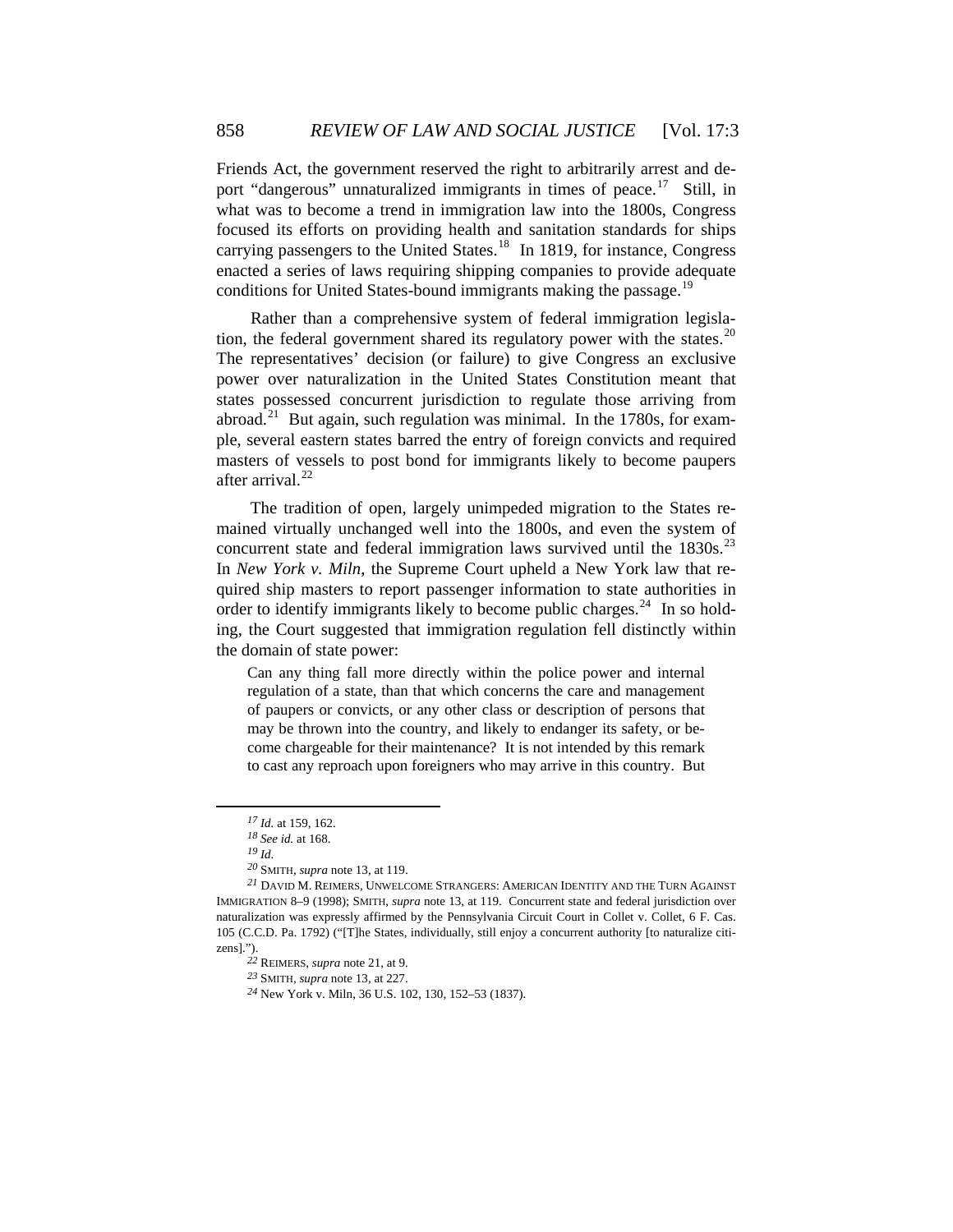if all power to guard against these mischiefs is taken away, the safety and welfare of the community may be very much endangered.<sup>[25](#page-4-0)</sup>

When the "fearsome general" Andrew Jackson ascended to the presidency in 1828, the seeds of change in American immigration law were planted.[26](#page-4-1) Although Jacksonian Democrats worked to maintain the steady stream of immigrant voters, Jackson ushered in a new era of scientific racism and westward expansion that would steer immigration policy into the twentieth century.<sup>[27](#page-4-2)</sup> Jacksonian leaders espoused "Anglo Saxon" superiority, purportedly rooted in discernable biological differences, and used their ideological convictions to justify the United States' Manifest Destiny to bound over new frontiers in the west.<sup>[28](#page-4-3)</sup> In 1848, Mexico was defeated in the Mexican-American War and forced to surrender vast tracts of land in the southwest as part of the Treaty of Guadalupe Hidalgo.<sup>[29](#page-4-4)</sup> The United States acquired what are now California, Arizona, New Mexico, and Texas,<sup>[30](#page-4-5)</sup> thereby creating what would later become "the most frequently crossed international border in the world."[31](#page-4-6)

For the 100,000 or so Mexicans living on the surrendered lands at the time of the Treaty of Guadalupe Hidalgo, the transition was perhaps sof-tened by temporary liberal naturalization laws.<sup>[32](#page-4-7)</sup> The reprieve was short lived. By the 1850s, California and other western states were passing special laws and taxes hostile to Mexican and Chinese immigrants, the latter having only recently begun arriving in droves on the west coast.<sup>[33](#page-4-8)</sup>

At the federal level, the 1850s signaled the end of concurrent state and federal jurisdiction over immigration law. In *The Passenger Cases*, the Supreme Court struck down laws enacted in Boston and New York that imposed special taxes on aliens and passengers arriving from foreign ports.<sup>[34](#page-4-9)</sup> Relying on the federal commerce power, the Court made clear that the era of joint state and federal control over immigration had come to a close:

*<sup>25</sup> Id.* at 148.

*<sup>26</sup>* SMITH, *supra* note 13, at 201.

*<sup>27</sup> Id.* at 204–05.

*<sup>28</sup> Id*.

*<sup>29</sup>* DANIELS, *supra* note 11, at 177–78.

<span id="page-4-5"></span><span id="page-4-4"></span><span id="page-4-3"></span><span id="page-4-2"></span><span id="page-4-1"></span><span id="page-4-0"></span>*<sup>30</sup>* Peter Yoxall, Comment, *The Minuteman Project, Gone in a Minute or Here to Stay? The Origin, History and Future of Citizen Activism on the United States-Mexico Border*, 37 U. MIAMI INTER-AM. L. REV. 517, 522 (2006).

*<sup>31</sup> Id.* at 519.

<span id="page-4-9"></span><span id="page-4-8"></span><span id="page-4-7"></span><span id="page-4-6"></span>*<sup>32</sup>* DANIELS, *supra* note 11, at 177–78. Those seeking to become United States citizens simply had to recite an oath of allegiance. *Id.* at 178.

*<sup>33</sup>* SMITH, *supra* note 13, at 226; DANIELS, *supra* note 11, at 12.

*<sup>34</sup>* Smith v. Turner (*The Passenger Cases*), 48 U.S. 283, 392, 400, 409 (1849).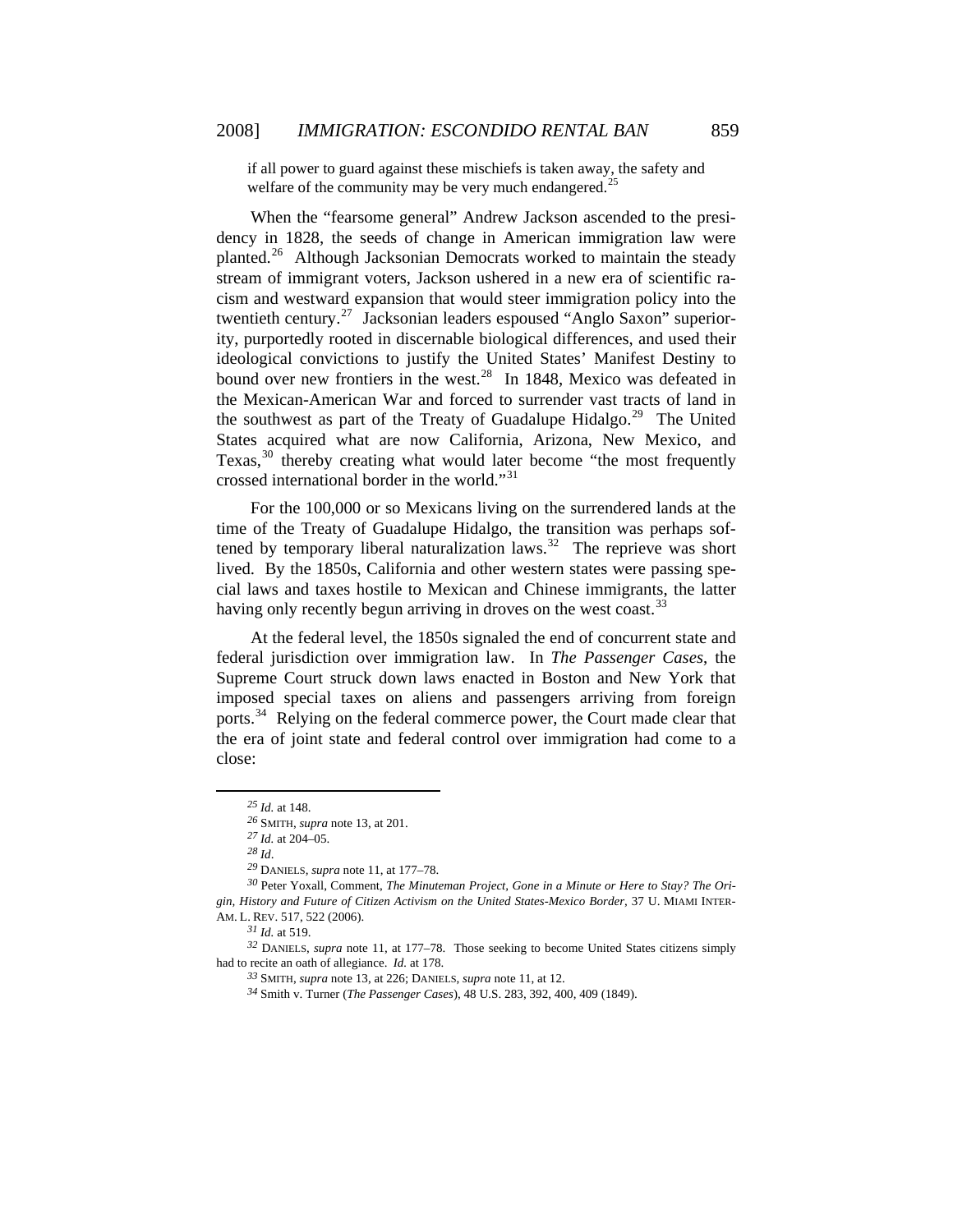A concurrent power in the States to regulate commerce is an anomaly not found in the Constitution. . . . [T]he power "to regulate commerce with foreign nations, and among the several States," by the Constitution, is exclusively vested in Congress.<sup>[35](#page-5-0)</sup>

### B. FEDERAL CONTROL AND EXCLUSION

In the years that followed *The Passenger Cases*, the Chinese immigrant population in the United States—particularly in California and along the west coast—increased by the tens of thousands.<sup>[36](#page-5-1)</sup> Seen as "unassimilable, dirty, disease-carrying, [and] culturally and biologically unsuitable," Chinese immigrants sparked passionate, if not virulent, reactions among western congressional representatives, who lobbied federal authorities to limit or eliminate immigration from the Far East.<sup>[37](#page-5-2)</sup> In 1875, their efforts paid off. With the approval of the western representatives, labor interests<sup>[38](#page-5-3)</sup> and, indeed, the President,<sup>[39](#page-5-4)</sup> Congress passed the Immigration Act of 1875, "the first federal law restricting immigration in the nation's history."[40](#page-5-5) Although relatively narrow in scope, the Immigration Act of 1875 barred the entry of "cooly" laborers, prostitutes, and immigrants under "contract or agreement  $\dots$  for lewd and immoral purposes."<sup>[41](#page-5-6)</sup>

As the country edged closer to the twentieth century, economic downturn and continued immigration by the "wrong sort" caused the anti-immigrant sentiments of the 1850s to amplify.<sup>[42](#page-5-7)</sup> Rogers M. Smith writes, "It was, in short, the era of the militant WASP, whose concerns to protect and enhance his cultural hegemony were . . . pronounced in citizenship laws  $\dots$   $\cdot$ <sup>[43](#page-5-8)</sup>. Riding on the crest of widespread opposition to Chinese im-

<span id="page-5-0"></span>*<sup>35</sup> Id.* at 396, 400 (citation omitted); *see also* Henderson v. Mayor of New York, 92 U.S. 259 (1876); Chy Lung v. Freeman, 92 U.S. 275 (1876).

*<sup>36</sup>* DANIELS, *supra* note 11, at 16.

*<sup>37</sup>* SMITH, *supra* note 13, at 325–26.

<span id="page-5-3"></span><span id="page-5-2"></span><span id="page-5-1"></span>*<sup>38</sup>* DANIELS, *supra* note 11, at 16–17. According to Daniels, workers' organizations, such as the National Labor Union, originally supported voluntary Chinese immigration and equal protection for those already on American soil. *Id.* Labor's friendly stance shifted in the 1870s, after Chinese workers were used to replace striking workers on the east coast. *Id.* Now allied with the anti-Chinese western congressional representatives, labor remained essentially "anti-immigrant" until the end of the twentieth century. *Id.*

<span id="page-5-8"></span><span id="page-5-7"></span><span id="page-5-6"></span><span id="page-5-5"></span><span id="page-5-4"></span>*<sup>39</sup> Id.* at 17. President Ulysses S. Grant railed against the evils of the Chinese in his 1874 annual message. *Id.* President Grant suggested in his message that legislation prohibiting or restricting Chinese immigration would be supported and enforced by the executive. *Id.*

*<sup>40</sup>* SMITH, *supra* note 13, at 326.

*<sup>41</sup>* Immigration Act of 1875, ch. 141, 18 Stat. 477.

*<sup>42</sup>* DANIELS, *supra* note 11, at 30.

*<sup>43</sup>* SMITH, *supra* note 13, at 348.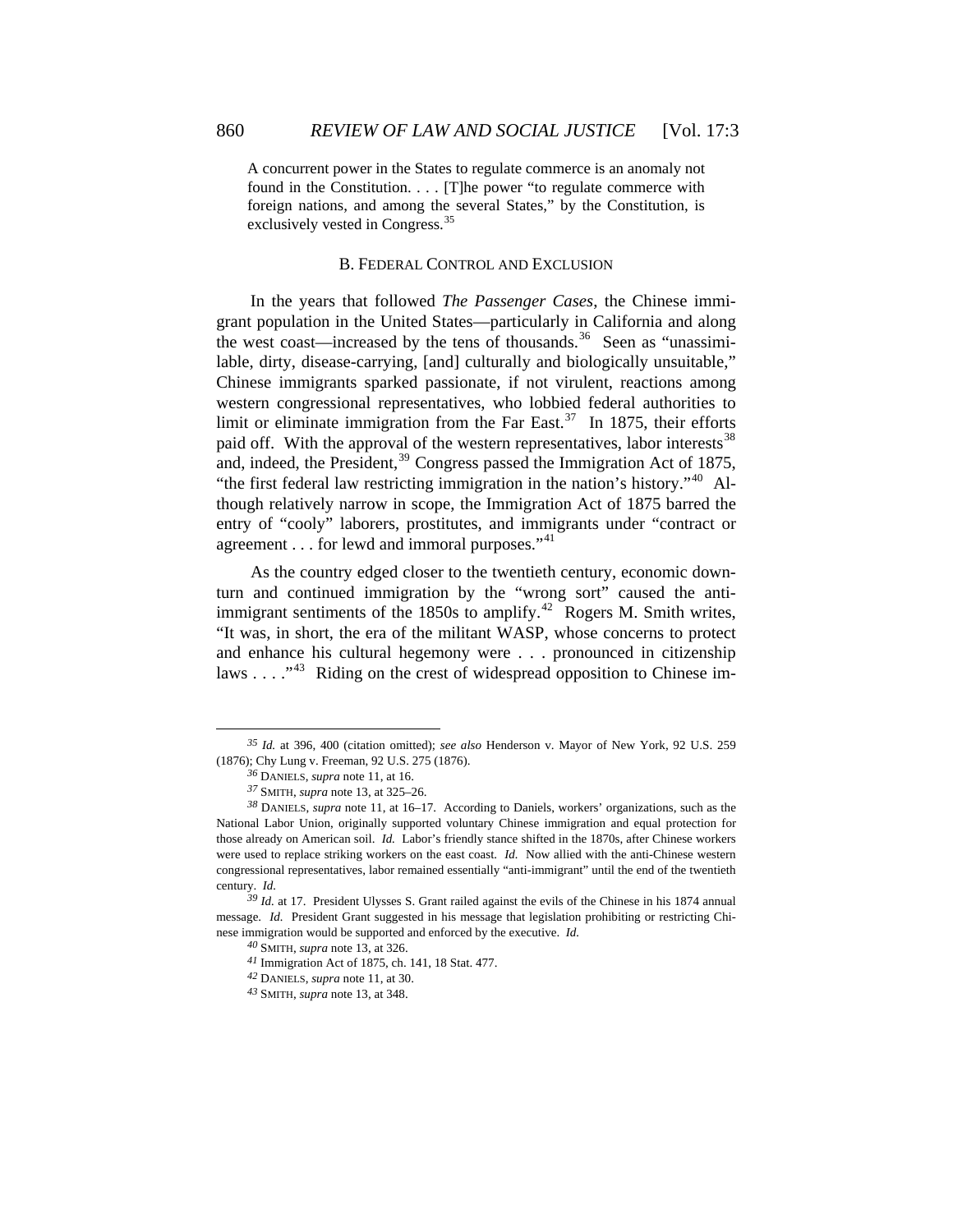migration, in 1882, Congress passed the Chinese Exclusion Act,  $44$  which halted the entry of Chinese laborers for ten years.<sup>[45](#page-6-1)</sup> In the preamble to the Act, Congress echoed the fears of the anti-Chinese lobbyists: "[I]n the opinion of the Government of the United States the coming of Chinese laborers to this country endangers the good order of certain localities within the territory thereof  $\ldots$ ."<sup>[46](#page-6-2)</sup>

The Chinese Exclusion Act was but one in a series of laws designed to strengthen immigration restrictions in the late nineteenth and early twenti-eth centuries.<sup>[47](#page-6-3)</sup> In 1891, Congress passed legislation to prevent the entry of the diseased, the insane, polygamists and those previously convicted of immoral crimes.<sup>[48](#page-6-4)</sup> In addition, the 1891 act created a federal immigration bureaucracy, the Bureau of Immigration, and opened Ellis Island as a re-ceiving station in 1892.<sup>[49](#page-6-5)</sup>

In 1911, the Dillingham Commission completed the first major federal study of immigration in the nation's history.<sup>[50](#page-6-6)</sup> The Commission's fortytwo-volume report recommended that Congress impose literacy tests and racial quotas geared towards reducing the number of undesirable entrants.<sup>[51](#page-6-7)</sup> Congress adopted the Commission's recommendations in 1917 amidst a "nationalistic xenophobia" fueled by the outbreak of the First World War.<sup>[52](#page-6-8)</sup>

By the 1920s, it became clear that "[t]he issue . . . was how not whether to radically restrict immigration."<sup>[53](#page-6-9)</sup> Congress feared a mass exodus from those in European countries displaced by the First World War, and voices in labor, eugenics and southwest politics called for a complete ban on Mexican immigration.<sup>[54](#page-6-10)</sup> Congress responded with the Immigration

*<sup>48</sup> Id.*

 $\overline{a}$ 

*<sup>54</sup> Id.* at 20, 22.

<span id="page-6-0"></span>*<sup>44</sup> Id.* at 358–59. Smith cites the results of a California referendum concerning Chinese immigration, in which 154,638 voted against Chinese immigration, compared to a mere 883 in favor of it. *Id.* at 358.

<span id="page-6-3"></span><span id="page-6-2"></span><span id="page-6-1"></span>*<sup>45</sup>* Chinese Exclusion Act, ch. 126, 22 Stat. 58, 59 (1882), *repealed by* Chinese Exclusion Repeal Act of 1943, ch. 344, 57 Stat. 600.

*<sup>46</sup> Id.* at 58.

*<sup>47</sup>* SMITH, *supra* note 13, at 363.

*<sup>49</sup>* DANIELS, *supra* note 11, at 29.

*<sup>50</sup> Id.* at 45.

<span id="page-6-7"></span><span id="page-6-6"></span><span id="page-6-5"></span><span id="page-6-4"></span>*<sup>51</sup> Id.* According to the Commission, these supposedly undesirable immigrants chiefly came from Eastern and Southern Europe. *Id.*

<span id="page-6-10"></span><span id="page-6-9"></span><span id="page-6-8"></span>*<sup>52</sup> Id.* at 47; *see also* Act of Feb. 5, 1917, ch. 29, 39 Stat. 874. In reality, the Act went further than the Commission's suggestions. In addition to the literacy test, Congress increased the head tax on incoming immigrants and barred from entry entirely "natives of islands not possessed by the United States adjacent to the Continent of Asia . . . or who are natives of any country, province, or dependency situate on the Continent of Asia." *Id* at 876*.*

*<sup>53</sup>* REIMERS, *supra* note 21, at 20.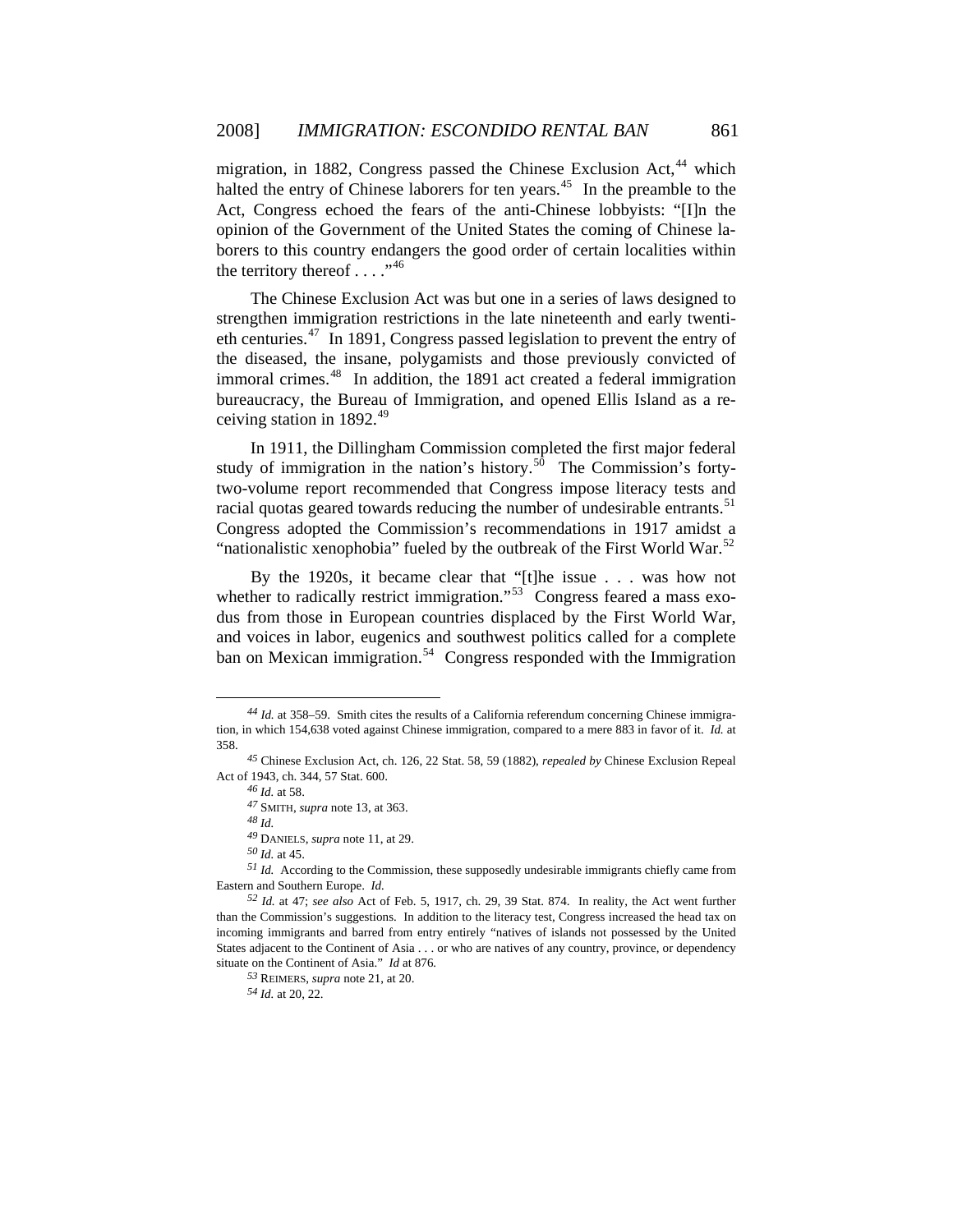Mexico and the United States unchecked, the new system was particularly harsh.<sup>[57](#page-7-2)</sup> Act of 1924, which limited "the annual quota of any nationality" to 2% "of the number of foreign-born individuals of such nationality resident in continental United States as determined by the United States census of 1890."<sup>[55](#page-7-0)</sup> The new law also created a system of visas, complete with photographs, required of all immigrants, and reentry fees for those who left and wished to return.<sup>[56](#page-7-1)</sup> For Mexican immigrants used to crossing between

United States during the  $1930s^{60}$ —roughly one-eighth of the number that arrived in the previous decade.<sup>61</sup> [In 1929, the United States plunged headlong into the Great Depres](#page-7-2)[sion.](#page-7-2)<sup>58</sup> [Without employment or federal assistance and facing an increas](#page-7-3)[ingly restrictive immigration system, many immigrants avoided the United](#page-7-3)  [States voluntarily.](#page-7-3)<sup>59</sup> As a result, only 528,000 immigrants came to the

#### C. IMMIGRATION AFTER WORLD WAR II

worker exchange program, in which Mexico would send hundreds of thou-sands of agricultural workers to aid in wartime food production.<sup>[64](#page-7-7)</sup> As Allied Forces pushed closer to victory in World War II, the system of harsh immigration restrictions in the United States experienced signifi-cant changes.<sup>[62](#page-7-5)</sup> In 1943, Congress officially repealed the Chinese Exclu-sion Acts.<sup>[63](#page-7-6)</sup> That same year, Mexico and the United States agreed to a

[From the 1950s to the early 1970s, immigration law largely paralleled](#page-7-7)  ["the great victories for more democratic and inclusive policies" won by](#page-7-7)  [more progressive forces.](#page-7-7)<sup>65</sup> In 1952, Congress passed the Immigration and [Nationality Act, which abolished racial and ethnic restrictions on immigra-](#page-8-0)

 $\overline{a}$ 

<span id="page-7-2"></span><span id="page-7-1"></span><span id="page-7-0"></span>*<sup>55</sup>* Immigration Act of 1924, ch. 190, 43 Stat. 153, 159. Daniels argues that legislators in the southwest actually supported Mexican immigration, which they saw as vital to supplying much needed cheap labor for the agricultural industry. DANIELS, *supra* note 11, at 52. Indeed, the Immigration Act of 1924 may reflect this interest, since Congress included among "non-quota immigrants" those born in the "Republic of Mexico." Immigration Act of 1924, ch. 190, 43 Stat. 153, 155.

<sup>56</sup> DANIELS, *supra* note 11, at 53.

*<sup>57</sup> Id.*

<sup>58</sup> REIMERS, *supra* note 21, at 23.

*<sup>59</sup> Id.*

<span id="page-7-4"></span><span id="page-7-3"></span>*<sup>60</sup> Id.*

*supra* note 11, at 5. *<sup>61</sup>* DANIELS,

<span id="page-7-5"></span>*<sup>62</sup> Id.* at 81.

<span id="page-7-6"></span> $63$  Chinese Exclusion Repeal Act of 1943, ch. 344, 57 Stat.  $600$ .

*<sup>64</sup>* DANIELS, *supra* note 11, at 90.

<span id="page-7-7"></span>*<sup>65</sup>* SMITH, *supra* note 13, at 476.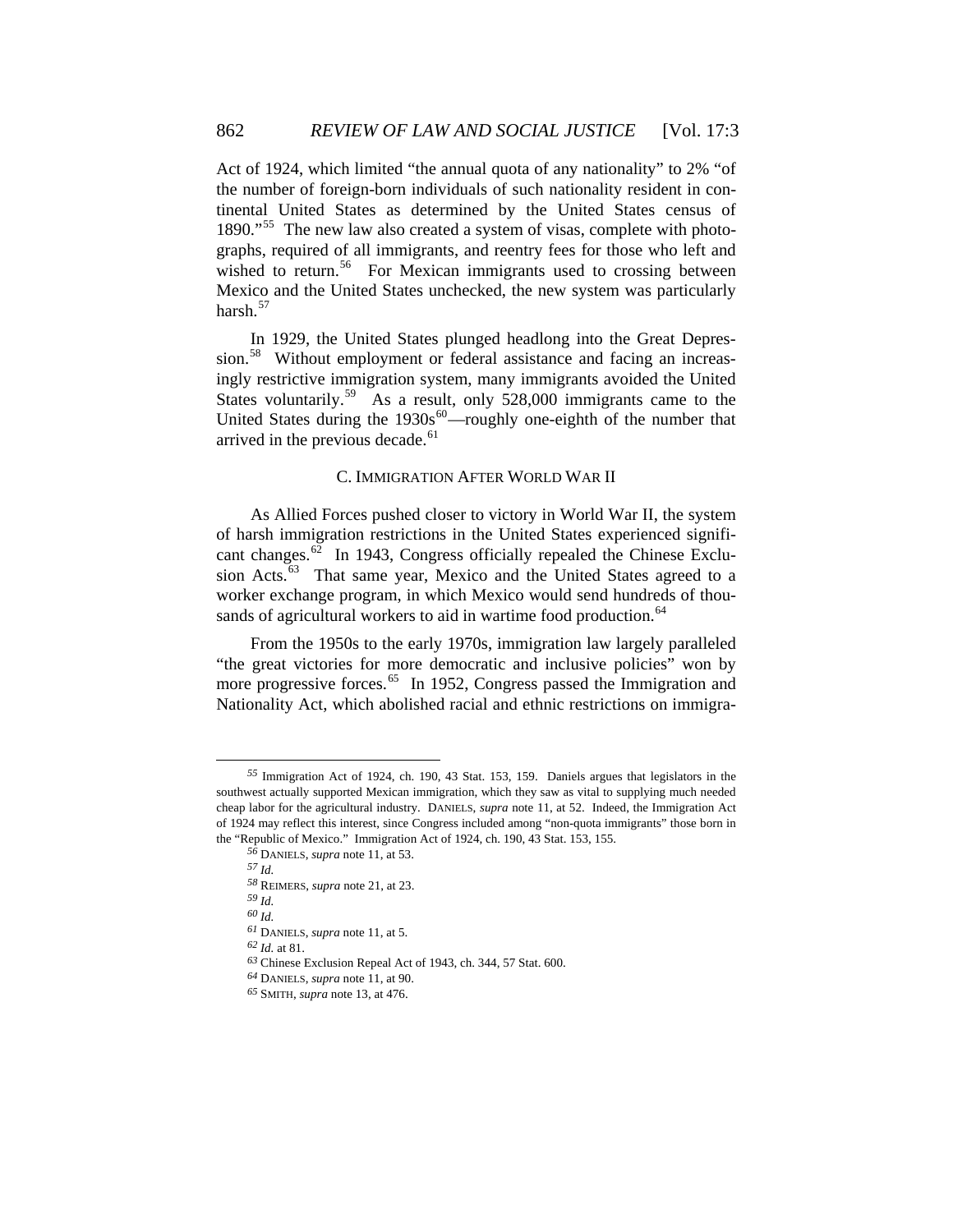basis for the limited immigrant visas without regard to country of origin."71 [tion.](#page-8-0)<sup>66</sup> [The Displaced Persons acts of 1948 and 1950 and the Refugee Re](#page-8-1)[lief Act of 1953 led to the entry of roughly 600,000 displaced Europeans](#page-8-1)  [into the United States.](#page-8-1)<sup>67</sup> Finally, at the peak of pro-immigration support in [the 1960s,](#page-8-2)<sup>68</sup> Congress passed the Immigration and Nationality Act [Amendments of 1965.](#page-8-3)<sup>69</sup> [The 1965 Amendments replaced the national ori](#page-8-4)[gins quotas with "a worldwide quota based on a multi-category visa prefer](#page-8-4)[ence system."](#page-8-4)70 [Immigrants now "compete\[d\] on a first-come, first-served](#page-8-5) 

## D. REFOCUSING IMMIGRATION POLICY: TARGETING MEXICAN IMMIGRANTS

quotas.<sup>[74](#page-8-8)</sup> However, after 1965, immigration from the Western Hemisphere, including Mexico, was capped at  $120,000$ .<sup>[75](#page-9-0)</sup> To be sure, the increasingly liberal laws of the 1950s and 1960s did not eliminate restriction and discrimination entirely. The 1952 Immigration and Nationality Act contained provisions originally included in the "Wetback Bill" passed by Congress on March 20,  $1952<sup>72</sup>$  $1952<sup>72</sup>$  $1952<sup>72</sup>$  Among other provisions, the "Wetback Bill" strengthened the Border Patrol's enforcement capabilities by extending the Border Patrol's area of operation and doing away with warrant requirements for vehicle searches.<sup>[73](#page-8-7)</sup> Additional restrictions on Mexican immigration surfaced in the 1965 Act. Before 1965, the Western Hemisphere was unaffected by the system of national

Tighter restrictions on the Western Hemisphere changed the face of immigration to the United States. Despite the ceiling imposed in the 1965 Act, after 1960, "more immigrants came from Mexico than from any other

*<sup>66</sup>* DANIELS, *supra* note 11, at 115.

*<sup>67</sup>* REIMERS, *supra* note 21, at 26.

<span id="page-8-2"></span><span id="page-8-1"></span><span id="page-8-0"></span>tion, Republicans invoked ideals rooted in the nation's past, particularly the notion of the United States as a h aven for immigrants. DANIELS, *supra* note 11, at 129. *<sup>68</sup> Id.* at 29. Daniels also writes of the general support for more liberal immigration reform on both sides of the aisle. While Democrats attacked what they saw as discriminatory, antiquated legisla-

<span id="page-8-3"></span><sup>(</sup>codified as amended at 8 U.S.C. §§ 1101, 1151-1156, 1181-1182, 1201, 1254-1255, 1259, 1322, 1351) . *<sup>69</sup>* Immigration and Nationality Act Amendments of 1965, Pub. L. No. 89-236, 79 Stat. 911

<span id="page-8-4"></span>*ica's Schizophrenic Immigration Policy: Race, Class, and Rea-<sup>70</sup>* Charles J. Ogletree, Jr., *Amer son*, 4 1 B.C. L. REV. 755, 760 (2000).

<span id="page-8-5"></span><sup>&</sup>lt;sup>71</sup> Charles B. Keely, *Effects of the Immigration Act of 1965 on Selected Population Characteristics o f Immigrants to the United States*, 8 DEMOGRAPHY 157, 159 (May 1971).

<span id="page-8-8"></span><span id="page-8-7"></span><span id="page-8-6"></span>*<sup>72</sup> See* Immigration and Nationality Act of 1952, ch. 108, 66 Stat. 26; DANIELS, *supra* note 11, at 120.

*<sup>73</sup>* DANIELS, *supra* note 11, at 120.

<sup>74</sup> REIMERS, *supra* note 21, at 68.

*<sup>75</sup> Id.*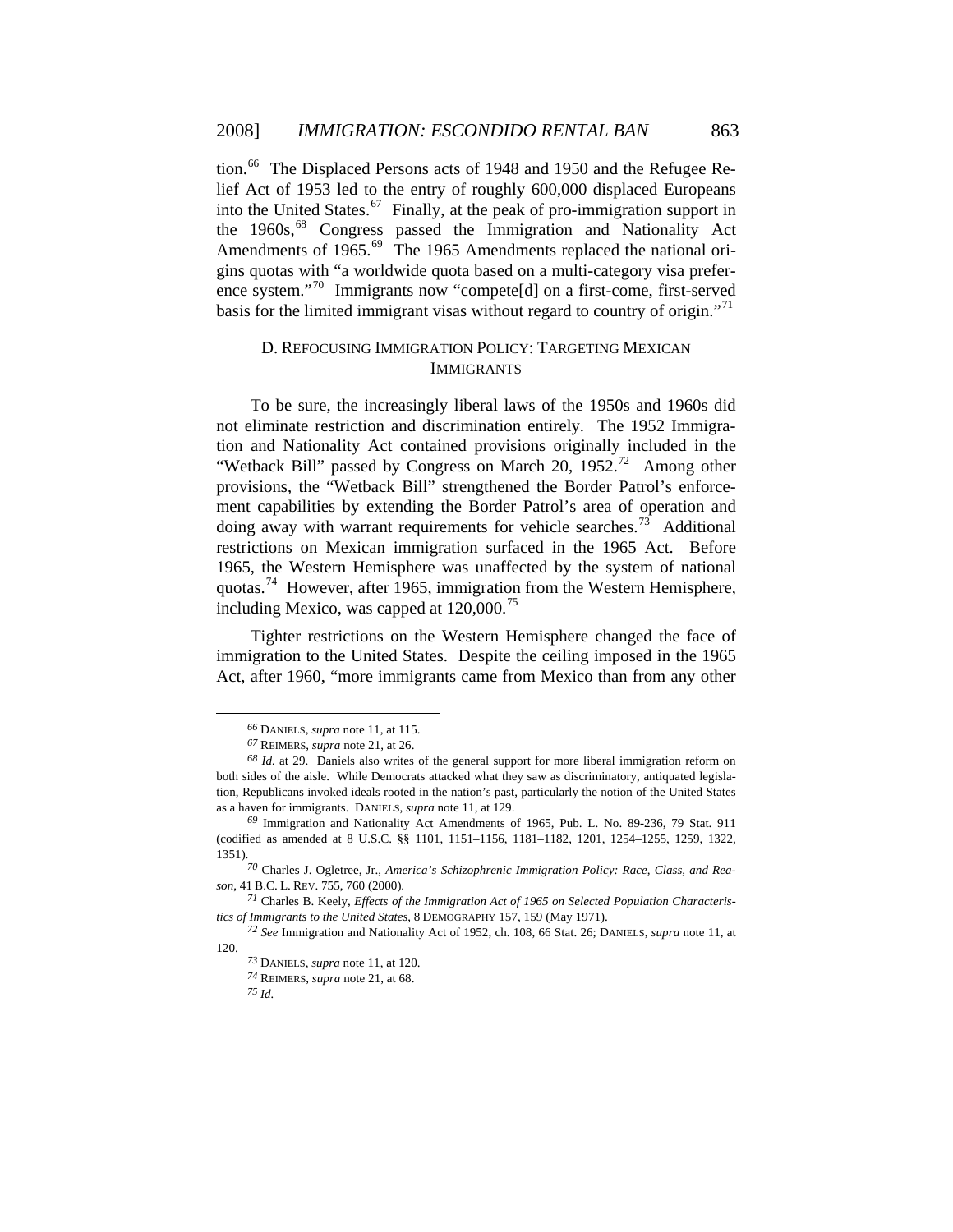as twelve million immigrants entered the United States from Mexico as temporary visitors during the 1980s alone. $81$ nation."[76](#page-9-1) Just looking at legal immigration figures, some 430,000 arrived from Mexico during the 1960s, followed by  $680,000$  in the 1970s.<sup>[77](#page-9-2)</sup> During the 1980s, the number of legal immigrants from Mexico reached up-wards of three million.<sup>[78](#page-9-3)</sup> Concurrently, tougher restrictions on Mexican immigration simply meant that for many Mexican migrants, "it was now more difficult to enter the United States legally."<sup>[79](#page-9-4)</sup> "Thus in closing . . . 'the front door,' American policy fostered 'back door' illegal immigra-tion."<sup>[80](#page-9-5)</sup> Although the statistics are in dispute, by some estimates, as many

The rising tide of undocumented Mexican immigrants soon pushed re-form to the forefront.<sup>[82](#page-9-7)</sup> As record numbers crossed illegally into the southwest, local and federal officials voiced fears over "mounting social costs of providing health care and education for migrants and their families."[83](#page-9-8) In 1978, Congress created the Select Commission on Immigration and Refugee Policy, whose 1981 report named illegal immigration the most significant problem facing the nation.<sup>[84](#page-9-9)</sup> Moreover, recession in the mid-1980s led legislators to seek trade liberalization with Mexico for the benefit of American businesses.<sup>[85](#page-9-10)</sup> Following years of debate both on and off of Capitol Hill,<sup>[86](#page-9-11)</sup> Congress passed the Immigration Reform and Control Act of 1986 (IRCA). $87$  Although the IRCA granted amnesty to undocumented immigrants who had lived in the United States for a designated period, the IRCA also imposed sanctions on employers who hired undocumented immigrants and concentrated Border Patrol agents along the United States-Mexico border.<sup>[88](#page-10-0)</sup> The IRCA did succeed in legalizing large numbers of

 $\overline{a}$ 

*<sup>76</sup>* DANIELS, *supra* note 11 at 180–81.

<span id="page-9-3"></span><span id="page-9-2"></span><span id="page-9-1"></span><span id="page-9-0"></span>e Durand et al., *Mexican Immigration to the United States: Continuities and Changes*, 36 *<sup>77</sup>* Jorg LATIN AM. RES. REV. 107, 107 (2001).

*<sup>78</sup> Id.*

*<sup>79</sup>* REIMERS, *supra* note 21, at 69.

*<sup>80</sup> Id.* (quoting Aristide Zolberg).

*<sup>81</sup>* Durand, *supra* note 77, at 108.

*<sup>82</sup>* DANIELS, *supra* note 11, at 220.

<span id="page-9-12"></span><span id="page-9-11"></span><span id="page-9-10"></span><span id="page-9-9"></span><span id="page-9-8"></span><span id="page-9-7"></span><span id="page-9-6"></span><span id="page-9-5"></span><span id="page-9-4"></span>*tion Reform and Migrant Flows: Compositional and Spatial <sup>83</sup>* Richard C. Jones, *Immigra* Changes in Mexican Migration After the Immigration Reform Act of 1986, 85 ANNALS OF THE ASS'N OF AM. G EOGRAPHERS 715, 715 (1995).

<sup>84</sup> DANIELS, *supra* note 11, at 219–20.

*<sup>85</sup>* Jones, *supra* note 83, at 716.

*<sup>86</sup> Id*.

*<sup>87</sup>* Immigration Reform and Control Act of 1986, Pub. L. No. 99-603, 100 Stat. 3359.

*<sup>88</sup>* Jones, *supra* note 83, at 716.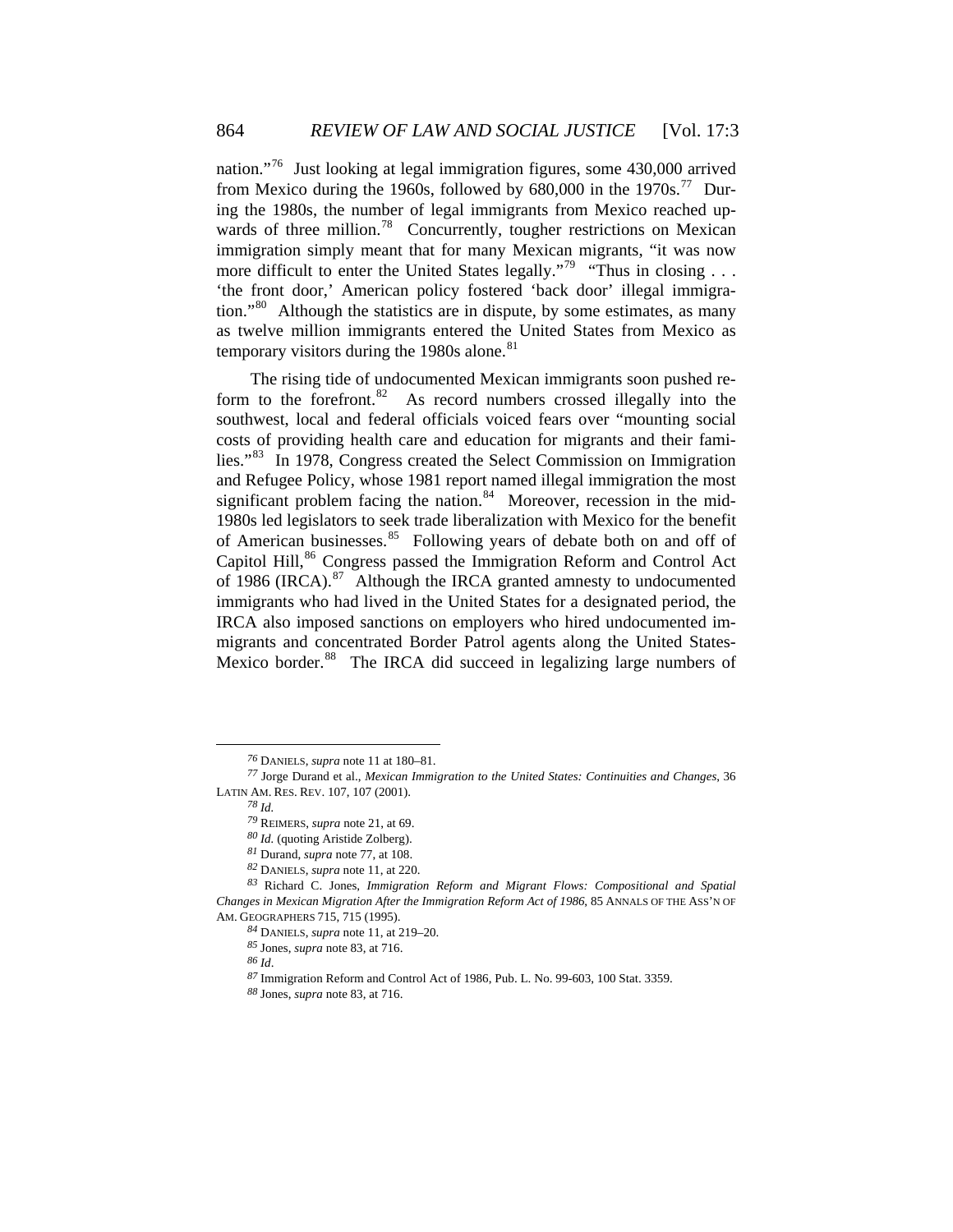Mex ican immigrants, but about one million remained undocumented as of 1992.[89](#page-10-1)

the southwest border crackdown. "Operation Gatekeeper" increased the num ber of border patrol agents in San Diego and caused the construction of Public response to increasing numbers of Mexican immigrants—both legalized and undocumented—was less than positive. Polls revealed that most Americans believed that the bulk of recent immigrants were in the country illegally and, further, that most Americans opposed immigration and favored restriction.<sup>[90](#page-10-2)</sup> Public opinion and increased Mexican immigration prompted various attempts to crack down on immigrants throughout the southwest, particularly California. In the early 1990s, concerned Californians formed a vehicle blockade at the United States-Mexico border, where they shined headlights on potential border crossers.<sup>[91](#page-10-3)</sup> Meanwhile, uniformed members of the so called "U.S. Citizens Patrol" walked the terminals at the San Diego International Airport in order to deter the entry of undocumented immigrants.<sup>[92](#page-10-4)</sup> Even the federal government participated in a new, fourteen-mile-long fence equipped with high-intensity lights.  $93$ 

trol agents in the field, imposed employer sanctions for the hiring of un-[Perhaps the most comprehensive, and controversial, response came in](#page-10-5)  [1994, when California voters passed Proposition 187, a bold, nativist piece](#page-10-5)  [of legislation that sought to eliminate public health, welfare and educa](#page-10-5)[tional benefits for undocumented immigrants.](#page-10-5)<sup>94</sup> [Though short-lived,](#page-10-6)<sup>95</sup> [Proposition 187 again brought racism, nativism and xenophobia into the](#page-10-7)  [spotlight of the immigration debate, and eventually sparked reform at the](#page-10-7)  [federal level.](#page-10-7)<sup>96</sup> In 1996, Congress passed the Illegal Immigration Reform [and Immigrant Responsibility Act, which increased numbers of Border Pa-](#page-11-0)

*<sup>93</sup> Id.* at 71; Yoxall, *supra* note 31, at 526–27.

<span id="page-10-7"></span>*Id.* 

 $\overline{a}$ 

*<sup>96</sup>* ONO & SLOOP, *supra* note 94, at 3–5.

<span id="page-10-2"></span><span id="page-10-1"></span><span id="page-10-0"></span><sup>&</sup>lt;sup>89</sup> Durand, *supra* note 77, at 108. Mexicans comprised roughly three-quarters of the 3.2 million immigrants legalized under the IRCA. *Id.* 

*<sup>90</sup>* REIMERS, *supra* note 21, at 29.

*<sup>91</sup>* Yoxall, *supra* note 31, at 526.

*<sup>92</sup>* REIMERS, *supra* note 21, at 38.

<span id="page-10-6"></span><span id="page-10-5"></span><span id="page-10-4"></span><span id="page-10-3"></span>CAL IFORNIA'S PROPOSITION 187 3 (2002) [hereinafter "ONO & SLOOP"]. *<sup>94</sup>* KENT A. ONO & JOHN M. SLOOP, SHIFTING BORDERS: RHETORIC, IMMIGRATION, AND

<sup>):</sup>  *<sup>95</sup> See* League of United Latin Am. Citizens v. Wilson, 908 F. Supp. 755, 786 (C.D. Cal. 1995 tively. No matter how serious the problem may be, however, the authority to regulate immigration belongs exclusively to the federal government and state agencies are not permitted to a ssume that authority. The California voters' overwhelming approval of Proposition 187 reflects their justifiable frustration with the federal government's inability to enforce the immigration laws effec-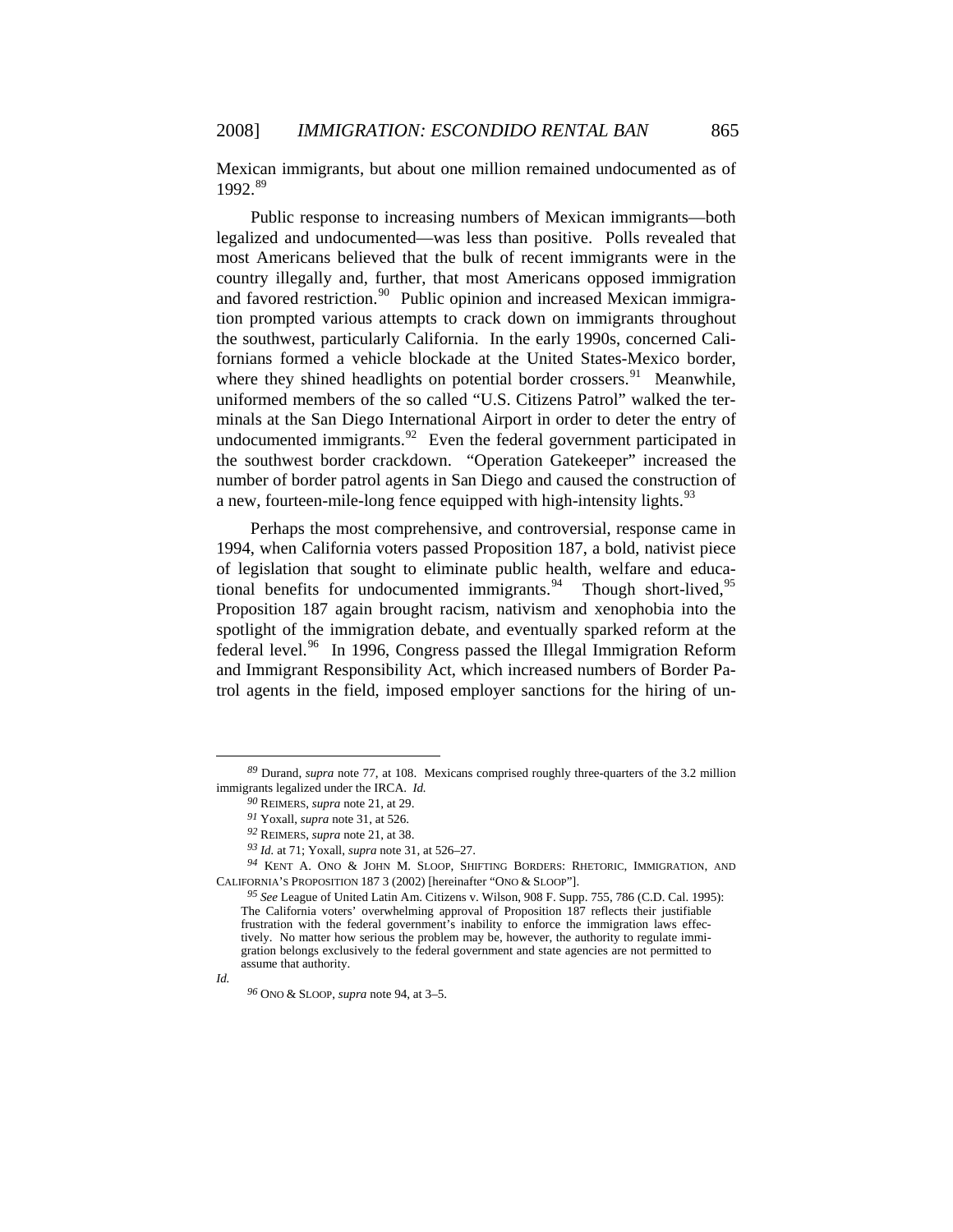docu mented immigrants, and restricted public benefits to newly arrived immigrants.<sup>[97](#page-11-1)</sup>

Enhanced Border Security and Visa Entry Reform Act and the Homeland Secu rity Act, which created additional immigration restrictions and over-[Further, tougher immigration reform was ushered in by the terrorist at](#page-11-1)[tacks on September 11, 2001.](#page-11-1)<sup>98</sup> In October of 2001, Congress enacted the [USA Patriot Act, which increased Border Patrol funding and personnel](#page-11-2)  [along the northern border and enabled agents to deny entry to immigrants](#page-11-2)  [who "endorse or espouse terrorist activity."](#page-11-2)<sup>99</sup> In 2002, Congress passed the hauled the immigration/customs bureaucracy.<sup>[100](#page-11-4)</sup>

[federal immigration law as "a broken system."](#page-11-5)<sup>102</sup> [In a recent Tim](#page-11-6)e Magazine poll, 82% of those surveyed felt that the federal government was not [Despite major federal reform, citizens and politicians in cities](#page-11-4)  [throughout the United States—particularly those with large or growing](#page-11-4)  [immigrant populations—were dissatisfied. As one Pennsylvania mayor](#page-11-4)  [lamented, "Small cities can no longer sit back and wait for the federal gov](#page-11-4)[ernment to do something."](#page-11-4)<sup>101</sup> The public and critics of all stripes viewed doing enough along its borders to keep illegal immigrants out.<sup>[103](#page-11-7)</sup>

But rather than the private vigilantism that marked the mid-1990s, in more recent years, the trend seems to have shifted to local and municipal legislative self-help.<sup>[104](#page-12-0)</sup> In Pennsylvania, Texas, Delaware, Illinois, Ten-

 $\overline{a}$ 

<span id="page-11-0"></span>*<sup>97</sup>* Austin T. Fragomen, Jr., *The Illegal Immigration Reform and Immigrant Responsibility Act of 1996: An Overview*, 31 INT'L MIGRATION REV. 438, 438–39, 442, 447 (1997).

<span id="page-11-1"></span>ment of Federal Immigration Laws Since 9/11, 55 ALA. L. REV. 1149, 1149-50 (2004). *<sup>98</sup>* April McKenzie, *A Nation of Immigrants or a Nation of Suspects? State and Local Enforce-*

<span id="page-11-2"></span><sup>&</sup>lt;sup>99</sup> Uniting and Strengthening America by Providing Appropriate Tools Required to Intercept and Obstruct Terrorism (USA PATRIOT Act) Act of 2001, Pub. L. No. 107-56, § 411, 115 Stat. 272, 346 (codified as amended at  $8$  U.S.C. 1182 (a)(3)(B)(i)(VII)).

<span id="page-11-3"></span><sup>100</sup> McKenzie, *supra* note 98, at 1149–50; Enhanced Border Security and Visa Entry Reform Act of 200 2, Pub. L. No. 107-173, 116 Stat. 543 (providing for increased funding, training, and information sharing); Homeland Security Act of 2002, Pub. L. No. 107-296, 116 Stat. 2135 (creating the Department of Homeland Security and abolishing the INS).

<span id="page-11-4"></span>*nt Law in Court: First Federal Trial Tests Local vs. Federal <sup>101</sup> Pa. City Defends Illegal Immigra Contr ol over Immigrants*, MSNBC.COM, Mar. 12, 2007, http://www.msnbc.msn.com/id/ 17576996/?GT1=9145 (last visited Mar. 12, 2007) (quoting Mayor Lou Barletta).

*<sup>102</sup>* DANIELS, *supra* note 11, at 240.

<span id="page-11-6"></span><span id="page-11-5"></span>*<sup>103</sup> TIME Poll: Let Them Stay, But Get Tough*, TIME, Apr. 2, 2006, *available at*  http://www.time.com/time/nation/article/0,8599,1179336,00.html.

<span id="page-11-7"></span>*Enforcing Immigration Rules: Making the Right Choices*, 10 N.Y.U. J. *<sup>104</sup>* Muzaffar A. Chishti, LEGIS. & PUB. POL'Y 451, 465–66 (2006–07). Of course, this is not to say that private vigilantism is a thing of the past. For a discussion of recent border vigilantism, including the Minuteman Project, *see* Yoxall, *supra* note 31, at 517.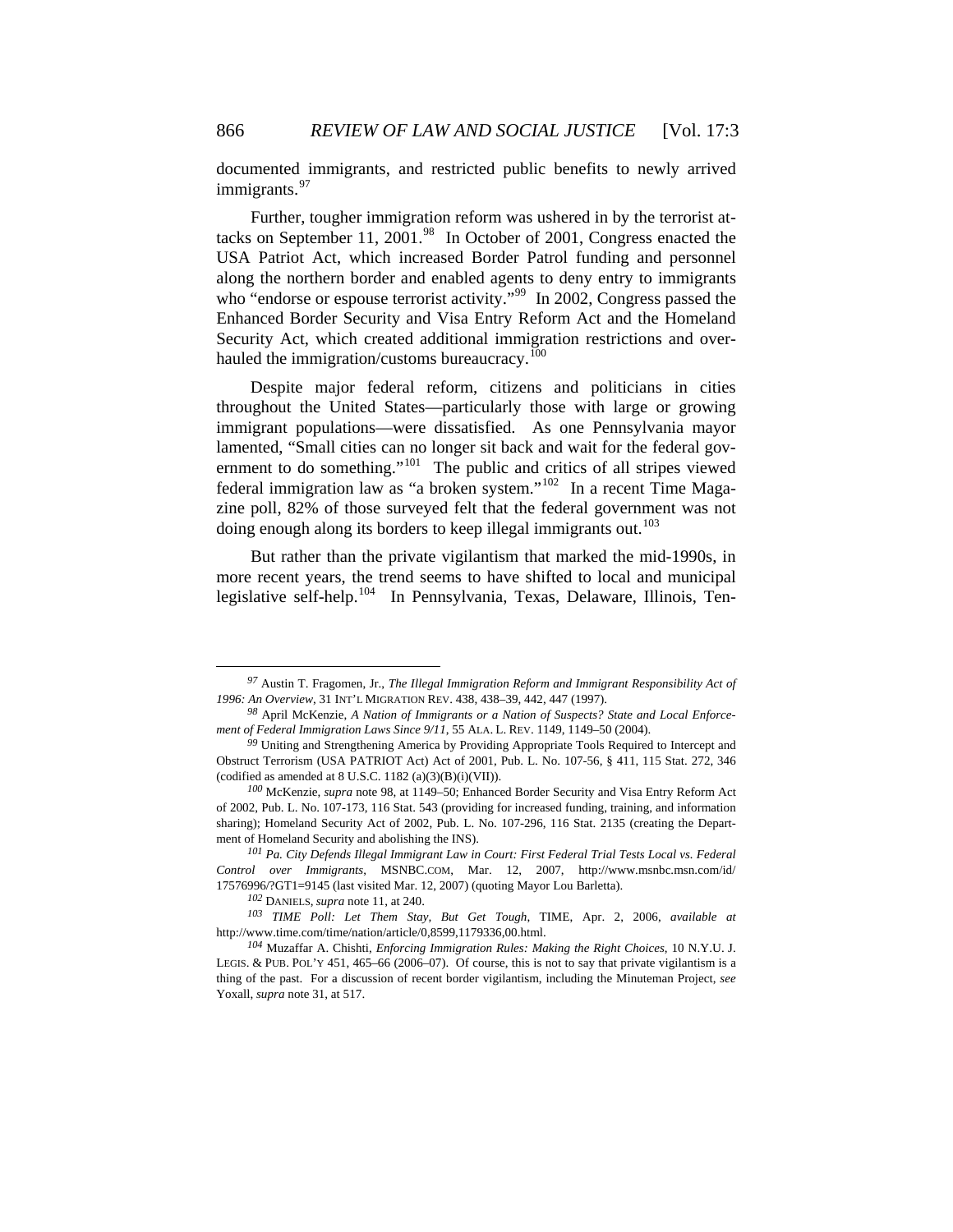up local controversy<sup>[108](#page-12-4)</sup> and almost immediate legal challenge,  $109$  is at once an echo of the nation's early approach toward immigration and a new frontier for an ongoing debate over United States immigration policy. nessee and other states across the country,<sup>[105](#page-12-1)</sup> city authorities proposed or enacted bans on hiring and renting to illegal immigrants in the name of public welfare.<sup>[106](#page-12-2)</sup> On August 16, 2006, the City of Escondido, California decided to implement a similar ban.<sup>[107](#page-12-3)</sup> Ordinance 2006-38, which stirred

#### III. ESCONDIDO ORDINANCE NO. 2006-38 R

In a heated public hearing on August 16, 2006, members of the Escondido City Council voted to draft a ban on renting property to undocu-mented immigrants.<sup>[110](#page-12-5)</sup> The content of the Ordinance was largely based on a report by City Attorney Jeffrey Epp, $^{111}$  $^{111}$  $^{111}$  which cited the presence of undocumented immigrants as a significant cause in the deterioration of the

<span id="page-12-3"></span><span id="page-12-2"></span>2006, *available* available http://www.nctimes.com/articles/2006/11/04/news/top\_stories/20\_26\_2211\_3\_06.txt. In addition to *<sup>107</sup>* David Fried, *Escondido Votes to Draft Ban on Renting to Illegal Immigrants*, N. COUNTY TIMES, Aug. 16, 2006, *available at*  http://www.nctimes.com/articles/2006/08/17/news/inland/16\_01\_168\_16\_06.txt. *<sup>108</sup>* Quinn Eastman, *Anti-Illegal Immigrant Group Rallies in Escondido*, N. COUNTY TIMES, Nov. 3,

 $\overline{a}$ 

<span id="page-12-0"></span>*<sup>105</sup> See* Database of Recent Local Ordinances on Immigration as of January 16, 2007, Fair Immigration Reform Movement, http://www.ailf.org/lac/ 11607\_ordinances.doc (last visited Jan. 16, 2007) (listing local governments that have passed or are considering ordinances targeting immigrants).

<span id="page-12-1"></span>*<sup>106</sup>* John L. Micek, *State GOP Leaders Decide They Have to Return to Principles: Hazelton's Barletta Speaks Out About Illegal Immigrant Ordinance*, MORNING CALL (Allentown, Pa.), Feb. 10, 2007, at A9; Jake Batsell, *Filing for May 12 Election Starts Monday*, DALLAS MORNING NEWS, Feb. 11, 2007, at 1B; Summer Harlow, *Immigration, Local Laws Debated at Widener*, THE NEWS J. (Wilmingt on, Del.), Feb. 8, 2007, at 2B; Charles Sheehan & George Houde, *Hot Issues Underscore Races in*  4; *Chamber Opposes Metro Immigration Ordinances*, NASHVILLE BUSINESS J., Nov. 20, 2006, avail*able a t* http://www.bizjournals.com/nashville/stories/2006/11/20/daily6.html?from\_rss=1. *the Suburbs: Battle Lines Drawn in Carpentersville, Prospect Heights*, CHICAGO TRIB., Feb. 7, 2007, at

local controversy, passage of the Escondido Ordinance stirred up racism and nativism among certain North County residents. In a comments section accompanying the above article, a reader using the alias "Am erican Patriot" wrote:

a stop to this invasion and send you all packing. I am locating employers who give jobs to illegal aliens in my area and reporting them to ICE until they stop it. I am reporting suspected illegal aliens I see living in houses in my area. I am not against IMMIGRANTS. I am against the slimy sneaky Mexican scum that is coming here illegally. You are ALL criminials (sic). I d on't care if you are a woman or a child. You all must GO HOME NOW. Warning to illegal aliens. Americans are tired of you taking advantage of our country and we are mobilizing in force to find you and deport you. Americans are waking up and we will put

<span id="page-12-4"></span>Id. (Reader Comment no longer available).

*<sup>109</sup> See* Complaint, *supra* note 8.

*<sup>110</sup>* Fried, *supra* note 107.

<span id="page-12-6"></span><span id="page-12-5"></span>http://www.signonsandiego.com/news/northcounty/20060929-1644-bn29escon.html. *<sup>111</sup>* J. Harry Jones, *Law Against Renting to Illegal Migrants Ready for Escondido Council Vote*, SAN DIEGO UNION-TRIB., Sept. 29, 2006, *available at*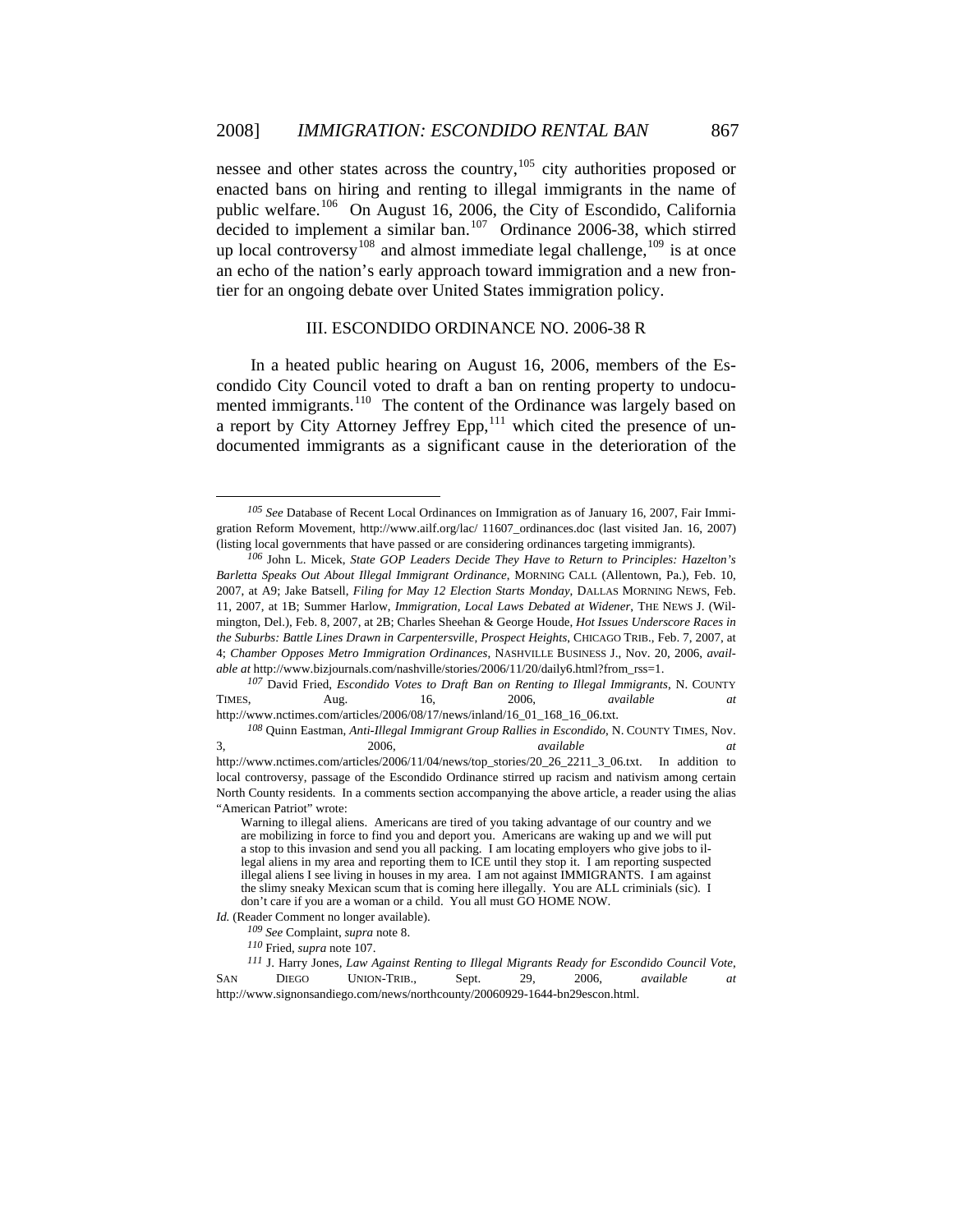City Council passed Ordinance No. 2006-38  $\overline{R}$ , <sup>113</sup> "An Ordinance of the City of Escondido, California Establishing Penalties for the Harboring of "overall appearance and living conditions in neighborhoods" in the City.<sup>[112](#page-13-0)</sup> "At the end of a contentious, late-night meeting" on October 4, 2006, the Illegal Aliens in the City of Escondido."<sup>114</sup>

The Escondido Ordinance began with a list of "Findings," which outlined relevant federal immigration law and echoed the text of the City Attorn ey report. Notably, the Ordinance contained findings that:

unlawful conditions . . . . Because illegal aliens do not wish to call atten-The harboring of illegal aliens in dwelling units in the City, and crime committed by illegal aliens harm the health, safety, and welfare of legal residents in the City . . . . The regulations of the City regarding housing . . . often depend on reporting by residents and neighbors [of] . . . tion to their presence, such individuals are less likely to report such conditions  $\ldots$ .<sup>115</sup>

The Ordinance also stated the City's dissatisfaction with federal immig ration law and enforcement:

the citizens of the City of Escondido from the adverse effects of the har-The state and federal government lack the resources to properly protect boring of illegal aliens, and the criminal activities of some illegal aliens.<sup>[116](#page-13-1)</sup>

[1101 et seq. and sta](#page-13-1)ted that the City would not consider a person as an "illegal alien" until confirmation of immigration status is received from fed-[The second section of the Ordinance defined an "illegal alien" as "\[a\]n](#page-13-1)  [alien who is not lawfully present in the United States" under 8 U.S.C. §](#page-13-1)  eral authorities.<sup>[117](#page-13-2)</sup>

Section three—the heart of the Escondido Ordinance—set forth the substantive amendments to the Escondido Municipal Code.<sup>[118](#page-14-0)</sup> Under section three, persons and businesses that owned dwelling units were prohib-

<span id="page-13-0"></span>*<sup>112</sup>* Letter from Jeffrey R. Epp, Escondido City Attorney, to Honorable Mayor & Members of the City Council of the City of Escondido (Oct. 4, 2006), *available at*  http://www.signonsandiego.com/news/northcounty/images/060929esconreport.pdf [hereinafter "Epp Letter"].

*at*  http:// www.nctimes.com/articles/2006/10/05/news/top\_stories/3\_00\_0010\_4\_06.txt. *<sup>113</sup>* David Fried, *Escondido Council Approves Illegal Immigrant Rental Ban*, N. COUNTY TIMES, Oct. 5, 2006, *available* **2006**, *available* 

<span id="page-13-2"></span><span id="page-13-1"></span><sup>114</sup> Escondido, Cal., Ordinance No. 2006-38 R (Oct. 18, 2006) [hereinafter "Escondido Ordinance"].

*<sup>115</sup> Id*. at 1.

*<sup>116</sup> Id.* at 2.

 $117$  *Id.* at 3. *<sup>118</sup> Id.*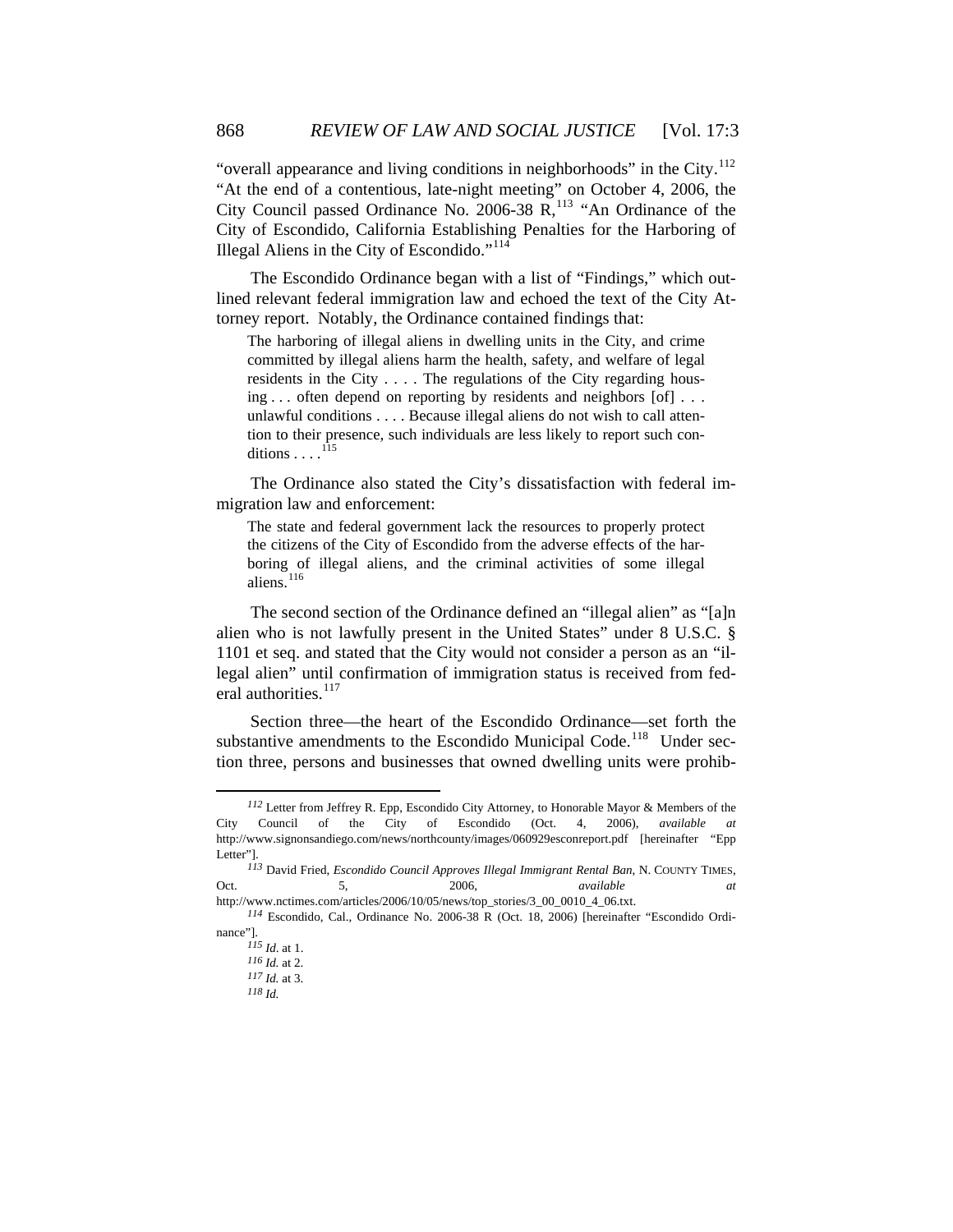reckless disregard of the fact that an alien has come to, entered, or remains in the United States in violation of law."<sup>[119](#page-14-1)</sup> Harboring, the Ordinance exited from "harbor[ing] an illegal alien in the dwelling unit, knowing or in plained, included "let[ting], leas[ing], or rent[ing] a dwelling unit to an il-legal alien."<sup>[120](#page-14-2)</sup>

[vided by](#page-14-3) the property owner sufficient to prove the tenant's citizenship or lawful immigrant status.<sup>[122](#page-14-4)</sup> The property owner was required to submit [The City empowered City officials, businesses, and even individual](#page-14-2)  [residents to enforce the Ordinance by filing a written complaint that de](#page-14-2)[scribed the alleged undocumented immigrants and the circumstances sur](#page-14-2)[rounding the perceived violations.](#page-14-2)<sup>121</sup> [Upon receiving a "valid" com](#page-14-3)[plaint—one alleging a violation not "solely or primarily on the basis of](#page-14-3)  [national origin, ethnicity, or race"—the City verified the renter's immigra](#page-14-3)[tion status with federal authorities by submitting identity documents pro](#page-14-3)such documentation within five days of receiving a request from the City. $^{123}$  $^{123}$  $^{123}$ 

[to "correct" it.](#page-14-5)<sup>124</sup> [Failure to correct a violation resulted in the s](#page-14-6)uspension of the property owner's business license, thereby preventing the property [If the renter was determined to be undocumented, the property owner](#page-14-5)  [was provided written notice of the violation and granted ten business days](#page-14-5)  owner from collecting rent from any other occupant of the dwelling unit.<sup>[125](#page-14-7)</sup> Additional violations subjected the property owner to fines.<sup>[126](#page-14-8)</sup>

A separate violation occurred for each day of harboring and for each adult undocumented immigrant harbored ten days after receiving notice to \$1,000 per day, jail time, or both. $128$ from the City.<sup>127</sup> In practice, multiple violations could result in fines of up

# IV. EQUAL PROTECTION: THE ESCONDIDO ORDINANCE UNDER *PLYLER V. DOE*

<span id="page-14-2"></span><span id="page-14-1"></span><span id="page-14-0"></span>intense debate over how to best rebuild the country after the Civil War and Congress passed the Fourteenth Amendment on June 13, 1866 amidst

*<sup>119</sup> Id. 120 Id.*

*<sup>121</sup> Id.* at 4.

<span id="page-14-4"></span><span id="page-14-3"></span>*<sup>122</sup> Id.*

<sup>123</sup> Complaint, *supra* note 8, ¶ 32.

<span id="page-14-5"></span><sup>124</sup> Escondido Ordinance, *supra* note 114, at 5.

*<sup>125</sup> Id.*

<span id="page-14-8"></span><span id="page-14-7"></span><span id="page-14-6"></span>*<sup>126</sup> Id.*

*<sup>127</sup> Id.* at 3.

<sup>128</sup> Complaint, *supra* note 8, ¶ 34.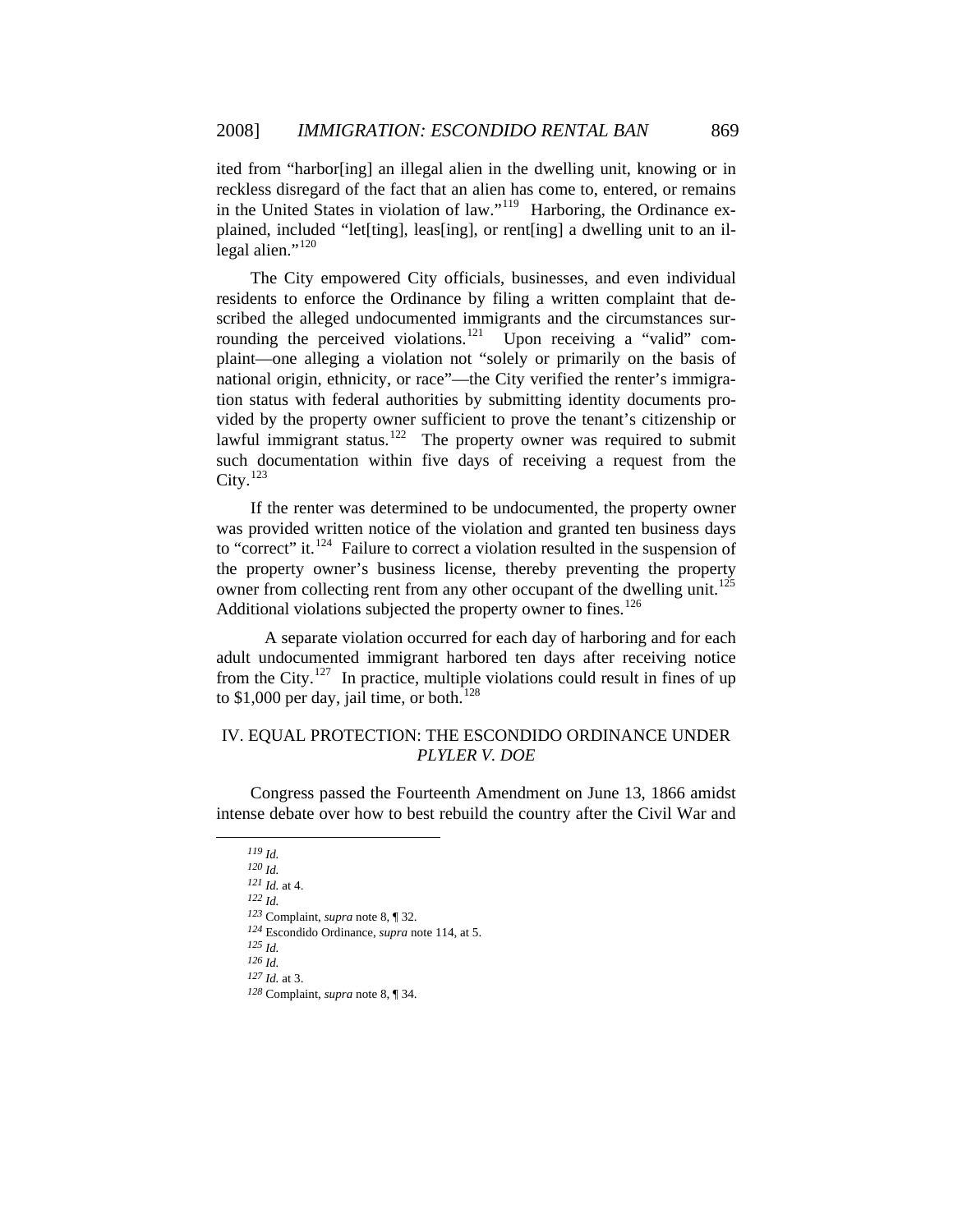not "citizens," the Supreme Court has long relied on the Equal Protection Clau se and strict scrutiny to strike down state laws that discriminate against combat the discriminatory laws that threatened to restore de facto slavery in the southern states.<sup>[129](#page-15-0)</sup> Section 1 of the Fourteenth Amendment provides that "No State . . . shall deny to any person within its jurisdiction the equal protection of the laws."<sup>[130](#page-15-1)</sup> Because of the specific reference to "persons," lawfully-admitted, non-citizen immigrants.<sup>[131](#page-15-2)</sup>

scrutiny test for evaluating state laws that discriminate against certain undocumented immigrants—a test that could and should be used to strike down housing ordinances like the one passed in Escondido. The status of undocumented immigrants under Equal Protection is less clear. Although the Court has explicitly stated that the safeguards of the Fourteenth Amendment flow to undocumented immigrants,  $132$  it has not articulated a clear standard under which allegedly discriminatory state laws affecting the undocumented will be evaluated. The Court's most explicit pronouncement on undocumented immigrants and Equal Protection came in 1982, when the Court used the Clause to strike down a Texas law that denied state funding to school districts for educating undocumented immigrant children.[133](#page-15-3) *Plyler v. Doe* arguably established a sort of heightened

## A. *PLYLER V. DOE*

Fifth Circuit, *Plyler v. Doe* was eventually appealed to the Supreme Court, the m ajority of which held the Texas revisions unconstitutional under the In 1975, the Texas legislature revised the State Education Code to authorize local school districts to deny enrollment and eliminate state funding for the education of undocumented immigrant children.<sup>[134](#page-15-4)</sup> Two years later, a class of "certain school-age children of Mexican origin . . . who could not establish that they had been legally admitted into the United States" filed suit against the district and the state on federal preemption and equal pro-tection grounds.<sup>[135](#page-15-5)</sup> After making its way through the district court and the Equal Protection Clause.<sup>[136](#page-16-0)</sup>

<span id="page-15-5"></span><span id="page-15-4"></span><span id="page-15-3"></span><span id="page-15-2"></span><span id="page-15-1"></span><span id="page-15-0"></span>*<sup>129</sup> See* PAUL BREST ET AL., PROCESS OF CONSTITUTIONAL DECISIONMAKING: CASES AND MATE RIALS 241–48 (4th ed. 2000).

*<sup>130</sup>* U.S. CONST. amend. XIV, § 1.

*<sup>131</sup> See* Yick Wo v. Hopkins, 118 U.S. 356, 373–74 (1886).

<sup>132</sup> See Wong Wing v. United States, 163 U.S. 228, 237-38 (1896).

<sup>133</sup> Plyler v. Doe, 457 U.S. 202 (1982).

*<sup>134</sup> Id.* at 205.

<sup>8.</sup>  *<sup>135</sup> Id.* at 206–0

*<sup>136</sup> Id.* at 230.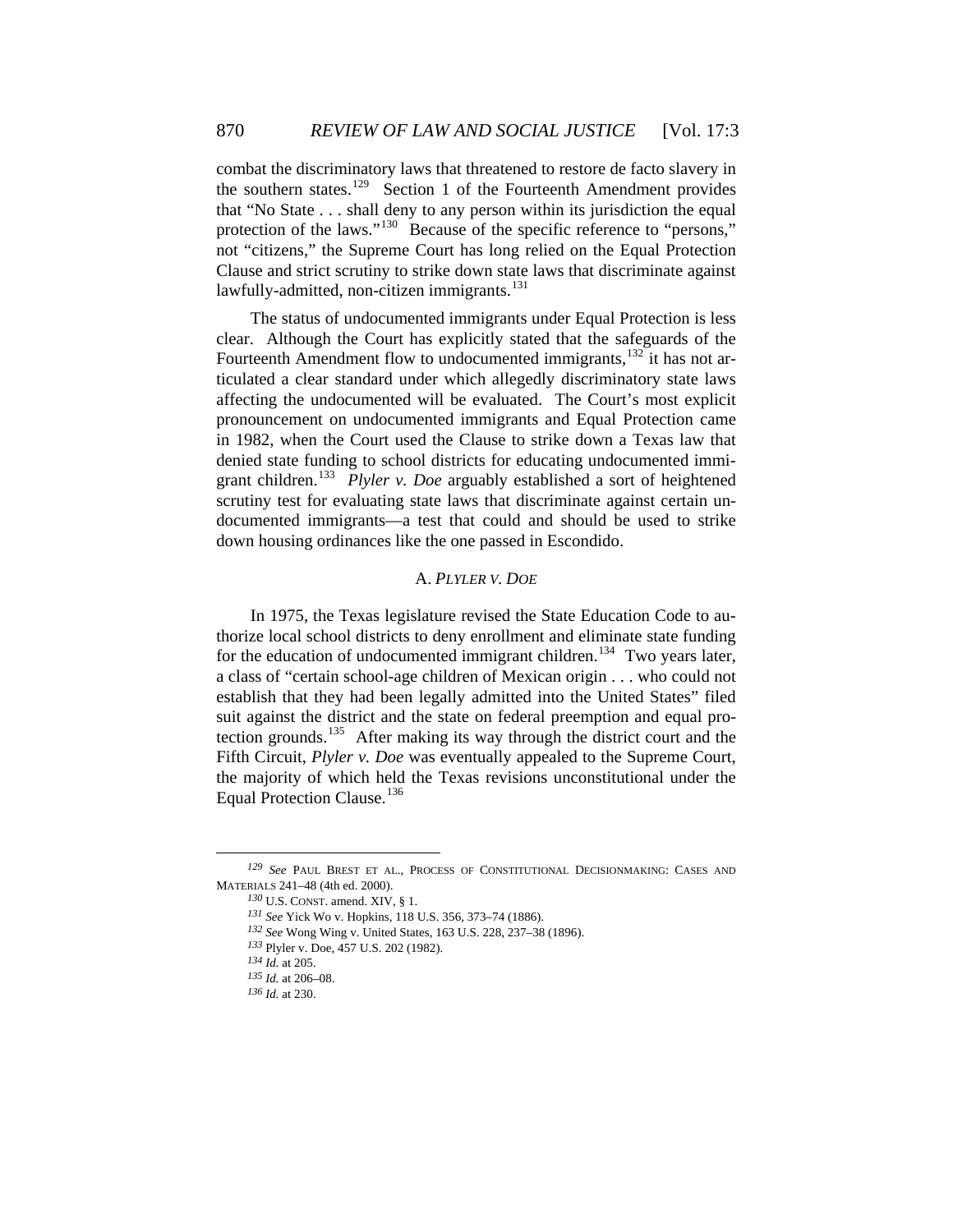['relegated to such a position of political powerlessness as to command](#page-16-4) ex-traordinary protection from the majoritarian political process."<sup>[141](#page-16-5)</sup> Despite this expansive definition, undocumented immigrants were deemed not to be a "suspect class."<sup>[142](#page-16-5)</sup> Unlike most suspect classes, the Court reasoned: [The majority opinion, delivered by Justice Brennan, began by declar](#page-16-0)[ing that undocumented immigrants are "'person\[s\] within \[Texas's\] juris](#page-16-0)[diction'" under the Fourteenth Amendment.](#page-16-0)<sup>137</sup> [Accordingly, under long](#page-16-1)[standing precedent,](#page-16-1)  $138$  the Equal Protection Clause applied even to "aliens" [whose presence in this country is unlawful."](#page-16-2)<sup>139</sup> Next, the Court set forth [the basic framework for equal protection analysis: state statutes that "dis](#page-16-3)[advantage a 'suspect class,' or that impinge upon the exercise of a 'funda](#page-16-3)[mental right'" must be shown to be "precisely tailored to serve a compel](#page-16-3)[ling governmental interest."](#page-16-3)<sup>140</sup> The Court defined "suspect" classes as [those groups who, for reasons beyond their control, "have historically been](#page-16-4) 

[E]ntry into [the undocumented immigrant] class, by virtue of entry into this country, is the product of voluntary action. Indeed, entry into the class is itself a crime.<sup>[143](#page-16-6)</sup>

[tal right.](#page-16-11)<sup>149</sup> [Rather, education lay somewhere betwe](#page-17-0)en a fundamental right [Although "\[t\]he Court did not expressly articulate a level of scru](#page-16-6)tiny  $\dots$  it appear[ed] that the Court was using intermediate scrutiny<sup>144</sup> in [evaluating the discrimination against undocumented alien children with re](#page-16-7)[gard to education."](#page-16-7)<sup>145</sup> The children of such undocumented immigrants had [no say in choosing whether to enter the United States illegally.](#page-16-8)<sup>146</sup> Thus, a [state's decision to "direct\[\] the onus of a parent's misconduct against his](#page-16-9)  [children does not comport with fundamental conceptions of justice."](#page-16-9)<sup>147</sup> In [addition, the Court highlighted the societal and individual importance of](#page-16-10)  [public education,](#page-16-10)  $148$  [but ultimately held that education was not a fundamen-](#page-16-11)

*<sup>139</sup> Id.*

 $\overline{a}$ 

 $\overline{a}$ 

*<sup>142</sup> Id.* at 219 n.19.

*<sup>137</sup> Id.* at 210.

<span id="page-16-3"></span><span id="page-16-2"></span><span id="page-16-1"></span><span id="page-16-0"></span>*<sup>138</sup> Id.* (citing Shaughnessy v. Mezei, 345 U.S. 206, 212 (1953); *Wong Wing*, 163 U.S. at 238; *Yick Wo*, 118 U.S. at 369).

*<sup>140</sup> Id.* at 216–17.

<sup>141</sup> *Id.* at 218 n.14 (citations omitted).

*<sup>143</sup> Id.*

<span id="page-16-11"></span><span id="page-16-10"></span><span id="page-16-9"></span><span id="page-16-8"></span><span id="page-16-7"></span><span id="page-16-6"></span><span id="page-16-5"></span><span id="page-16-4"></span>Other commentators have labeled the level of review in *Plyler* "rational basis with bite." Karl *144* Manh eim, *State Immigration Laws and Federal Supremacy*, 22 HASTINGS CONST. L.Q. 939, 1011 (1995) .

<sup>&</sup>lt;sup>145</sup> ERWIN CHEMERINSKY, CONSTITUTIONAL LAW: PRINCIPLES AND POLICIES 747 (2d ed. 2002). *<sup>146</sup> Id.*

<sup>&</sup>lt;sup>147</sup> Plyler v. Doe, 457 U.S. 202, 220 (1982).

*<sup>148</sup> Id.* at 221.

*<sup>149</sup> Id.* at 223.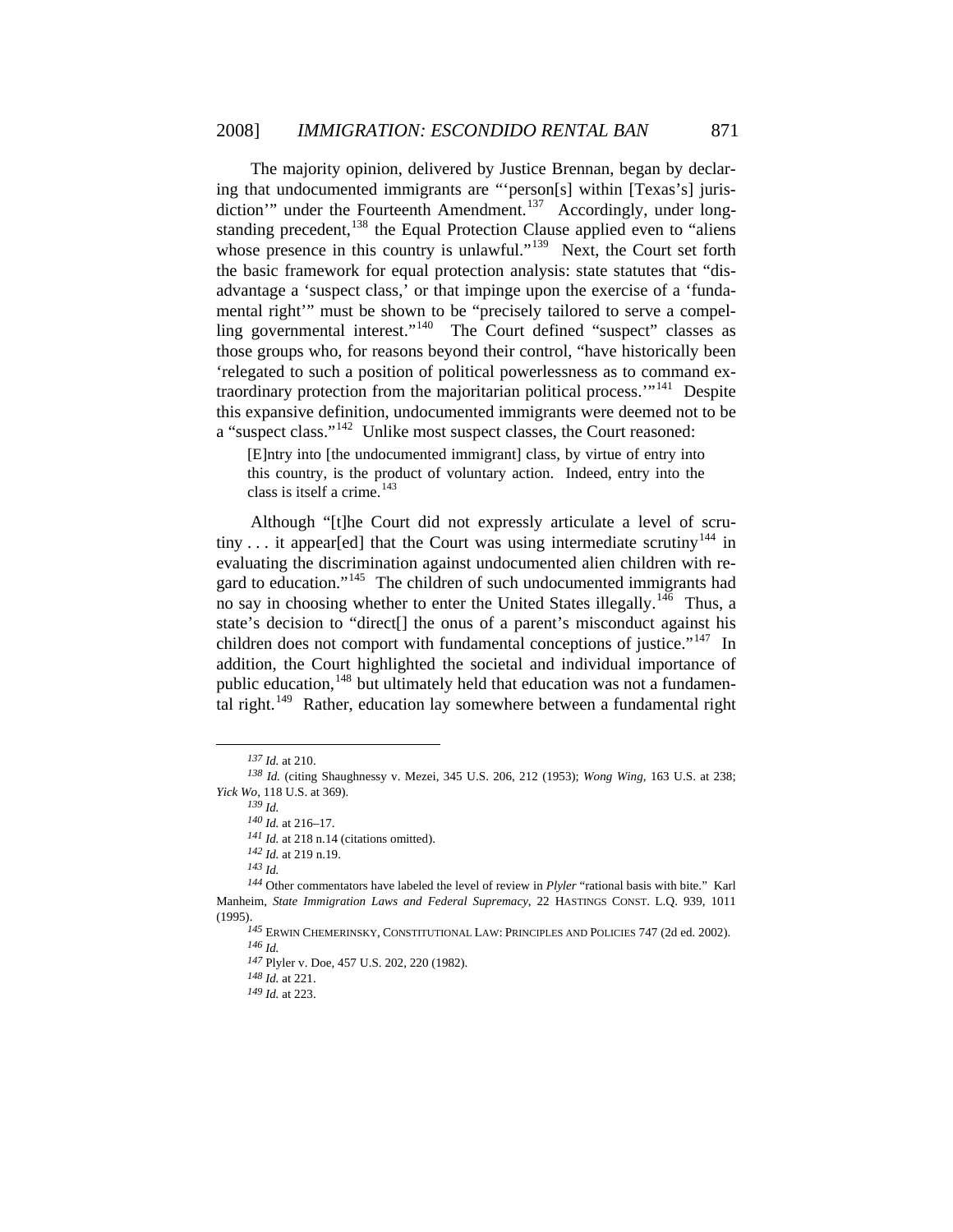and a state-granted privilege,  $150$  the deprivation of which from a "discrete group of innocent children . . . must be justified by a showing that it [rea-sonably] furthers some substantial state interest."<sup>[151](#page-17-2)</sup>

Again, the Texas school district failed to offer any relevant supporting evidence.<sup>160</sup> To the contrary, the Court noted that many children who would be excluded by the Texas code revisions "will become lawful residents or citize ns of the United States."[161](#page-18-0) [The state interest offered by the Texas school district was the preser](#page-17-2)[vation of scarce educational resources for lawful residents.](#page-17-2)<sup>152</sup> The Court [dismissed the district's argument outright: "The state must do more than](#page-17-3)  [justify its classification with a concise expression of an intention to dis](#page-17-3)criminate. $153$  The Court then suggested and dismissed three other possible [state interests that might have supported the Texas code revisions. First,](#page-17-4)  [Texas's interest in "protect\[ing\] itself from an influx of illegal immigrants"](#page-17-4)  [could not justify the code revisions because most undocumented immi](#page-17-4)[grants enter the United States in search of jobs, not free education.](#page-17-4)<sup>154</sup> [Thus, implementing a ban or increased cost on education for undocumented](#page-17-5)  [immigrant children "constitute\[d\] a ludicrously ineffectual attempt to stem](#page-17-5)  [the tide of illegal immigration."](#page-17-5)<sup>155</sup> Next, the Court tackled the suggestion [that undocumented immigrant children are appropriately singled out be](#page-17-6)[cause they impose special burdens on state resources.](#page-17-6)<sup>156</sup> The Texas school [district, however, offered no evidence to support the claim that excluding](#page-17-7)  [undocumented immigrant children would improve the quality of public](#page-17-7)  [education.](#page-17-7)<sup>157</sup> [Rather, "undocumented children are 'basically indistinguish](#page-17-8)[able' from legally resident alien children."](#page-17-8)158 [Finally, the Court dismissed](#page-17-9)  [the possibility that undocumented immigrant children are more likely to](#page-17-9)  [move out of state after receiving the benefits of a free public education.](#page-17-9)<sup>159</sup>

<span id="page-17-10"></span><span id="page-17-9"></span><span id="page-17-8"></span><span id="page-17-7"></span><span id="page-17-6"></span><span id="page-17-5"></span><span id="page-17-4"></span><span id="page-17-3"></span><span id="page-17-2"></span><span id="page-17-1"></span><span id="page-17-0"></span> *Id.* [at 223, 226.](#page-18-0)  *Id.* at 230. *Id.* at 227. *<sup>153</sup> Id. Id.* at 228. *Id.* (citation omitted). *Id.* at 229. *<sup>157</sup> Id. Id.* (citations omitted). *Id.* at 229–30. *Id.* at 230. *<sup>161</sup> Id.*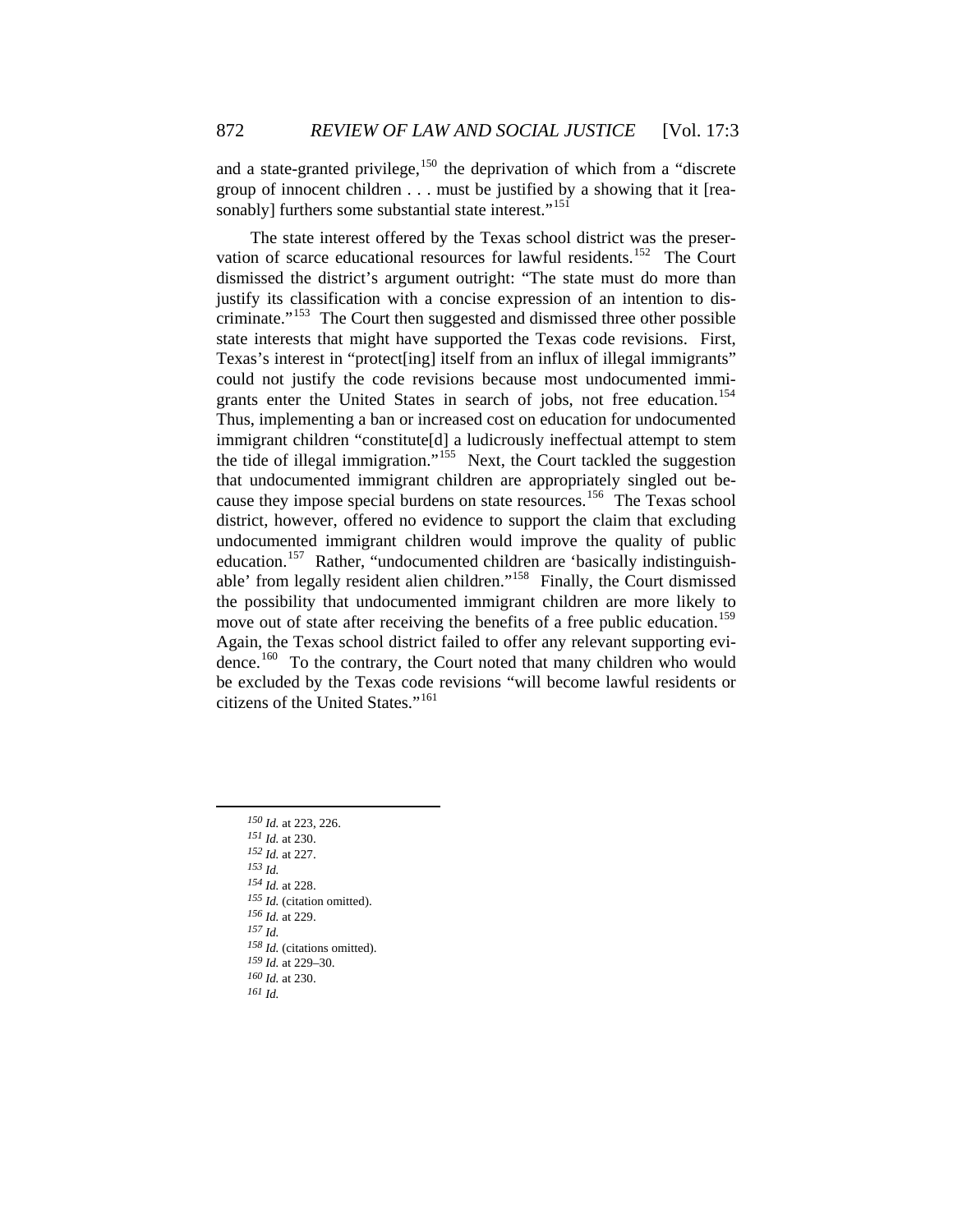#### B. [THE ESCONDIDO ORDINANCE UNDER](#page-18-0) *[PLYLER](#page-18-0)*

[based in part on a study released in 2006 by the National L](#page-18-0)atino Research Center at California State University, San Marcos.<sup>[162](#page-18-0)</sup> The study focused on [Like the Texas code revisions, the Escondido Ordinance would likely](#page-18-0)  [require, and fail, application of the intermediate scrutiny test articulated by](#page-18-0)  the *Plyler* [Court. Though not directed specifically at undocumented chil](#page-18-0)[dren, the Escondido Ordinance would substantially impact such children,](#page-18-0)  [whose illegal entry into this country was not of their own volition. The](#page-18-0)  [health, safety, and welfare threats cited in the Escondido Ordinance were](#page-18-0)  the predominantly Latino Mission Park neighborhood of Escondido, and found that of those surveyed, 72% reported having children age seventeen or younger.<sup>[163](#page-18-1)</sup> Further, 35% of Mission Park residents were under the age of seventeen in 2006.[164](#page-18-2) Because many Mission Park parents are newly ar-rived immigrants,<sup>[165](#page-18-3)</sup> the City's call for evictions would have the effect of punishing large numbers of undocumented children "on the basis of a legal characteristic over which [they] can have little control."<sup>[166](#page-18-4)</sup>

tion,  $169$  which is in turn a prerequisite for much civic participation.  $170$ Without the ability to rent or lease property, residence, naturalization and civic participation $171$  for many undocumented immigrants would be virtually impossible.<sup>172</sup> Moreover, because residency generally must be estab-Furthermore, housing, though not a recognized fundamental right,  $167$ carries both personal and societal importance similar to education.<sup>[168](#page-19-0)</sup> "[C]ontinuous residence" in the United States is required for naturaliza-

<span id="page-18-0"></span> $\overline{a}$ 

<span id="page-18-1"></span>*<sup>168</sup> See* Lindsey v. Normet, 405 U.S. 56, 74 (1972) (noting "the importance of decent, safe, and sanitary housing").

<span id="page-18-2"></span>http://www.uscis.gov/naturalization (last visited Mar. 10, 2007). Even an immigrant who entered the count ry illegally might in the future be granted U.S. citizenship. *Plyler*, 457 U.S. at 226. U.S. Citizenship and Immigration Services, Naturalization,

<span id="page-18-3"></span>elections\_vr.htm (last visited Mar. 22, 2007); U.S. CONST. art. 1, §§ 2, 3; U.S. CONST. art. II, § 1. *<sup>170</sup> See, e.g.*, California Secretary of State, Voter Registration, http://www.sos.ca.gov/elections/

<span id="page-18-4"></span>*<sup>171</sup>* In the words of Justice Blackmun, "a citizen cannot hope to achieve any meaningful degree of individual political equality if granted an inferior right of participation in the political process." *Plyler*, 457 U.S. at 233 (Blackmun, J., concurring).

<span id="page-18-5"></span>high housing costs, but other important barriers can be attributed to poor consumer education, discrimination, and lack of outreach to the Latino market." MISSION PARK SURVEY, *supra* note 2, at 18. Ac-*<sup>172</sup>* Although home ownership is still possible for illegal immigrants, a number of obstacles exist to make such an option difficult for Mexican immigrants and the Latino community as a whole. The Mission Park Survey found that "[o]bvious barriers to Latino homeownership include low incomes and

<sup>162</sup> See Epp Letter, *supra* note 112, at 1–2; MISSION PARK SURVEY, *supra* note 2.

<sup>163</sup> MISSION PARK SURVEY, *supra* note 2, at 13, 32.

*<sup>164</sup> Id. 165 Id.* at 15.

<sup>166</sup> *Plyler*, 457 U.S. at 220.

*<sup>167</sup>* CHEMERINSKY, *supra* note 145, at 762.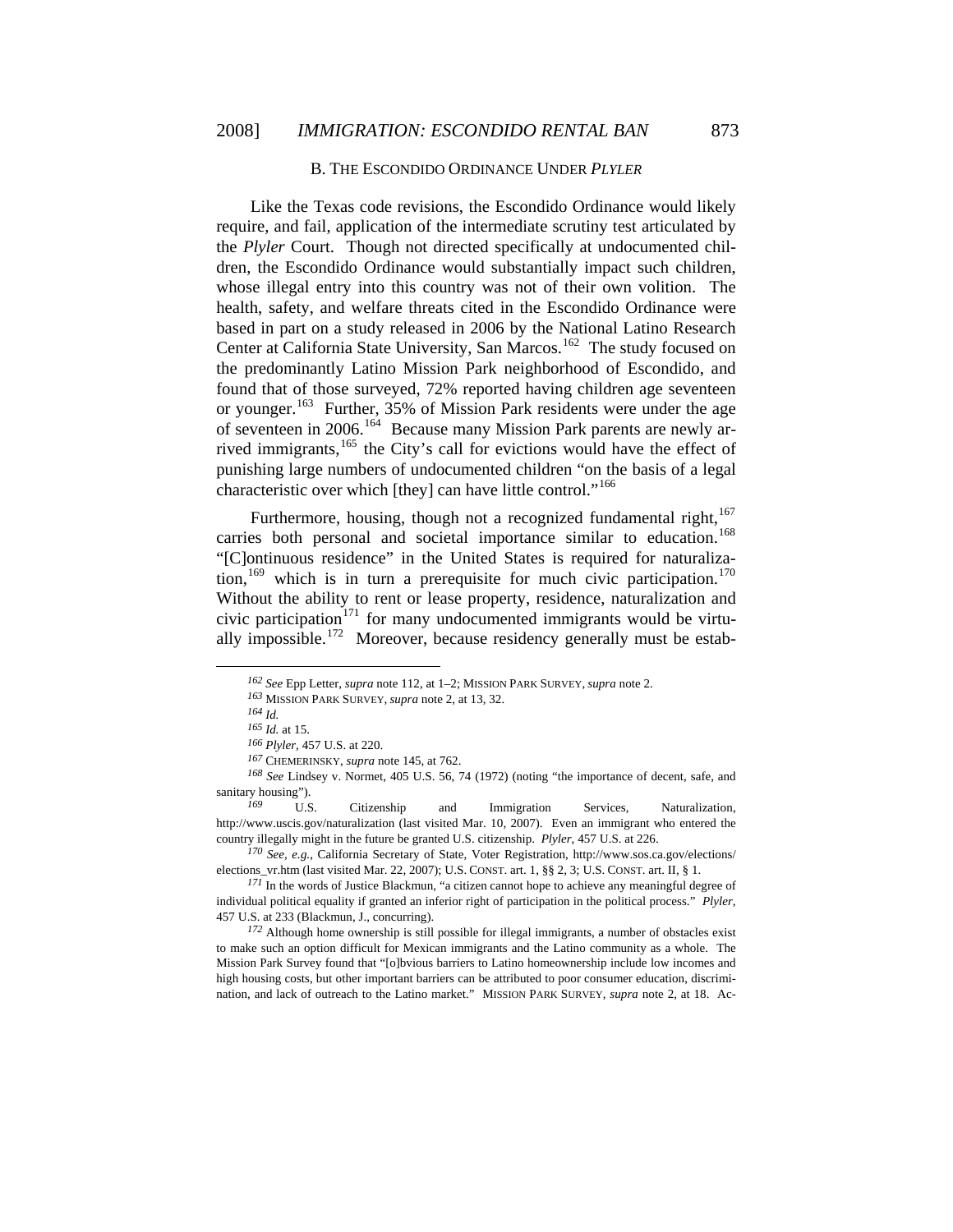dido Ordinance would have the residual effect of making education impossible for undocumented immigrant children whose parents rent their homes. lished before a minor may partake in free public education,  $173$  the Escon-As the *Plyler* Court noted, "We cannot ignore the significant social costs borne by our Nation when select groups are denied the means to absorb the values and skills upon which our social order rests."<sup>[174](#page-19-2)</sup>

[discriminatory treatm](#page-19-3)ent in order to improve "the health, safety and welfare of *le gal* residents in the City."[176](#page-19-4) Furthermore, the City cannot justify the Therefore, like *Plyler*[, the large amount of undocumented children po](#page-19-2)[tentially affected by the Escondido Ordinance and the importance of hous](#page-19-2)[ing to naturalization, civic participation and, indeed, education, warrants](#page-19-2)  [intermediate scrutiny. That is, the Escondido Ordinance would fail unless](#page-19-2)  [Escondido authorities could show that the Ordinance reasonably furthers](#page-19-2)  [some substantial City interest. But, as with the Texas code provisions in](#page-19-2)  *Plyler*[, the interest cited in the Escondido Ordinance appears to be little](#page-19-2)  [more than "a concise expression of an intention to discriminate."](#page-19-2)<sup>175</sup> [Un](#page-19-3)[documented immigrants and their children are specifically singled out for](#page-19-3)  Ordinance as a tool to curb illegal immigration because, as the *Plyler* court found, the impetus to crossing illegally into the United States is employment, not housing.

housing, welfare or safety. The study relied upon in drafting the Ordinance was limited to one neighborhood with a large population of Latino immigrants.<sup>178</sup> City officials cannot reasonably rely on a study of a demographically and socio-economically unique sector of the City to justify significant legal change that would affect Escondido as a whole. Neither can the City cite to any "special burdens"<sup>[177](#page-19-5)</sup> imposed by undocumented immigrant renters on the overall deterioration in Escondido

1

<span id="page-19-1"></span><span id="page-19-0"></span>cordingly, 85% of Mission Park residents rent their homes, while 15% live in owner-occupied homes. *Id.* at 31.

*<sup>173</sup>* 78A C.J.S. *Schools & School Dists.* § 712 (2008).

*<sup>174</sup>* Plyler v. Doe, 457 U.S. 202, 221 (1982).

*<sup>175</sup> Id.* at 227.

*<sup>176</sup>* Escondido Ordinance, *supra* note 114, at 1 (emphasis added).

*<sup>177</sup> Plyler*, 457 U.S. at 229.

<span id="page-19-5"></span><span id="page-19-4"></span><span id="page-19-3"></span><span id="page-19-2"></span>*<sup>178</sup>* MISSION PARK SURVEY, *supra* note 2, at 30. Eighty-one percent of Mission Park residents who participated in the survey were born in Mexico. *Id.* at 30. While only 39% of Escondido's population is Hispanic or Latino, 71% of Mission Park residents identified themselves as Latino in the 2000 United States Census. *Id.* at 9–10, 13.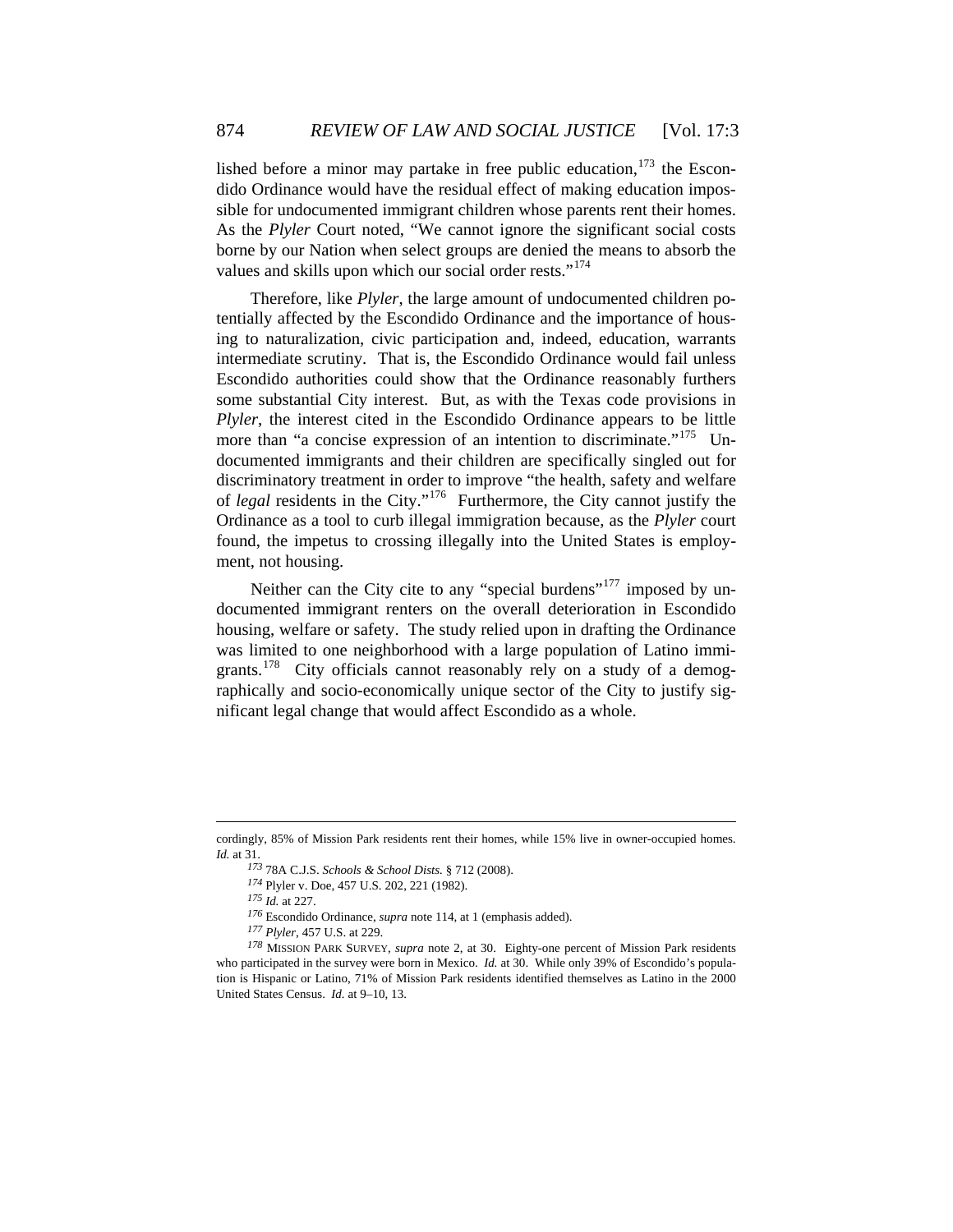# C. *PLYLER* REVISITED? ADDITIONAL CONSIDERATIONS IN DETERMINING THE APPROPRIATE LEVEL OF SCRUTINY FOR LAWS THAT DISCRIMINATE AGAINST UNDOCUMENTED IMMIGRANTS

undocumented immigrant ordinances, like that in Escondido, provides the oppo rtunity to take *Plyler* a step further. Although it is unclear whether the Supreme Court would be willing to revisit the standard set forth in *Plyler*, the proliferation of local anti-

A cloud of uncertainty hangs over the Equal Protection Clause;<sup>[179](#page-20-0)</sup> it "has been crisscrossed by a bewildering array of theories, precedents, and convictions—all under the name of equality."<sup>[180](#page-20-1)</sup> Most significantly for purposes of this Note, certain scholars have struggled with the Court's clas-sification of groups for equal protection analysis.<sup>[181](#page-20-2)</sup> In classifying undocumented immigrants as a non-suspect group, the *Plyler* Court may have caused an additional snag in the Court's equal protection jurisprudence.

migrants from receiving the benefits of heightened scrutiny, the *Plyler* Court held that the fact that undocumented immigrants are "in this country in violation of federal law is not a 'constitutional irrelevancy.'"<sup>185</sup> In effect, the Court carved out a separate and distinct group from one already The *Plyler* Court defined a "suspect" class as a group who, by no choice of its own, "ha[s] historically been 'relegated to such a position of political powerlessness as to command extraordinary protection from the majoritarian political process."<sup>[182](#page-20-3)</sup> Yet choice alone does not disqualify a group from suspect classification. Immigrants, whose presence in the United States is usually volitional, have been considered a suspect class since the early  $1970$ 's.<sup>[183](#page-20-4)</sup> Indeed, "[a]liens as a class are a prime example of a 'discrete and insular' minority for whom such heightened judicial so-licitude is appropriate."<sup>[184](#page-21-0)</sup> Thus, in order to disqualify undocumented imrecognized for suspect classification based on a prior, non-felonious criminal act.<sup>186</sup> However, this criterion does not alter the analysis in equal pro-

 $\overline{a}$ 

*<sup>179</sup>* Kristen M. Schuler, Note, *Equal Protection and the Undocumented Immigrant: California's Proposition 187*, 16 B.C. THIRD WORLD L.J. 275, 303 (1996) ("Supreme Court equal protection jurisprudence regarding the status of non-citizens, both documented and undocumented, is anything but settled." ).

<span id="page-20-0"></span>REV. 379, 387–88 (1983). *<sup>180</sup>* Tom Gerety, *Children in the Labyrinth: The Complexities of* Plyler v. Doe, 44 U. PITT. L.

*<sup>181</sup> Id.* at 388.

*<sup>182</sup>* Plyler v. Doe, 457 U.S. 202, 217 n. 14 (citations omitted).

*<sup>183</sup> See generally* Graham v. Richardson, 403 U.S. 365 (1971).

<sup>184</sup> Id. at 372 (citing United States v. Carolene Prods. Co., 304 U.S. 144, 152–53 & n.4 (1938)).

*<sup>185</sup> Plyler*, 457 U.S. at 223.

<span id="page-20-4"></span><span id="page-20-3"></span><span id="page-20-2"></span><span id="page-20-1"></span>*<sup>186</sup>* Although illegal entry into the United States is usually prosecuted as a misdemeanor, Republican legislators in the House and Senate have recently suggested making illegal entry and presence in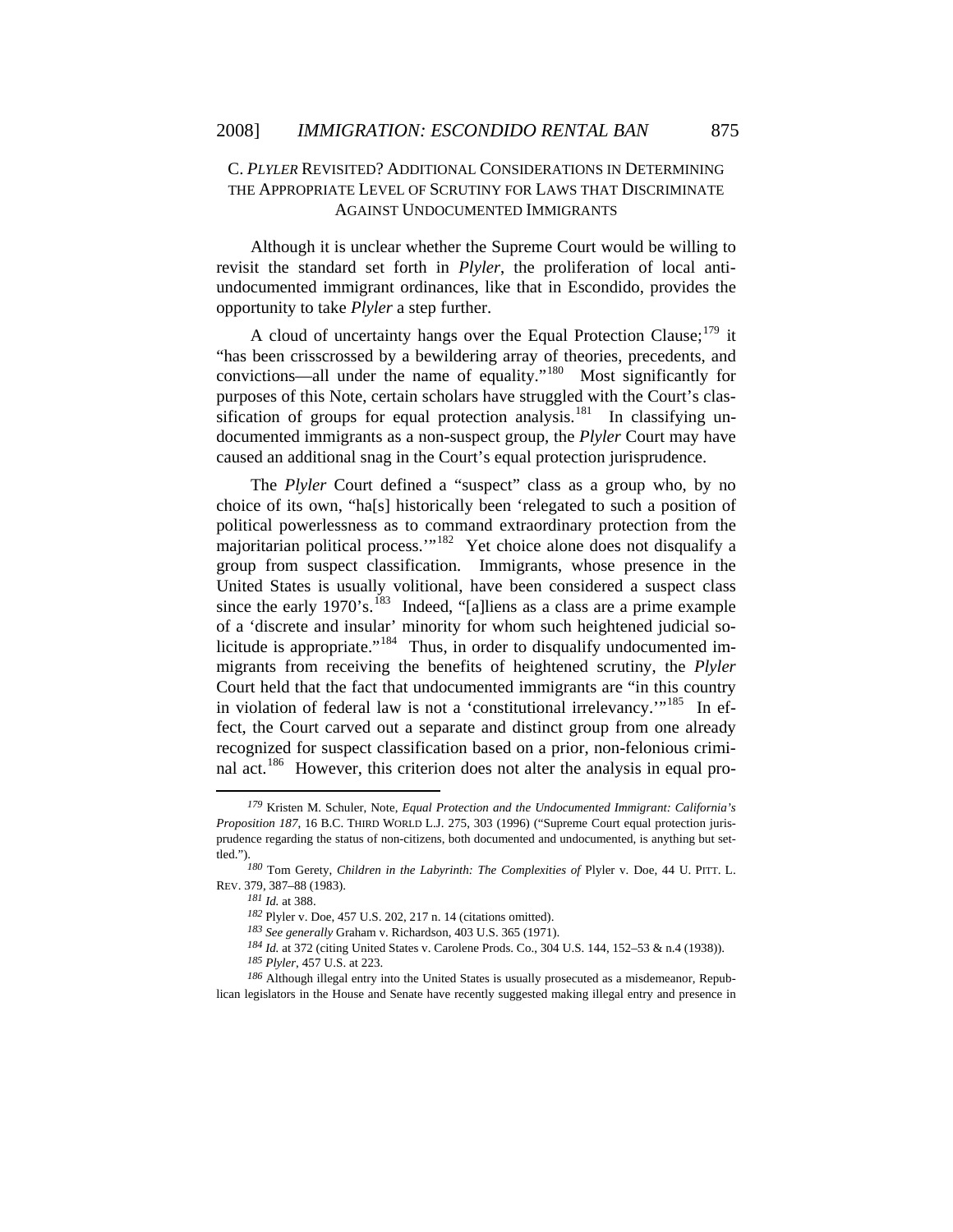tection jurisprudence.<sup>[187](#page-21-1)</sup> In short, prior, non-felonious criminal activity, like entering or remaining illegally in the United States, is not a valid im-pediment to protection under the Fourteenth Amendment.<sup>[188](#page-21-2)</sup>

[immigration rally held by the National Knights of the Ku Klux Klan](#page-21-4) in Russ ellville, Alabama, in which one Klansman exclaimed, "Let's get rid of In addition, the *Plyler* [Court's classification seems to overlook the ex](#page-21-2)[tent to which race—a suspect class—and immigration status are conflated](#page-21-2)  [in local immigration legislation and debate. Specifically, undocumented](#page-21-2)  [immigrants are often "portray\[ed\] . . . in racialized terms, pointing almost](#page-21-2)  solely to Mexicana, Mexicanos, Chicanas, and Chicanos.<sup>"189</sup> The extent [and seriousness of the ties between race and illegal immigration can be](#page-21-3)  [seen in the recent 33% membership increase in hate groups,](#page-21-3) $190$  which have [placed a stronger emphasis on undocumented immigrants and have col](#page-21-4)[lapsed the "furor over immigration policies"](#page-21-4)<sup>191</sup> into their more familiar rac[ist discourse. In a telling example, one writer described a recent anti](#page-21-4)the Mexicans!" $192$  Examples like this reveal the difficulties in attempting to cleanly separate race and alienage, even when that alienage is "illegal."

legally. As one commentator has noted, "undocumented aliens have a greater history of discrimination and less political power than resident Finally, undocumented immigrants are arguably in greater need of suspect classification than immigrants who enter or remain in the country

presence within the State's territorial perimeter. Given such presence, he is sub-That a person's initial entry into a State, or into the United States, was unlawful, and that he may for that reason be expelled, cannot negate the simple fact of his ject to the full range of obligations imposed by the State's civil and criminal laws. And until he leaves the jurisdiction—either voluntarily, or involuntarily in accordance with the Constitution and laws of the United States—he is entitled to the equal protection of the laws that a State may choose to establish.

<span id="page-21-1"></span>*Plyler*, 457 U.S. at 215.

1

the United States a felony. *GOP Leaders to Remove Felony Charges for Illegal Immigrants*, FOX NEWS, Apr. 13, 2006, http://www.foxnews.com/story/0,2933,191429,00.html.

*See* O'Brien v. Skinner, 414 U.S. 524, 531 (1974). *187*

<span id="page-21-0"></span><sup>188</sup> This conclusion also appears to be more consistent with the language the *Plyler* Court used earlier in t he opinion. In discussing jurisdiction under the Fourteenth Amendment, for instance, the Court stressed the fact that there was no meaningful way to distinguish between lawful and unlawful entrants:

<sup>&</sup>lt;sup>189</sup> ONO & SLOOP, *supra* note 94, at 99. Although Ono and Sloop's comments are directed specifica lly at the rhetoric surrounding Proposition 187, their statement is equally applicable in the broader debate over illegal immigration, or as it has otherwise been termed, the "brown invasion of America." See Charles Bowden, *Exodus: Border-Crossers Forge a New America*, MOTHER JONES, Sept.-Oct. 2006, *le at* http://www.motherjones.com/news/feature/2006/09/exodus.html. *availab*

<span id="page-21-4"></span><span id="page-21-3"></span><span id="page-21-2"></span>*<sup>190</sup>* Chip Berlet, *The Hard Edge of Hatred*, THE NATION, Aug. 15, 2006, *available at*  http://www.thenation.com/doc/20060828/new\_nativism.

*<sup>191</sup> Id.* (quoting Mark Potok of the Southern Poverty Law Center).

*<sup>192</sup> Id.*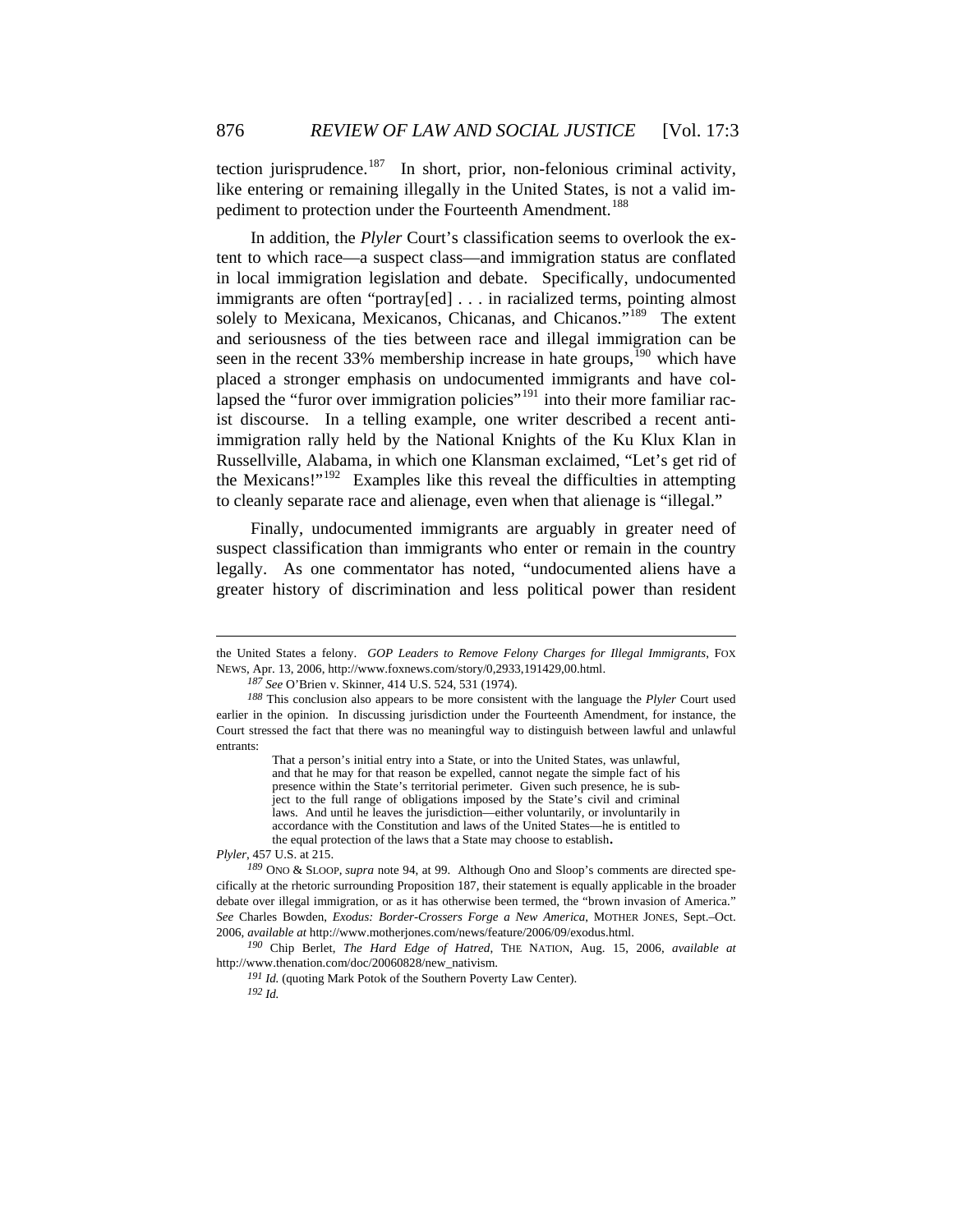aliens. Their status is also more immutable than lawfully present aliens who, some day, may qualify for citizenship."<sup>193</sup>

## [V. THE CONTRACTS CLAUSE](#page-22-1)

power,<sup>196</sup> interfer[e with the performance of existing contracts.](#page-22-4)<sup>197</sup> In *Energy Reserves Group, Inc. v. Kansas Power and Light Co.*,<sup>198</sup> the Court set forth [An additional, albeit weaker, ground for challenging the Escondido](#page-22-1)  [Ordinance is rooted in the Contracts Clause. Article I, § 10 of the United](#page-22-1)  [States Constitution provides that "No state shall . . . pass any . . . law im](#page-22-1)[pairing the obligation of contracts."](#page-22-1)194 [Largely unused in the first third of](#page-22-2)  [the twentieth century,](#page-22-2)<sup>195</sup> the Contracts Clause has traditionally acted as a [bar to state laws that, although otherwise legitimate exercises of police](#page-22-3)  the current three-part test for evaluating state or local laws under the Con-tracts Clause.<sup>[199](#page-22-5)</sup>

needs and interests." $203$  A state or local statute is likely unconstitutional if "the statute in question . . . nullifies express terms of the [party's] contrac-First, it must be determined whether the state or local law in fact acts "as a substantial impairment of a contractual relationship."[200](#page-22-6) Under *Gen-*eral Motors Corp. v. Romein,<sup>[201](#page-22-7)</sup> this prong has three components: "whether there is a contractual relationship, whether a change in law impairs that contractual relationship, and whether the impairment is substantial."<sup>[202](#page-23-0)</sup> Whether an impairment is substantial depends on its "severity," namely, the extent to which the impairment interferes with the ability of "individuals to order their personal and business affairs according to their particular

<span id="page-22-0"></span>*<sup>193</sup>* Manheim, *supra* note 144, at 944 n.31. Similarly, Kristen M. Schuler writes, "[A]s one commentator has stated, '[i]f a person's status as an alien is not a problematic basis for differential treatment under equal protection, then, *a fortiori*, a person's status as an *undocumented* alien is not a problematic basis." Schuler, *supra* note 179, at 305 (citation omitted and emphasis added).

*<sup>194</sup>* U.S. CONST. art. 1, § 10.

<span id="page-22-4"></span><span id="page-22-3"></span><span id="page-22-2"></span><span id="page-22-1"></span>cause these provisions protected both existing and future contracts, "the contracts clause was made superflu ous." *Id. <sup>195</sup>* CHEMERINSKY, *supra* note 145, at 606. From 1897 until 1937, the Supreme Court used the due process clause of the Fifth and Fourteenth Amendments to protect the freedom of contract. Be-

<sup>&</sup>lt;sup>196</sup> Allied Structural Steel Co. v. Spannaus, 438 U.S. 234, 242 (1978).

<sup>&</sup>lt;sup>197</sup> CHEMERINSKY, *supra* note 145, at 605.

*<sup>198</sup>* 459 U.S. 400 (1983).

*<sup>199</sup>* CHEMERINSKY, *supra* note 145, at 612.

*p*, 459 U.S. at 411 (citations and internal quotation marks omitted). *<sup>200</sup> Energy Reserves Grou*

<sup>&</sup>lt;sup>201</sup> 503 U.S. 181 (1992).

<span id="page-22-7"></span><span id="page-22-6"></span><span id="page-22-5"></span>*<sup>202</sup> Id.* at 186.

<sup>&</sup>lt;sup>203</sup> Allied Structural Steel Co. v. Spannaus, 438 U.S. 234, 245 (1978).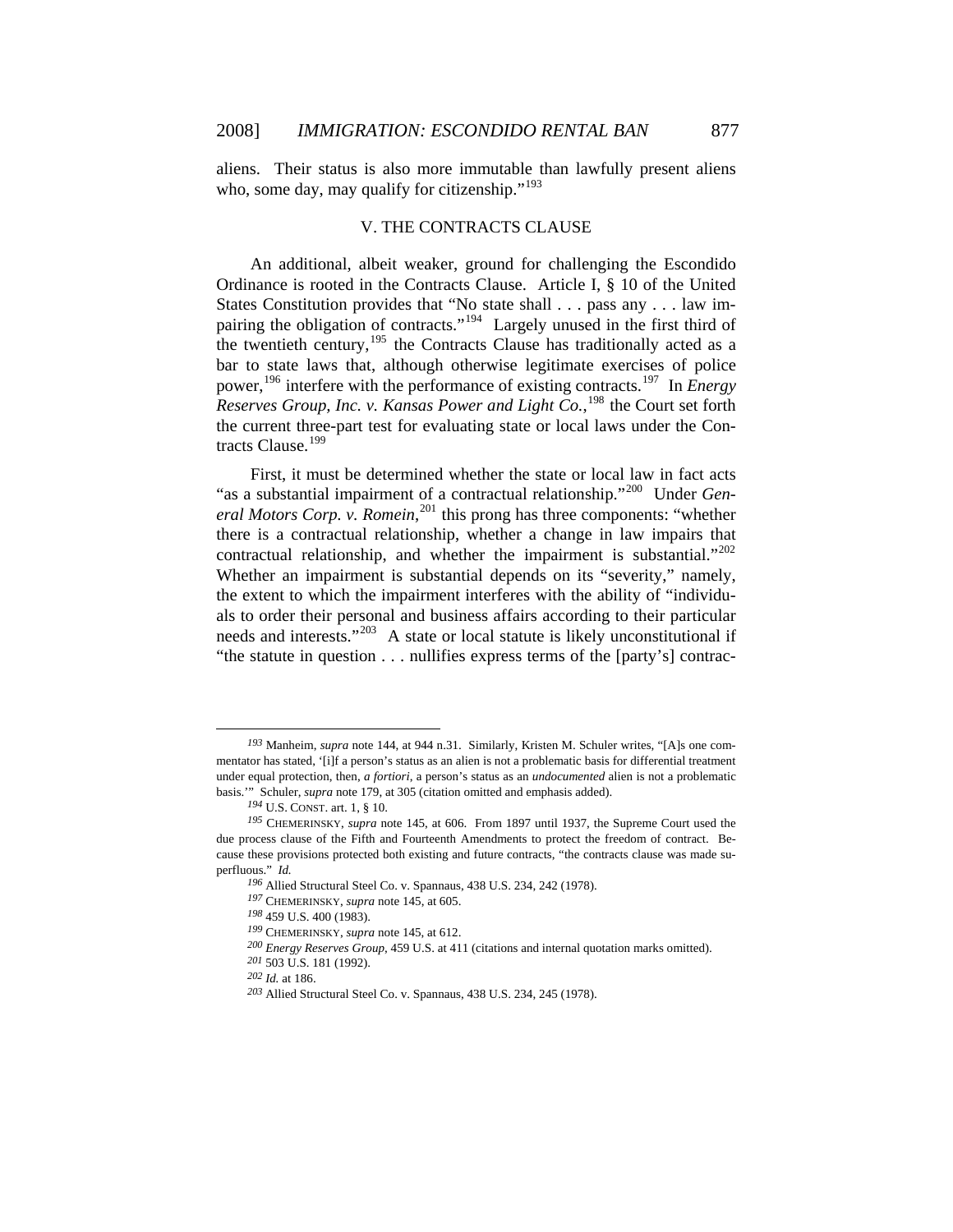tual obligations and imposes a completely unexpected liability in poten-tially disabling amounts."<sup>[204](#page-23-1)</sup>

After a finding of substantial impairment, the inquiry turns to whether the S tate or locality can cite "a significant and legitimate public purpose behind the regulation, such as the remedying of a broad and general social or economic problem."[205](#page-23-2) In other words, the state or local law must be exercised as a part of those powers "necessarily reserved" to the states "to safeguard the welfare of their citizens."<sup>[206](#page-23-3)</sup>

and funded a pension plan, which, under existing agreement, could be amended or terminated at the election of the company.<sup>[210](#page-23-7)</sup> The Court de-In *[United States Trust Co. v. New Jersey](#page-23-3)*, the Court noted that al[though "States must possess broad power to adopt general regulatory](#page-23-3)  [measures," the mere "existence of an important public interest is not al](#page-23-3)[ways sufficient" to justify the impairment of a private contract.](#page-23-3)<sup>207</sup> Thus, [under the final prong, the legislation "must be upon reasonable conditions](#page-23-4)  [and of a character appropriate to the public purpose justifying its adop](#page-23-4)[tion."](#page-23-4)208 In *Allied Structural Steel Co.*[, the Court struck down a Minnesota](#page-23-5)  [law that imposed a fee on employers who terminated a pension plan or](#page-23-5)  [closed an office located in the state.](#page-23-5)<sup>209</sup> Allied Structural Steel maintained clared the Minnesota law unconstitutional because it was not sufficiently tailored to a legitimate state interest and, further, "worked a severe, permanent, and immediate change in [contractual] relationships—irrevocably and retroactively."<sup>[211](#page-24-0)</sup>

unit to an illegal alien, knowing or in reckless disregard of the fact" that the tenant is undocumented, and further mandates that a landlord evict such [Using the Supreme Court's framework, the Escondido Ordinance](#page-24-0)  [would fail, or at least stumble through, a Contracts Clause inquiry. The](#page-24-0)  [Escondido Ordinance constitutes a substantial interference with existing](#page-24-0)  [contractual obligations. Under its terms, landlords are prohibited from](#page-24-0)  ["harboring," which it defines as "let\[ting\], leas\[ing\], or rent\[ing\] a dwelling](#page-24-0)  tenant upon notice from the City.<sup>212</sup> Because the Ordinance could contra-

 $\overline{a}$ 

*<sup>204</sup> Id.* at 247.

<span id="page-23-2"></span><span id="page-23-1"></span><span id="page-23-0"></span>*<sup>205</sup> Energy Reserves Group*, 459 U.S. at 411–12 (citing U.S. Trust Co. of N.Y. v. New Jersey, 431 U.S. 1, 22 (1977); *Allied Structural Steel*, 438 U.S. at 247, 249).

*o. of N.Y.*, 431 U.S. at 21 (citation omitted). *<sup>206</sup> U.S. Trust C*

<sup>.</sup>  *<sup>207</sup> Id.* at 21–22

*<sup>208</sup> Id.* at 22 (citation omitted).

*<sup>209</sup>* 438 U.S. at 238, 250.

*<sup>210</sup> Id.* at 237.

*<sup>211</sup> Id.* at 250.

<span id="page-23-7"></span><span id="page-23-6"></span><span id="page-23-5"></span><span id="page-23-4"></span><span id="page-23-3"></span>it requires that the landlord "correct" any violation. *Id.* at 5. *<sup>212</sup>* Escondido Ordinance, *supra* note 114, at 3. The Ordinance uses a more neutral terminology;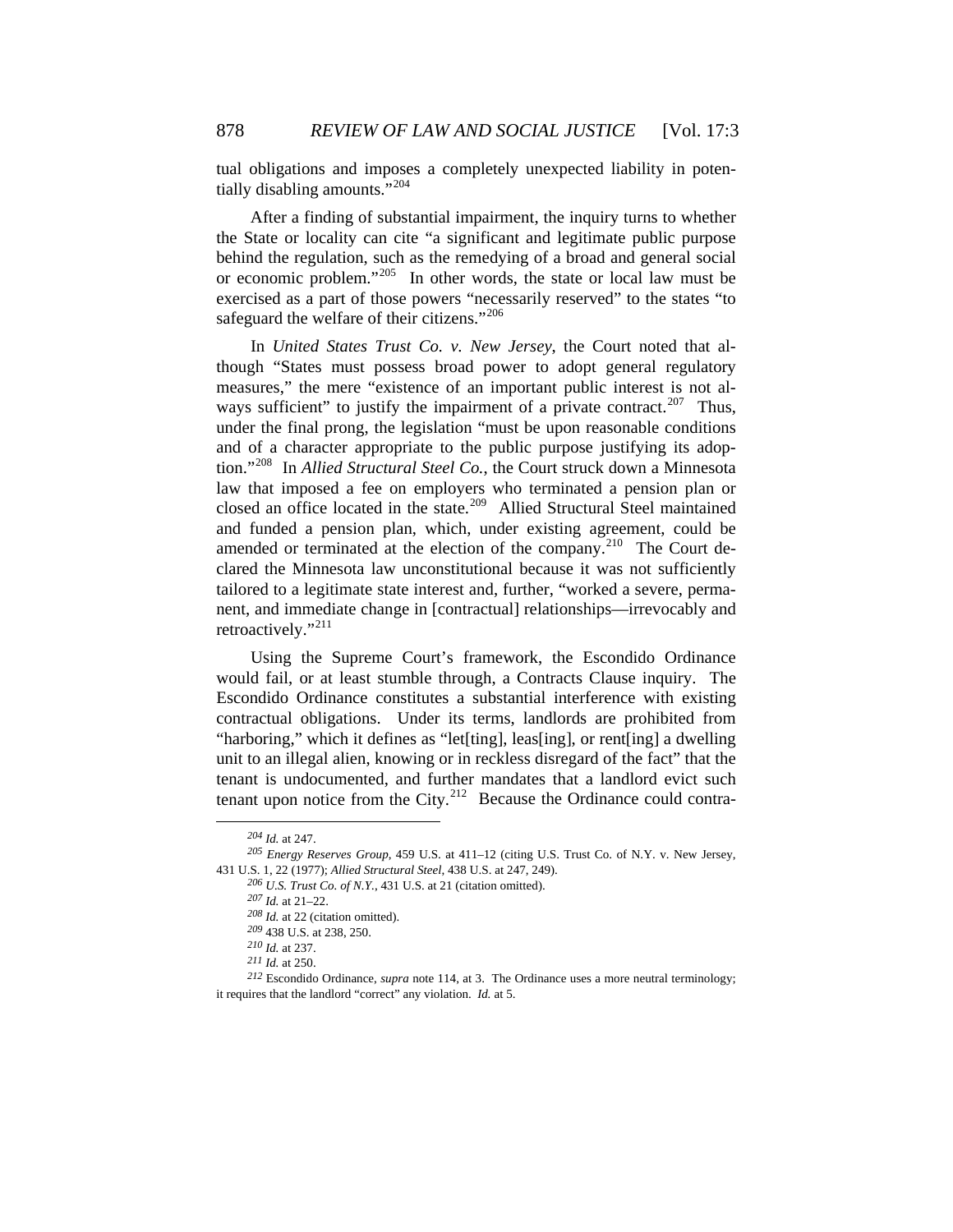[ments too expens](#page-24-3)ive to enforce as written. Landlords would be forced to breac h leases and rental agreements with their tenants in order to avoid the [dict existing lease](#page-24-0)<sup>213</sup> [agreements, it impedes the ability of "individuals"](#page-24-1) [landlords and tenants—"to order their personal and business affairs accord](#page-24-1)[ing to their particular needs and interests."](#page-24-1)<sup>214</sup> As a case in point, Roy and [Mary Garrett, the landlords who filed the Complaint against the City of Es](#page-24-2)[condido, penned their own eviction and termination clauses, which made](#page-24-2)  [no provision for expedited evictions of tenants based on immigration](#page-24-2)  [status.](#page-24-2)<sup>215</sup> [Moreover, by imposing fines, compliance and reporting require](#page-24-3)[ments for landlords, and threatening business license suspension for non](#page-24-3)compliance, $^{216}$  the City of Escondido abruptly made existing lease agree-City's penalties.

arrested by local police.<sup>220</sup> Escondido officials enforcing housing laws To the City's credit, the purported purpose of the Ordinance likely fits within the definition of an important and legitimate public interest. Escondido lawmakers may be correct that issues of health and safety arise when undocumented immigrants, who often reside in substandard housing, fail to report violations for fear of "call[ing] attention to their presence."<sup>[217](#page-24-4)</sup> The City's methods, however, are far from reasonable. Most importantly, a close reading of the Ordinance reveals that Escondido is concerned with the "health, safety, and welfare of *legal* residents in the City."<sup>[218](#page-24-5)</sup> Unlike undocumented immigrants, legal residents have no reason to hesitate in reporting housing violations. Thus, a ban on renting to undocumented immigrants changes nothing; with or without undocumented immigrants, legal residents will presumably report housing violations that affect their own "health, safety, and welfare." Furthermore, if curbing unsatisfactory housing conditions is the true aim, a number of other legislative options exist that are of "a character appropriate to the public purpose."<sup>[219](#page-24-6)</sup> For instance, the City could adopt a modified version of the so-called sanctuary policies, which prevent city officials from reporting the citizenship status of those

 $\overline{a}$ 

<span id="page-24-2"></span><span id="page-24-1"></span><span id="page-24-0"></span>*<sup>213</sup> See* Rider v. City of San Diego, 959 P.2d 347, 354 (Cal. 1998). Blacks Law Dictionary defines a lease as "[a] contract by which a rightful possessor of real property conveys the right to use and occupy the property in exchange for consideration, usu. rent." BLACKS LAW DICTIONARY (8th ed. 2004).

*<sup>214</sup>* Allied Structural Steel Co. v. Spannaus, 438 U.S. 234, 245 (1978).

*<sup>215</sup>* Complaint, *supra* note 8, ¶¶ 13–18.

*<sup>216</sup>* Escondido Ordinance, *supra* note 114, at 4–5.

*<sup>217</sup> Id.* at 1–2.

*<sup>218</sup> Id.* at 1 (emphasis added).

*<sup>219</sup>* U.S. Trust Co. of N.Y. v. New Jersey, 431 U.S. 1, 22 (1977).

<span id="page-24-6"></span><span id="page-24-5"></span><span id="page-24-4"></span><span id="page-24-3"></span>*<sup>220</sup> See New York City's "Sanctuary" Policy and the Effect of Such Policies on Public Safety, Law Enforcement, and Immigration: Hearing Before the Subcomm. on Immigration, Border Sec., & Claims*, 108th Cong. 44 (2003).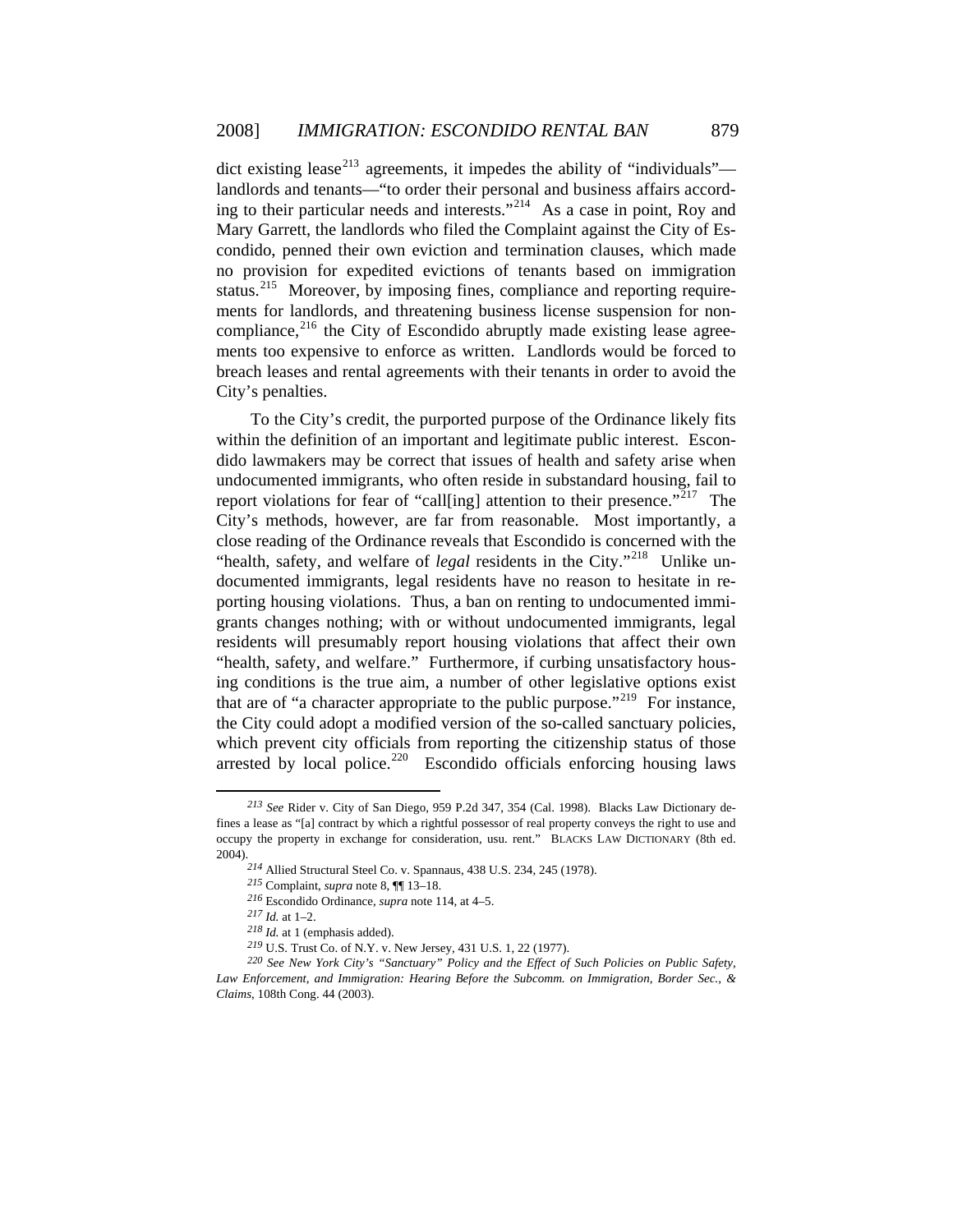could simply avoid inquiries into the citizenship status of those reporting violations.

Allied Structural Steel—the only case since 1934 to hold a state law unconstitutional for interfering with a private contract—has not been followed by the Court for the past twenty years.<sup>222</sup> Accordingly, the Equal Protection Clau se and, as will be shown, federal preemption are more significant bar-The problem with relying on the Contracts Clause to invalidate the Escondido Ordinance lies in the paucity of recent Supreme Court cases that have struck down state and local laws for impeding contracts.<sup>[221](#page-25-0)</sup> Indeed, riers to the survival of the Escondido Ordinance.

# VI. THE SUPREMACY CLAUSE AND FEDERAL PREEMPTION

"scheme of federal regulation may be so pervasive as to make reasonable the inference that Congress left no room for the States to supplement it." $227$ The doctrine of federal preemption provides that "any state law, however clearly within a State's acknowledged power, which interferes with or is contrary to federal law, must yield."<sup>[223](#page-25-1)</sup> Rooted in the Supremacy Clause of Article VI of the United States Constitution,<sup>[224](#page-25-2)</sup> preemption of state laws occurs when express preemptive language is found in the federal statute or when the Congressional intent to preempt is implied in the "structure and purpose" of the federal statute.<sup>[225](#page-25-3)</sup> Implied preemption is further divided into "conflict pre-emption, where 'compliance with both federal and state regulations is a physical impossibility,' or where state law 'stands as an obstacle to the accomplishment and execution of the full purposes and objectives of Congress, $\cdots^{226}$  and field preemption, in which the overarching

# A. [THE ESCONDIDO ORDINANCE POTENTIALLY CONFLICTS WITH FEDERAL](#page-26-0)  [HOUSING REGULATIONS](#page-26-0)

govern the operation of the United States Department of Housing and Ur-[The first potential source of federal preemption of the Escondido Or](#page-26-0)[dinance is the system of federal housing regulations enacted by Congress to](#page-26-0) 

*<sup>221</sup>* CHEMERINSKY, *supra* note 145, at 606.

*<sup>222</sup> Id.* at 613–14.

*<sup>223</sup>* Free v. Bland, 369 U.S. 663, 666 (1962) (citations omitted).

<span id="page-25-3"></span><span id="page-25-2"></span><span id="page-25-1"></span><span id="page-25-0"></span>made in pursuance thereof; and all treaties made, or which shall be made, under the authority of the United States, shall be the supreme law of the land; and the judges in every state shall be bound thereby, anything in the Constitution or laws of any State to the contrary notwithstanding."). *<sup>224</sup>* U.S. CONST. art. VI, § 2 ("This Constitution, and the laws of the United States which shall be

<sup>&</sup>lt;sup>225</sup> Gade v. Nat'l Solid Wastes Mgmt. Ass'n, 505 U.S. 88, 98 (1992) (citations omitted).

*<sup>226</sup> Id.* (citations omitted).

<sup>&</sup>lt;sup>227</sup> Rice v. Santa Fe Elevator Corp., 331 U.S. 218, 230 (1947).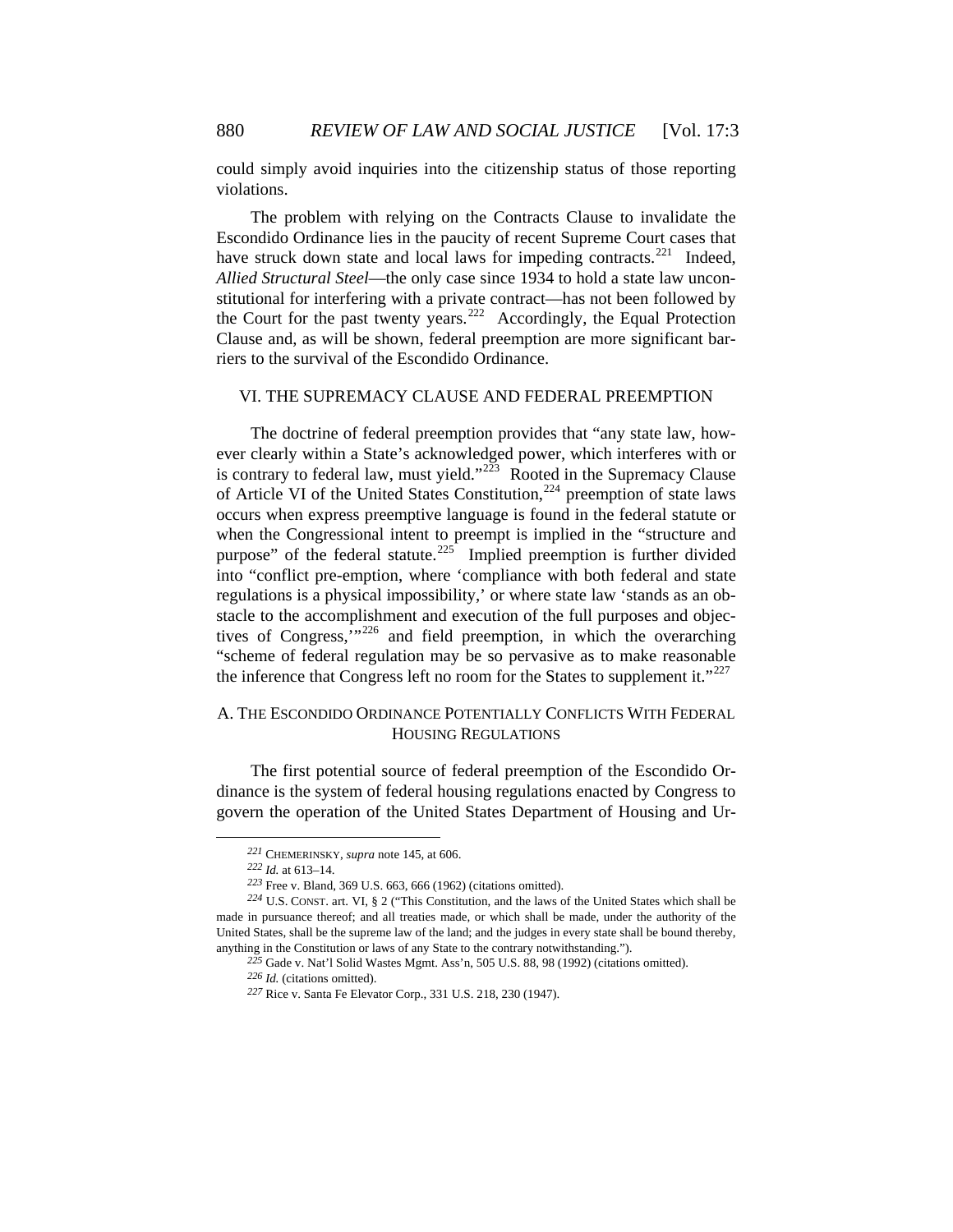[immigration status."](#page-26-4)<sup>232</sup> [In other words, households t](#page-26-5)hat include undocument ed immigrants are eligible for federal housing subsidies as long as at [ban Development \("HUD"\). Among other services, HUD provides assis](#page-26-0)[tance to low income renters in finding and procuring affordable housing.](#page-26-0)<sup>228</sup> Under 12 U.S.C. § 1701s, the secretary of HUD is authorized to make [payments to certain home and apartment owners on behalf of "qualified"](#page-26-1)  [low income tenants.](#page-26-1)<sup>229</sup> [Most significantly, HUD makes a prorated ver](#page-26-2) $sion<sup>230</sup>$  $sion<sup>230</sup>$  [of the federal Rent Supplement Program available to a "mixed fam](#page-26-3) $ily''^{231}$ [—"a family whose members include those with citizenship or eligi](#page-26-4)[ble immigration status, and those without citizenship or eligible](#page-26-4)  least one adult member of the household is a citizen or an eligible, lawfully admitted immigrant.<sup>[233](#page-26-6)</sup>

[tance under federal law](#page-26-7)<sup>235</sup> would be simultaneously violating local law if the dwelling unit was occupied by a "mixed family." The Escondido Ordinance would essentially penalize a benefit established and administered by the federal government. [These federal housing regulations could potentially conflict with pro](#page-26-6)[visions of the Escondido Ordinance, which prohibit renting, leasing, suffer](#page-26-6)[ing, or "permit\[ting\] the occupancy of \[a\] dwelling unit by an illegal alien,](#page-26-6)  [knowing or in reckless disregard of the fact that an alien has come to, en](#page-26-6)[tered, or remains in the United States in violation of law."](#page-26-6)<sup>234</sup> A landlord [who rents to one of the 1991 Escondido households receiving rental assis-](#page-26-7)

# B. *DE CANAS V. BICA*: THE ESCONDIDO ORDINANCE AND FEDERAL IMMIGRATION LAW

Immigration is often regarded as the quintessential example of field preemption,<sup>236</sup> given that "Congress has so completely occupied the field

 $\overline{a}$ 

 $\overline{a}$ 

*<sup>234</sup>* Escondido Ordinance, *supra* note 114, at 3.

<span id="page-26-7"></span><span id="page-26-6"></span>*<sup>235</sup>* San Diego Housing Commission, Housing Services by Area, http://sdhc.org/giAffordHsgRes1.html (last visited Mar. 11, 2007).

<span id="page-26-8"></span>*Bewa re: Preemption of Common Law Claims Under the Medical Device Amendments*, 39 J. MARSHALL *<sup>236</sup> See, e.g.*, CHEMERINSKY, *supra* note 145, at 385; Michael P. DiNatale, Comment, *Patients* L. REV. 75, 82 (2005) ("In general, courts will find field preemption in those areas where the federal

<span id="page-26-1"></span><span id="page-26-0"></span>*<sup>228</sup>* U.S. Dep't of Hous. & Urban Dev., Renting, http://www.hud.gov/renting/index.cfm (last visited M ar. 14, 2007).

*<sup>229</sup>* 12 U.S.C. § 1701s (2006).

*<sup>230</sup>* Proration is described in 24 C.F.R. § 5.520(b) (1999).

*<sup>231</sup> Id.* § 5.520(a).

*<sup>232</sup> Id.* § 5.504(b).

<span id="page-26-5"></span><span id="page-26-4"></span><span id="page-26-3"></span><span id="page-26-2"></span><sup>233</sup> Memorandum from William O. Russell, III, Deputy Assistant Secretary for Public Housing and V oucher Programs, to All Regional Directors, Public Housing Agencies, and Housing Field Office *available at*  http:// www.fairhousing.com/index.cfm?method=page.display&pagename=hud\_resources\_russell. Directors (Mar. 11, 2004),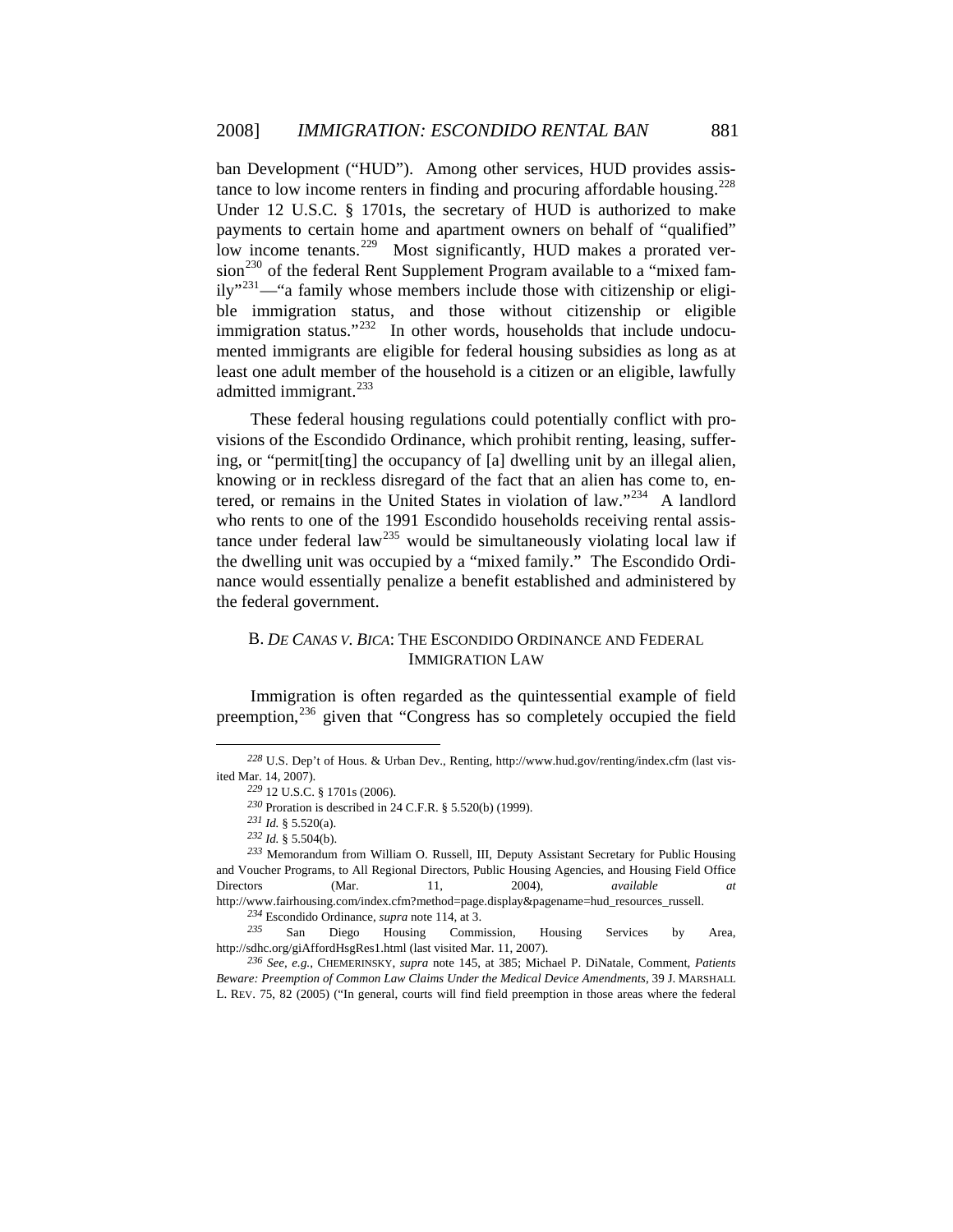lack "power over immigration in the first place," and are restricted in "any power they may possess if its exercise intrudes on a federal domain."<sup>[239](#page-27-1)</sup> of immigration that there is no room for supplemental state regulation."<sup>[237](#page-26-8)</sup> Case law locates the federal power over immigration in two sources: "the extra-constitutional concept of inherent sovereignty [and] the textual au-thority to declare war"<sup>[238](#page-27-0)</sup> and regulate naturalization. Furthermore, states

['stands as an obstacle to the accomplis](#page-27-6)hment and execution of the full pur-poses and objectives of Congress."<sup>[245](#page-27-7)</sup> [Despite the "strength" of federal preemption in the immigration con](#page-27-1)[text, the Court has recognized that a balance must be struck between na](#page-27-1)[tional policy and local concerns.](#page-27-1)<sup>240</sup> Indeed, "the Court has never held that [every state enactment which in any way deals with aliens is a regulation of](#page-27-2)  immigration and thus *per se* [pre-empted by this constitutional power,](#page-27-2)  [whether latent or exercised."](#page-27-2)<sup>241</sup> Rather, state and local laws that deal with [immigrants must satisfy the three-part test set forth by the Court in](#page-27-3) *De Canas v. Bica*[: first, it must be determined whether the legislation at issue is](#page-27-3)  ["a constitutionally proscribed regulation of immigration."](#page-27-3)<sup>242</sup> [States and cit](#page-27-4)[ies are found to regulate immigration when their laws have more than](#page-27-4)  ["some purely speculative and indirect impact on immigration."](#page-27-4)243 [Second,](#page-27-5)  [if the law does not constitute a regulation of immigration, it will still be](#page-27-5)  [preempted if "Congress intended to 'occupy the field' which the statute at](#page-27-5)[tempts to regulate."](#page-27-5)<sup>244</sup> Finally, a state or local law will be preempted if "it"

[The Escondido Ordinance would have likely failed two of the three](#page-27-7) *De Canas* [preemption tests. Under the first test, the Escondido Ordinance has](#page-27-7)  [more than a "purely speculative and indirect impact on immigration"](#page-27-7)<sup>246</sup>; it [constitutes an elaborate "scheme to detect and report the presence and ef-](#page-28-0)

<span id="page-27-7"></span><span id="page-27-6"></span><span id="page-27-5"></span><span id="page-27-4"></span><span id="page-27-3"></span><span id="page-27-2"></span><span id="page-27-1"></span>Cal. 1 995).

1

[government has exclusive authority, such as immigration and foreign policy, where Congress intended](#page-28-0)  [to eliminate dual federal and state legislation, or where there is a comprehensive regulatory scheme."\).](#page-28-0) 

<span id="page-27-0"></span>*<sup>237</sup>* Manheim, *supra* note 144, at 960. This is especially true with regard to civil immigration leg-Flaws in the Inherent Authority Position: Why Inviting Local Enforcement of Immigration Laws Vio*lates the Constitution*, 31 FLA. ST. U. L. REV. 965, 977 (2004). islation, which has been described as "a pervasive regulatory scheme." Huyen Pham, *The Inherent* 

*Local Police: Inherent Authority or Inher-<sup>238</sup>* Jill Keblawi, Comment, *Immigration Arrests by* ently Preempted?, 53 CATH. U. L. REV. 817, 821 (2004).

note 144, at 946. *<sup>239</sup>* Manheim, *supra 240 Id.* at 961.

*<sup>241</sup>* De Canas v. Bica, 424 U.S. 351, 355 (1976) (emphasis added).

<sup>;</sup> *see also* League of United Latin Am. Citizens v. Wilson, 908 F. Supp. 755, 768 (C.D. *<sup>242</sup> Id.*

*<sup>243</sup> De Canas*, 424 U.S. at 355.

<sup>, 424</sup> U.S. at 358. *244 Wilson*, 908 F. Supp. at 768; *see also De Canas*

<sup>245</sup> *De Canas*, 424 U.S. at 363 (citations omitted).

*<sup>246</sup> Id*. at 355.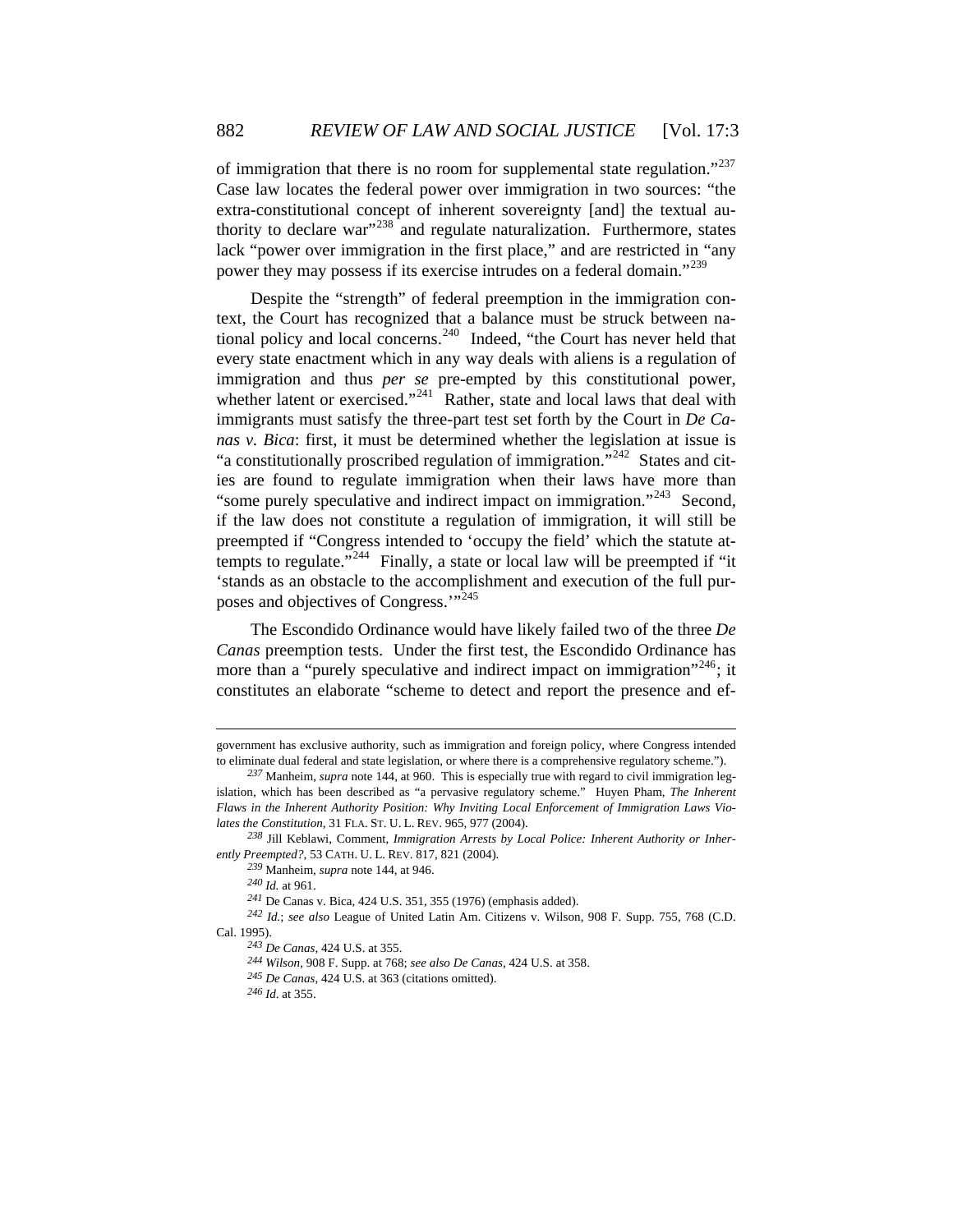[grants, the Ordinance effectively deputizes a new](#page-28-1) cadre of immigration enforce ment officials made up of City officials, local business entities, and, [fect the removal of illegal aliens."](#page-28-0)247 [Not only does the Escondido Ordi](#page-28-1)[nance place additional conditions on the residence of undocumented immi-](#page-28-1)indeed, private Escondidans.<sup>[248](#page-28-2)</sup> Further, the Escondido Ordinance intro-duces a new meaning for "harboring"<sup>[249](#page-28-3)</sup> not otherwise contained in the Immigration and Nationality Act ("INA").<sup>[250](#page-28-4)</sup>

[Although the federal "harboring" provision has been construe](#page-28-6)d broadly,  $^{253}$ "noth ing in immigration law prevents rental or sale of property to the un-[The Escondido Ordinance would also likely fail a preemption chal](#page-28-4)lenge under the second *De Canas* [test because Congress has occupied the](#page-28-4)  [field of civil immigration laws regulating "illegal presence."](#page-28-4)<sup>251</sup> [The shel](#page-28-5)[tering of undocumented immigrants is already governed by the Immigra](#page-28-5)[tion and Nationality Act, which provides penalties for persons who, "know](#page-28-5)[ing or in reckless disregard of the fact that an alien has come to, entered, or](#page-28-5)  [remains in the United States in violation of law, conceals, harbors, or](#page-28-5)  [shields from detection, such alien in any place, including any building."](#page-28-5)<sup>252</sup> documented."<sup>[254](#page-28-7)</sup> Thus, the Escondido Ordinance would tread in an area preempted by federal law by imposing restrictions that Congress, "in its balancing of international objectives, decided not to make."<sup>[255](#page-28-8)</sup>

[cretion of . . . fede](#page-29-1)ral officials to remove persons from the country who are [Similar conclusions were reached in](#page-28-8) *Lozano v. City of Hazelton*, 256 [which involved an ordinance almost identical to the one passed by the City](#page-29-0)  [of Escondido. Hazelton, a small city in northeastern Pennsylvania, passed](#page-29-0)  [an ordinance that prohibited the housing of undocumented immigrants and](#page-29-0)  [required renters to acquire "occupancy permits," which could only be ob](#page-29-0)[tained with proof of citizenship.](#page-29-0)<sup>257</sup> The district court found the ordinance [preempted by federal immigration law because it conflicted with the "dis-](#page-29-1)

<span id="page-28-1"></span><span id="page-28-0"></span> $\overline{a}$ 

 $\overline{a}$ 

252 8 U.S.C. § 1324(a)(1)(A)(iii) (2006).

*<sup>247</sup> Wilson*, 908 F. Supp. at 769.

<sup>&</sup>lt;sup>248</sup> Escondido Ordinance, *supra* note 114, at 3.

*<sup>249</sup> See id. 250* 8 U.S.C. § 1324 (2006).

<span id="page-28-2"></span>*rom Providing Essential Social Services to Illegal Im-<sup>251</sup>* Alison Fee, Note, *Forbidding States F migra nts: The Constitutionality of Recent Federal Action*, 7 B.U. PUB. INT. L.J. 93, 103–04 (1998).

<span id="page-28-4"></span><span id="page-28-3"></span>*<sup>253</sup> See* United States v. Acosta De Evans, 531 F.2d 428, 430 (9th Cir. 1976) (construing "harbor" to mean "afford shelter to").

<span id="page-28-8"></span><span id="page-28-7"></span><span id="page-28-6"></span><span id="page-28-5"></span>*rders: Immigrant Status and Identity in Law and Latcrit The-<sup>254</sup>* Ruben J. Garcia, *Across the Bo ory*, 5 5 FLA. L. REV. 511, 520 (2003).

<sup>255</sup> Pham, *supra* note 237, at 995.

<sup>256 496</sup> F. Supp. 2d 477 (M.D. Pa. 2007).

*<sup>257</sup> Id.* at 496.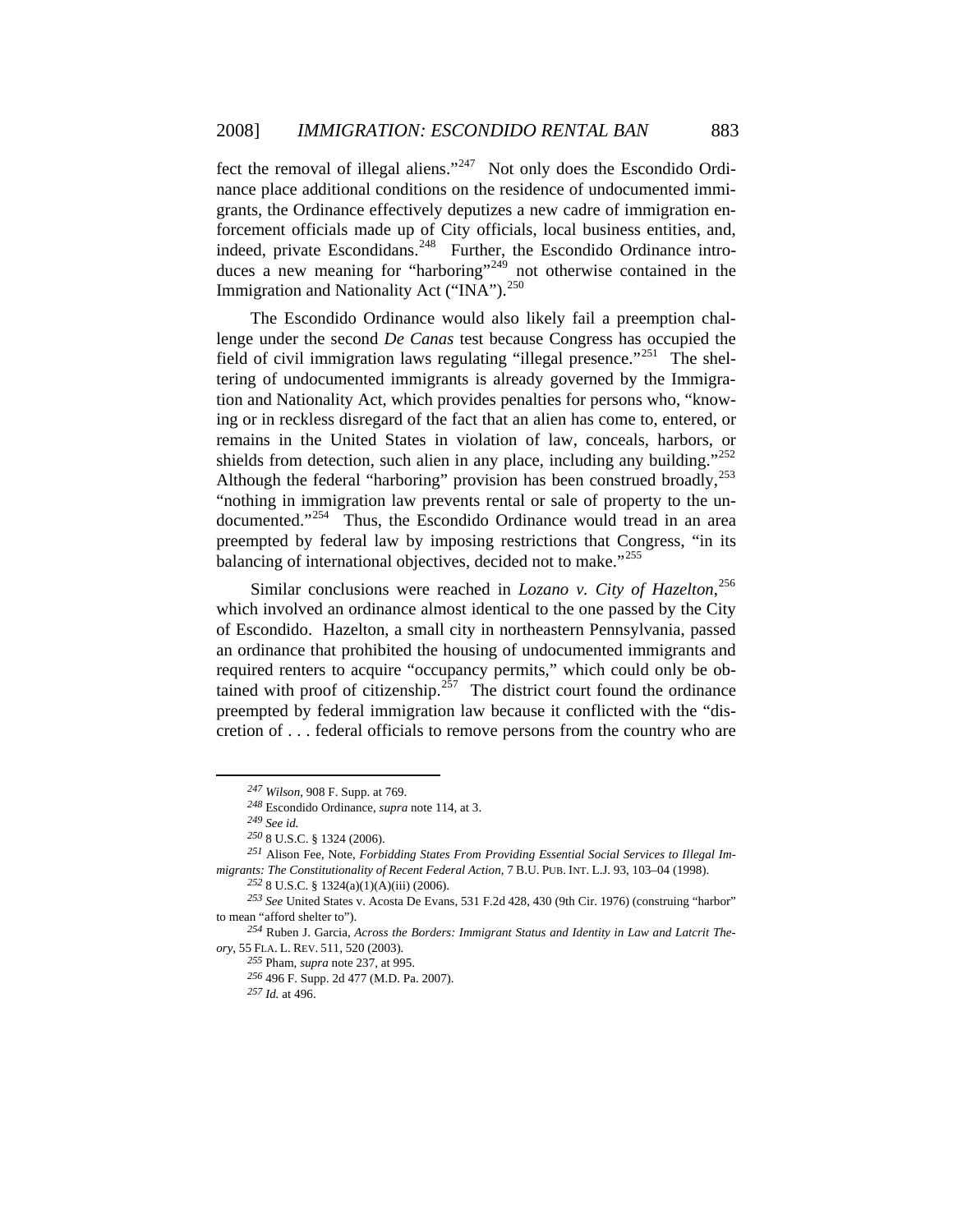removable."<sup>258</sup> Furthermore, the Hazelton ordinance placed a greater burden on undocumented immigrants than federal law "by prohibiting them from residing in the city although they may be permitted to remain in the United States."<sup>259</sup>

Precisely the same can be said of the Escondido Ordinance.

#### VII. EF FICACY AND IMPACT

Constitutional infirmities aside, the Escondido Ordinance raises daunting practical and policy concerns.

#### A. ENFORCEMENT

tions concerning different ways people can be lawfully present in the United States."<sup>[261](#page-29-3)</sup> The concerns voiced over "whether local officials will To begin with, it is unclear how "any official, business entity, or resident of the City"[260](#page-29-2) could be expected to enforce accurately the Ordinance without prior exposure to the "hundreds of pages of complicated regulahave the proper training and expertise required to enforce . . . immigration regulations"<sup> $262$ </sup> are amplified when considering private residents who have little to rely on beyond mere intuition.

ing the primary reason behind a report and provides no safeguard to ensure the O rdinance is not used as a tool for harassing residents of perceived Using private citizens to identify probable violations raises additional enforcement questions. For one, how will the City determine whether a reported violation is "based solely or primarily on the basis of national origin, ethnicity, or race"? $2^{63}$  The law sets forth no threshold or standard for test-Mexican ancestry. In a state where "immigrant" and "Mexican" are con-flated,<sup>[264](#page-30-0)</sup> this latter concern poses a real threat to 42% of the City's population. $265$ 

<span id="page-29-0"></span> $\overline{a}$ 

*<sup>258</sup> Id.* at 530.

*<sup>259</sup> Id.* at 532.

*<sup>260</sup> Id.* at 537 (citation and internal quotations omitted).

*<sup>261</sup>* McKenzie, *supra* note 98, at 1161.

<span id="page-29-5"></span><span id="page-29-4"></span><span id="page-29-3"></span><span id="page-29-2"></span><span id="page-29-1"></span><sup>4.</sup> In *Lozano*, the plaintiffs initially brought an *<sup>262</sup> Id. 263* Escondido Ordinance, *supra* note 114, at equal protection challenge to a similar provision in the ordinance that allowed the city to "consider race, ethnicity or national origin in determining whether a complaint under the Ordinance is 'valid.'" See *Lozan o*, 496 F. Supp. 2d at 538 (citation omitted).

*<sup>264</sup>* REIMERS, *supra* note 21, at 33.

<sup>&</sup>lt;sup>265</sup> MISSION PARK SURVEY, *supra* note 2, at 9–10.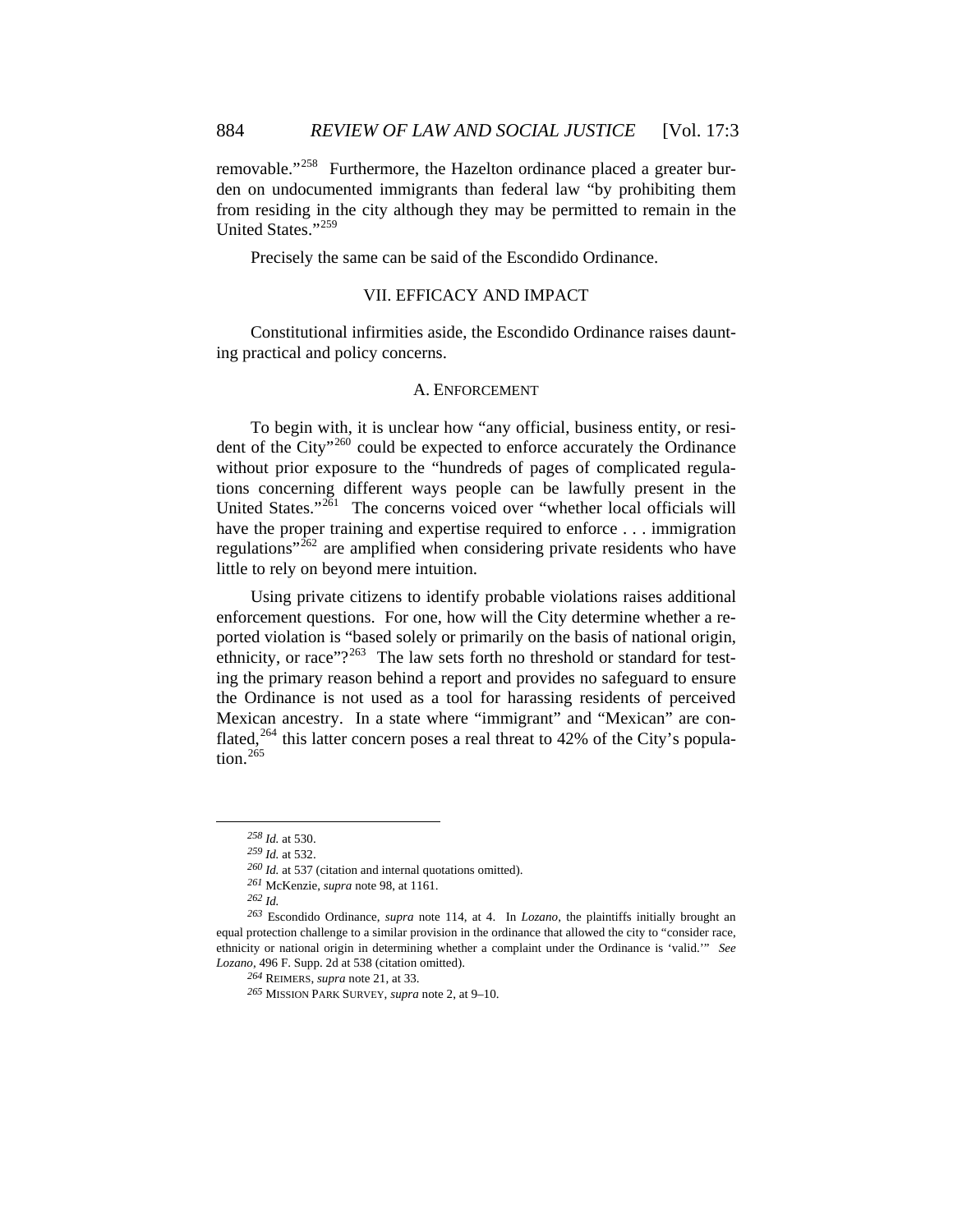[dents are age sixty-two or older](#page-30-1)<sup>266</sup> [and nearly 3,000 families in t](#page-30-2)he City live below the poverty line.<sup>267</sup> Whether these residents are among the roughly 34,000 foreign-born Escondidans,<sup>268</sup> from whom landlords are more likely to demand documentation of imm igration status, having to prove lawful [Even the citizens of Escondido, especially the elderly and the poor, are](#page-30-1)  [put at risk by the enforcement provisions. Almost 13% of Escondido resi-](#page-30-1)presence in the United States could pose significant burdens.<sup>[269](#page-30-3)</sup>

### B. [RAISING THE POTENTIAL FOR COSTLY LITIGATION](#page-30-3)

a resoluti[on "reaffirm\[ing\] its opposition to illegal immigration."](#page-30-5)<sup>272</sup> By rushi ng headlong into legislation, the City exposed itself to potential legal [The City's \(probable\) underlying goals in passing Ordinance 2006-38](#page-30-3)  [are outweighed by the potential costs, namely expensive and inevitable liti](#page-30-3)[gation. Escondido may have truly hoped to cure overcrowding and public](#page-30-3)  [health and safety, but the underlying purpose of the Ordinance was almost](#page-30-3)  [undoubtedly political—to show that at a time of local and national immi](#page-30-3)[gration debate,](#page-30-3) $270$  Escondido took a hard-line stance. That the Ordinance [was little more than a political statement is evidenced by the fact that after](#page-30-4)  [agreeing to forego enactment of the Ordinance,](#page-30-4) $^{271}$  the City Council passed challenge, which, in fact, was presented shortly after the Ordinance was passed.<sup>[273](#page-31-0)</sup> For the City and its taxpayers, the statement was not worth the price. $274$ 

[In addition, the Escondido Ordinance could have led to claims against](#page-31-1)  [local landlords for violations of the Fair Housing Act, which makes it](#page-31-1) 

<span id="page-30-0"></span>*<sup>266</sup>* U.S. CENSUS BUREAU, TABLE DP-1: PROFILE OF GENERAL DEMOGRAPHIC CHARACTERISTICS (Escondido, Cal.) 1 (2000), http://censtats.census.gov/data/CA/1600622804.pdf.

*<sup>267</sup> Id.* at 3.

*<sup>268</sup> Id.* at 2.

<span id="page-30-2"></span><span id="page-30-1"></span><sup>&</sup>lt;sup>269</sup> In addition to financial difficulties, many citizens may not be able to supply within five days a passp ort, certificate of citizenship, or any other valid proof of citizenship under federal law. *See, e.g.*, 8 C.F.R. § 341.1 (1987).

<span id="page-30-3"></span><sup>2006,</sup> at B2; *The NewsHour with Jim Lehrer: Immigrants Protest Across the U.S.* (PBS television broadcast May 1, 2006), *available at* http://www.pbs.org/newshour/bb/law/janjune0 6/immigration2\_05-01.html. *<sup>270</sup>* Jennifer Virgil, *Proposal for Sanctuary City Sparks Rally*, SAN DIEGO UNION-TRIB., Sept. 24, May 1,

<sup>271</sup> See Stipulated Final Judgment, *supra* note 9.

<span id="page-30-5"></span><span id="page-30-4"></span>*<sup>;</sup> Measure Creates No <sup>272</sup>* Paul Eakins, *Escondido Council OKs Illegal Immigration Resolution* New Ordinance or Policy, N. COUNTY TIMES, Jan. 10, 2007, available at http:// www.nctimes.com/articles/2007/01/11/news/inland/1\_00\_311\_10\_07.txt.

*<sup>273</sup> See* Complaint, *supra* note 8.

 $274$  Memorandum from the Mexican American Legal Defense and Education Fund 7 (2006), http://www.maldef.org/publications/pdf/LEGAL%20AND%20POLICY%20ANALYSIS.pdf [hereinafter "M ALDEF Analysis"].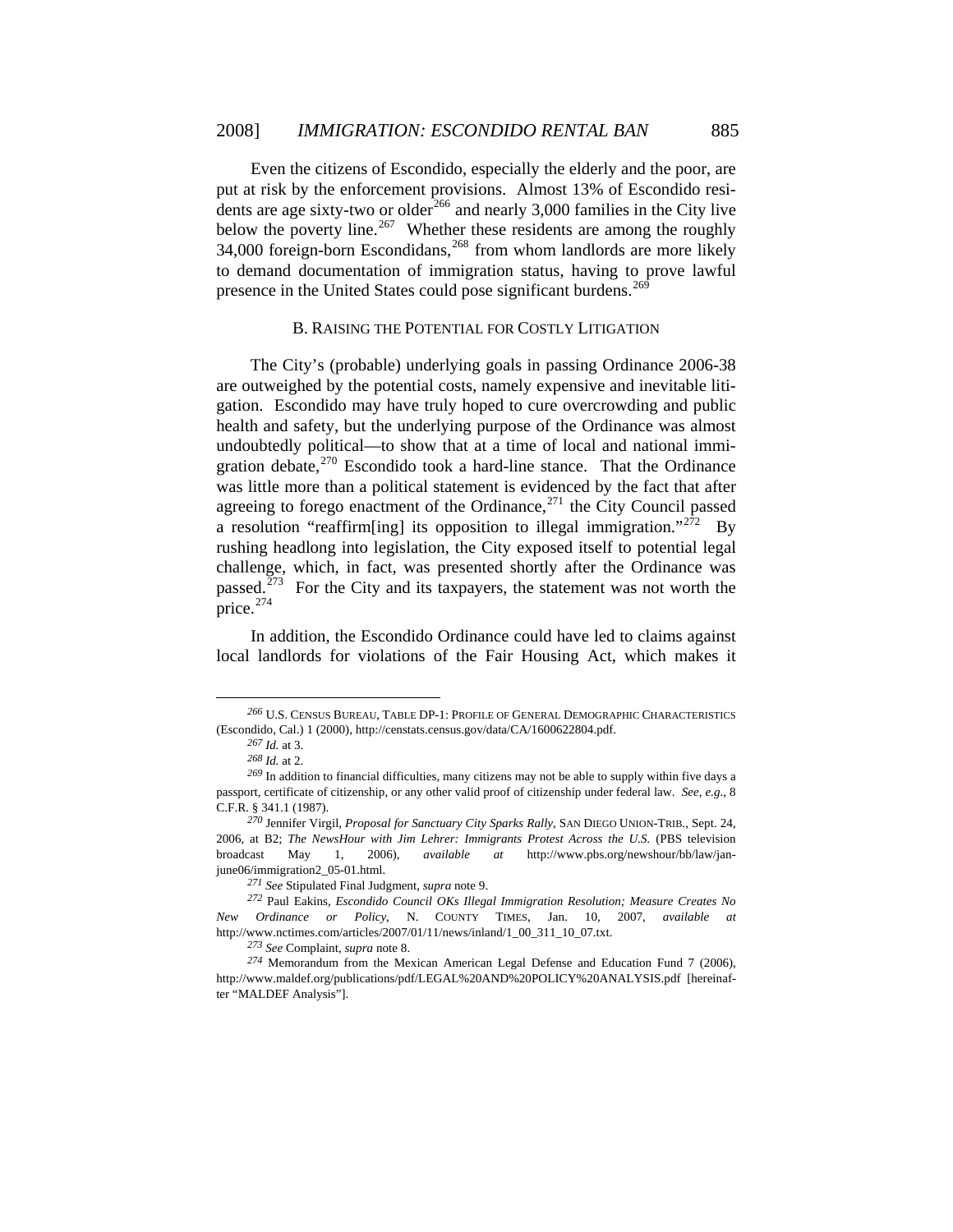status, or [national origin."](#page-31-1)<sup> $275$ </sup> Landlords hoping to avoid penalties for renting to undocumented immigrants would be encouraged to profile prospective tenants based on race or perceived national origin.<sup>276</sup> Such "reluctan[ce] to [rent to] individuals from certain ethnic backgrounds . . . could [unlawful "\[t\]o refuse to . . . rent . . . or otherwise make unavailable or deny,](#page-31-1)  [a dwelling to any person because of race, color, religion, sex, familial](#page-31-1)  have the unlawful effect of discriminating on the basis of national ori- $\sin$ ."[277](#page-31-2)

#### C. LOOKING LONG TERM

other encampments in different parts of the City.<sup>279</sup> Like their Encinitas coun terparts, undocumented immigrants in Escondido would have likely Escondido City officials may have believed that banning undocumented renters would rid Escondido of undocumented immigrants entirely, thereby improving local health, safety and welfare. However, if the real motivation for coming to the United States is employment, chances are undocumented immigrants would have stayed in Escondido despite the ban. In nearby Encinitas, for instance, wealthy residents used health concerns to evict an encampment of immigrant workers residing in the City.<sup>[278](#page-31-3)</sup> But rather than abandon Encinitas, the immigrant workers simply established found a way to remain in town—albeit in worse living conditions—so long as they could procure employment. Far from curing the "adverse effects of the harboring of illegal aliens," Escondido officials would have exacerbated them.

the effect of creating a legislative race to the bottom, in which municipalities compete to enact the harshest, most restrictive anti-undocumented immigrant laws or risk being overrun by those banished from other cities. Escondido m ay protect the health, safety, and welfare of its residents, "but it Conversely, if undocumented immigrants were forced out of Escondido and into neighboring cities, the Escondido Ordinance could have had cannot shift its burdens onto sister [cities]."280 "In the area of immigration, if in no other area, the nation must act in unison."<sup>281</sup>

*<sup>275</sup>* 42 U.S.C. § 3604(a) (2006).

*<sup>276</sup>* MALDEF Analysis, *supra* note 274, at 8.

<span id="page-31-3"></span><span id="page-31-2"></span><span id="page-31-1"></span><span id="page-31-0"></span>*<sup>277</sup>* Legal Analysis of Proposed City of Hazleton Illegal Immigration Relief Act Ordinance, Congressional Research Service 7, June 29, 2005, *available at*  http://clearinghouse.wustl.edu/chDocs/public/IM-PA-0001-0006.pdf.

*<sup>278</sup>* Schuler, *supra* note 179, at 300–04.

*<sup>279</sup> Id.* at 301.

*<sup>280</sup>* Manheim, *supra* note 144, at 1017.

*<sup>281</sup> Id.*